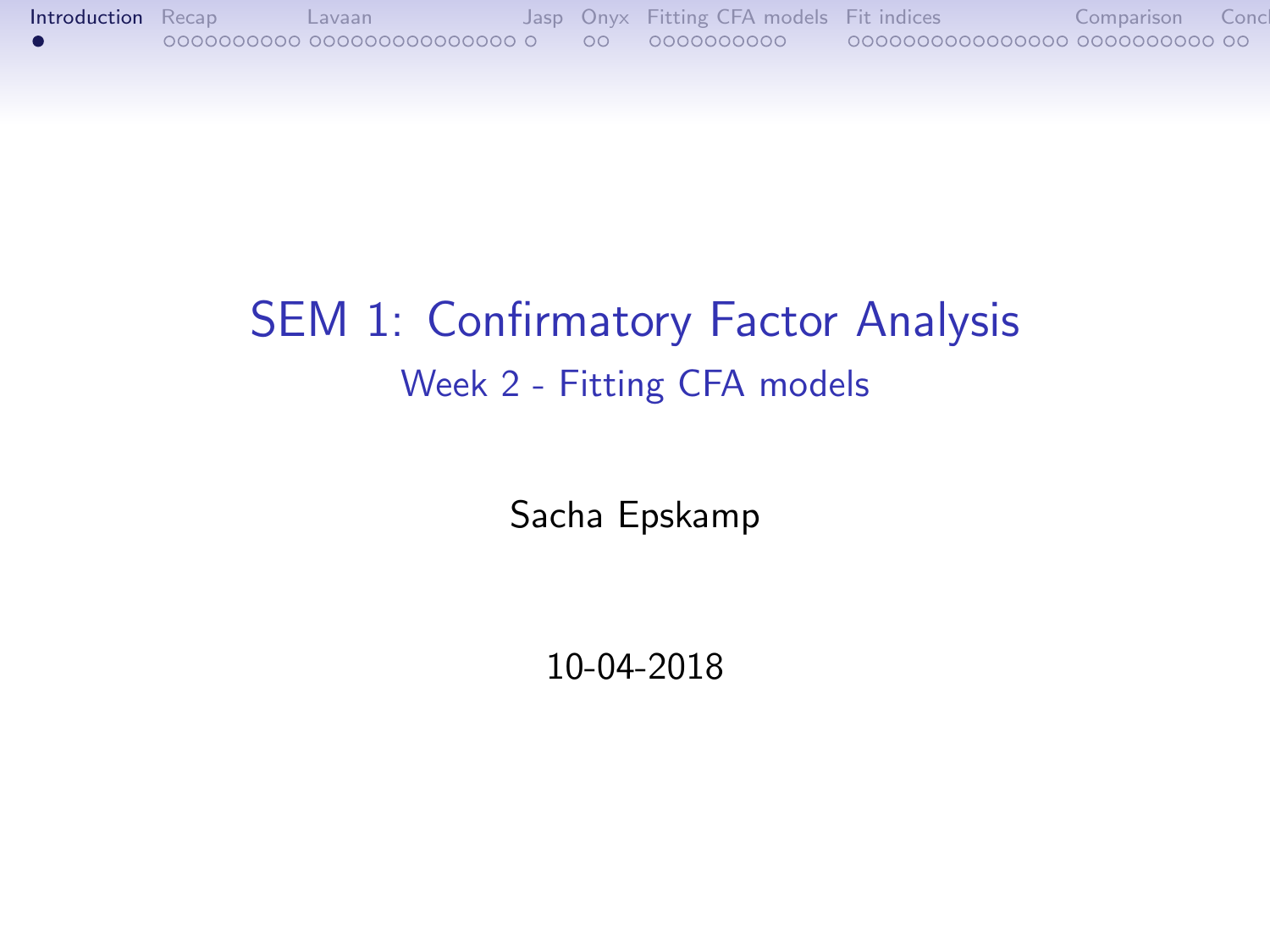<span id="page-1-0"></span>General factor analysis framework:

 $y_i = \Lambda \eta_i + \varepsilon_i$  $y \sim N(0, \Sigma)$  $\eta \sim N(0,\Psi)$  $\varepsilon \sim N(0,\Theta)$ ,

in which:

- $y_i$  is a p-length vector of item responses
- $\eta_i$  an *m*-length vector of latent variables
- $\varepsilon_i$  an *p*-length vector of residuals
- $\Lambda$  a  $p \times m$  matrix of factor loadings
- $\Psi$  an  $m \times m$  symmetric variance–covariance matrix (assume always all latent variables are correlated)
- $\Theta$  is a  $p \times p$  symmetric variance–covariance matrix, mostly diagonal (unless you explicitly expect violations of local independence)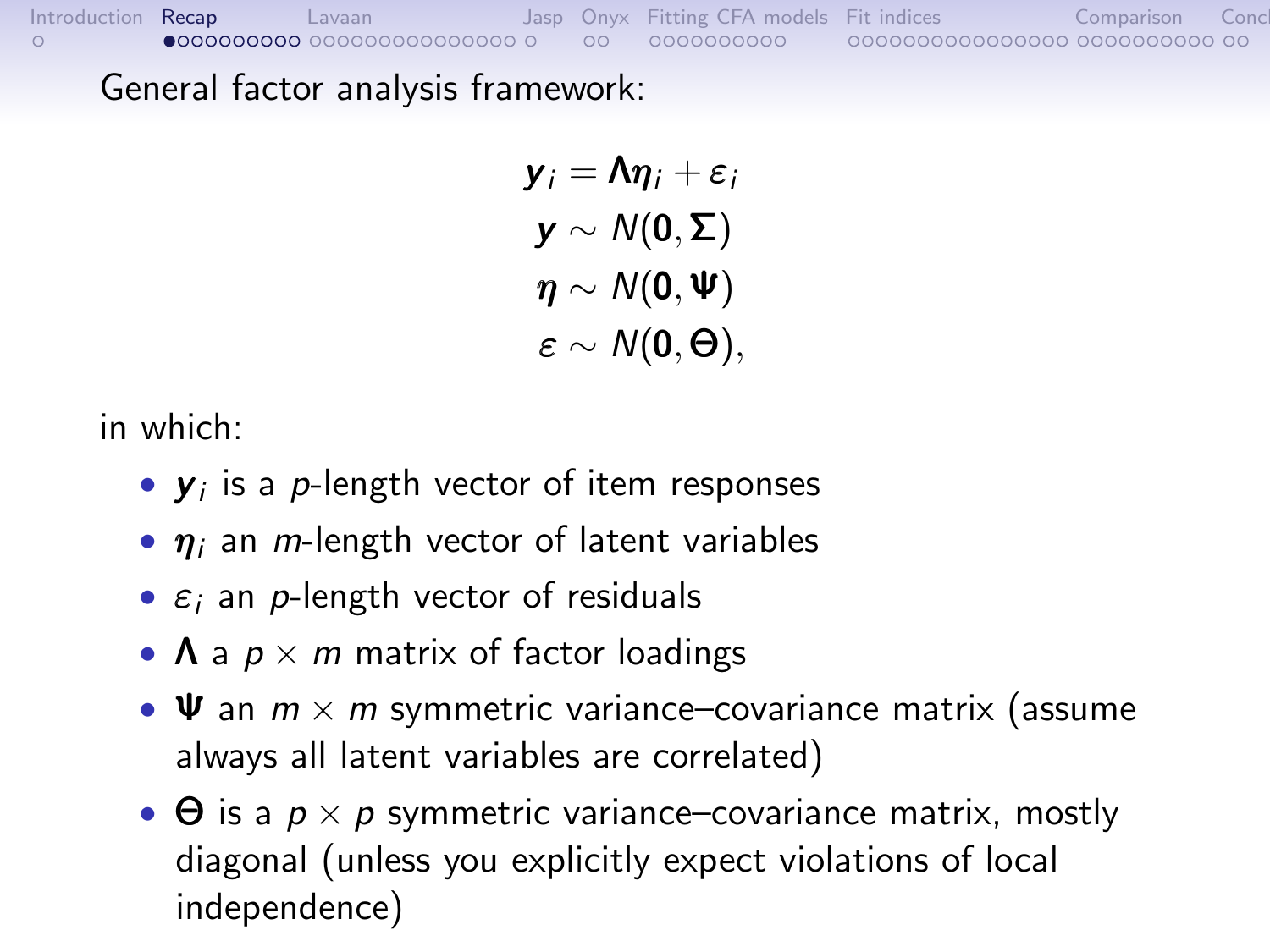The general framework:

$$
y_i = \Lambda \eta_i + \varepsilon_i
$$
  
\n
$$
y \sim N(0, \Sigma)
$$
  
\n
$$
\eta \sim N(0, \Psi)
$$
  
\n
$$
\varepsilon \sim N(0, \Theta),
$$

Allows you to derive the model-implied variance–covariance matrix:

# $\Sigma = \Lambda \Psi \Lambda^{\top} + \Theta$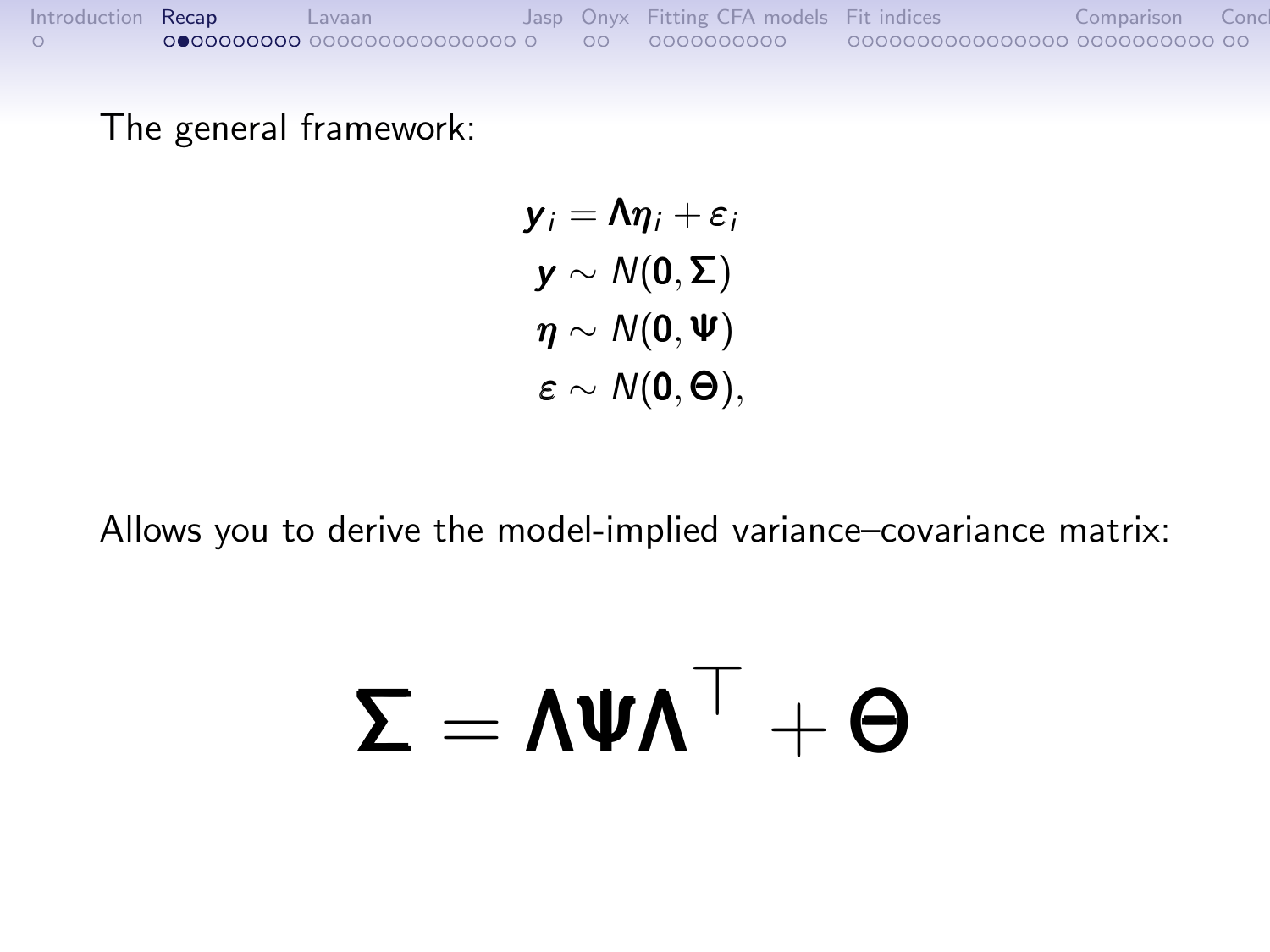#### Covariance modeling

In general, we aim to estimate parameters that lead to a model implied variance–covariance matrix  $\Sigma$  by minimizing (note that the Brown book makes a mistake here):

$$
\mathcal{F}_{\mathrm{ML}} = \mathrm{trace}\left(\mathbf{S} \mathbf{\Sigma}^{-1}\right) - \ln|\mathbf{S} \mathbf{\Sigma}^{-1}| - p,
$$

in which  $S$  is the observed variance–covariance matrix, the trace operator takes the sum of diagonal values, the  $| \dots |$  notation indicates the determinant and  $p$  is the number of observed variables. Optimizing this expression is called maximum likelihood estimation. In principle, This expression is optimized if  $\Sigma$  resembles **S** as much as possible! When  $S = \Sigma$ ,  $F_{ML} = 0$ .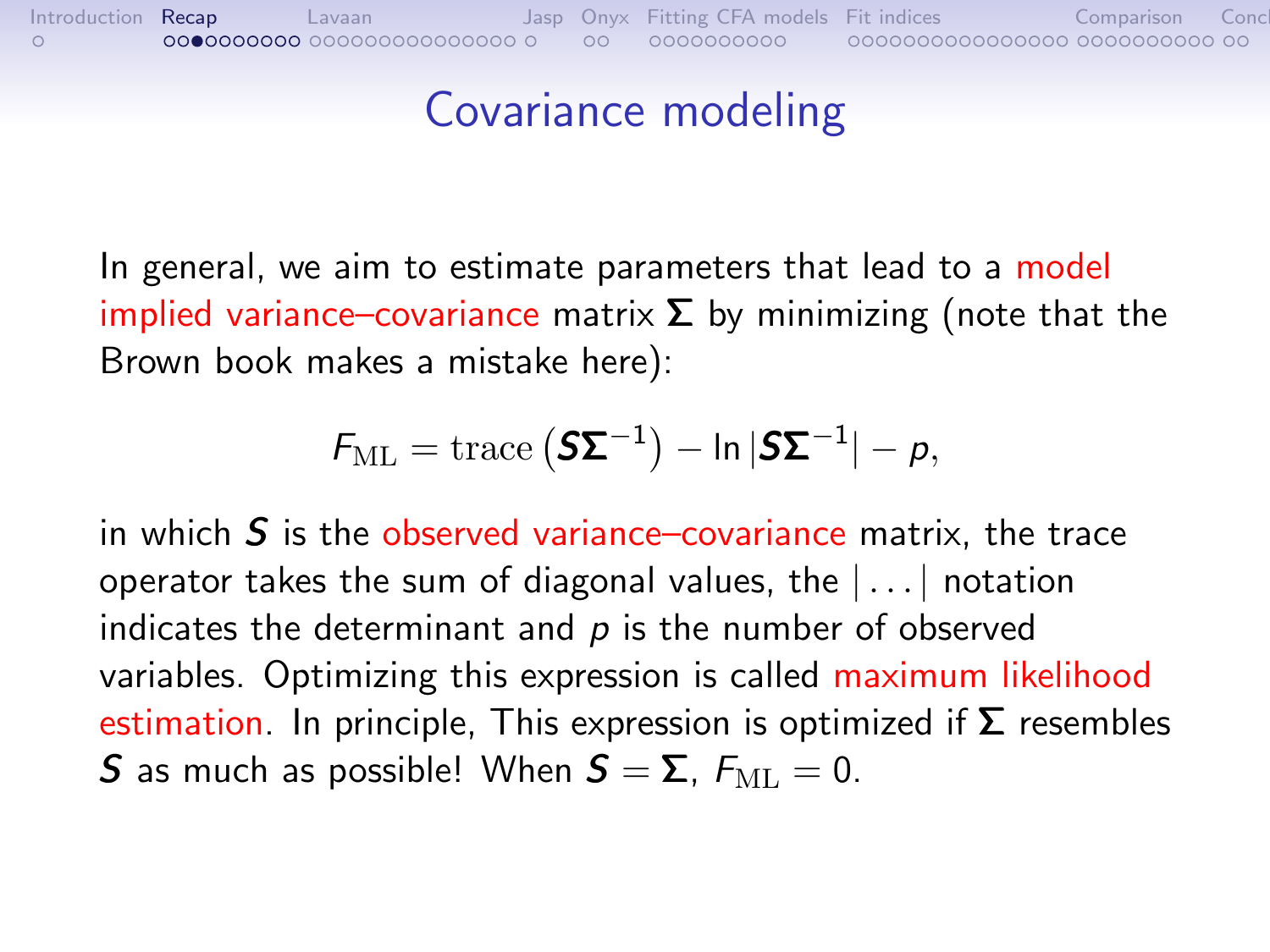## Identification

Two main rules:

- Because the unit of the latent variable is unknown, we need to scale the latent variable by fixing its variance to 1 or fixing one (usually the first) factor loading to 1.
- We need at least as many observations (sample variances and covariances) as the number or parameters; we require non-negative degrees of freedom (DF)
	- $DF = a b$
	- a: number of observations:  $a = p(p+1)/2$  variances and covariances.
	- b: number of parameters we need to estimate (do not count parameters we fixed for scaling)
- In general, we need 3 indicators for a single latent variable model, or 2 per factor for models with multiple (correlated) latent variables.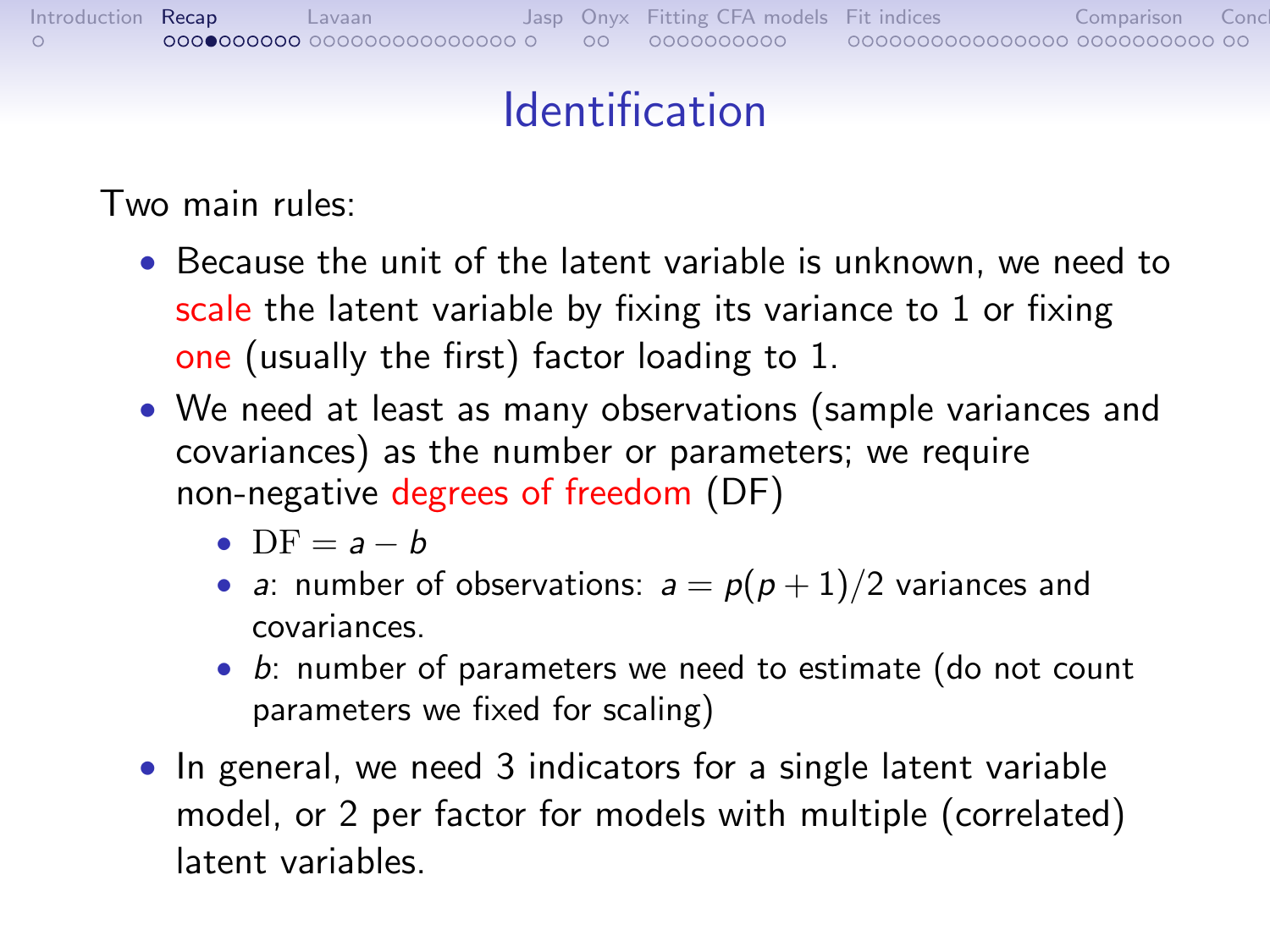| Introduction Recap | Lavaan                       |  | Jasp Onyx Fitting CFA models Fit indices |                                | Comparison |  |
|--------------------|------------------------------|--|------------------------------------------|--------------------------------|------------|--|
|                    | NOOO●00000 000000000000000 0 |  | 00 0000000000                            | 0000000000000000 0000000000 00 |            |  |



$$
\mathbf{\Lambda} = [1], \mathbf{\Psi} = [\psi_{11}], \mathbf{\Theta} = [\theta_{11}]
$$

$$
\mathbf{\Sigma} = [\sigma_{11}] = [\psi_{11} + \theta_{11}]
$$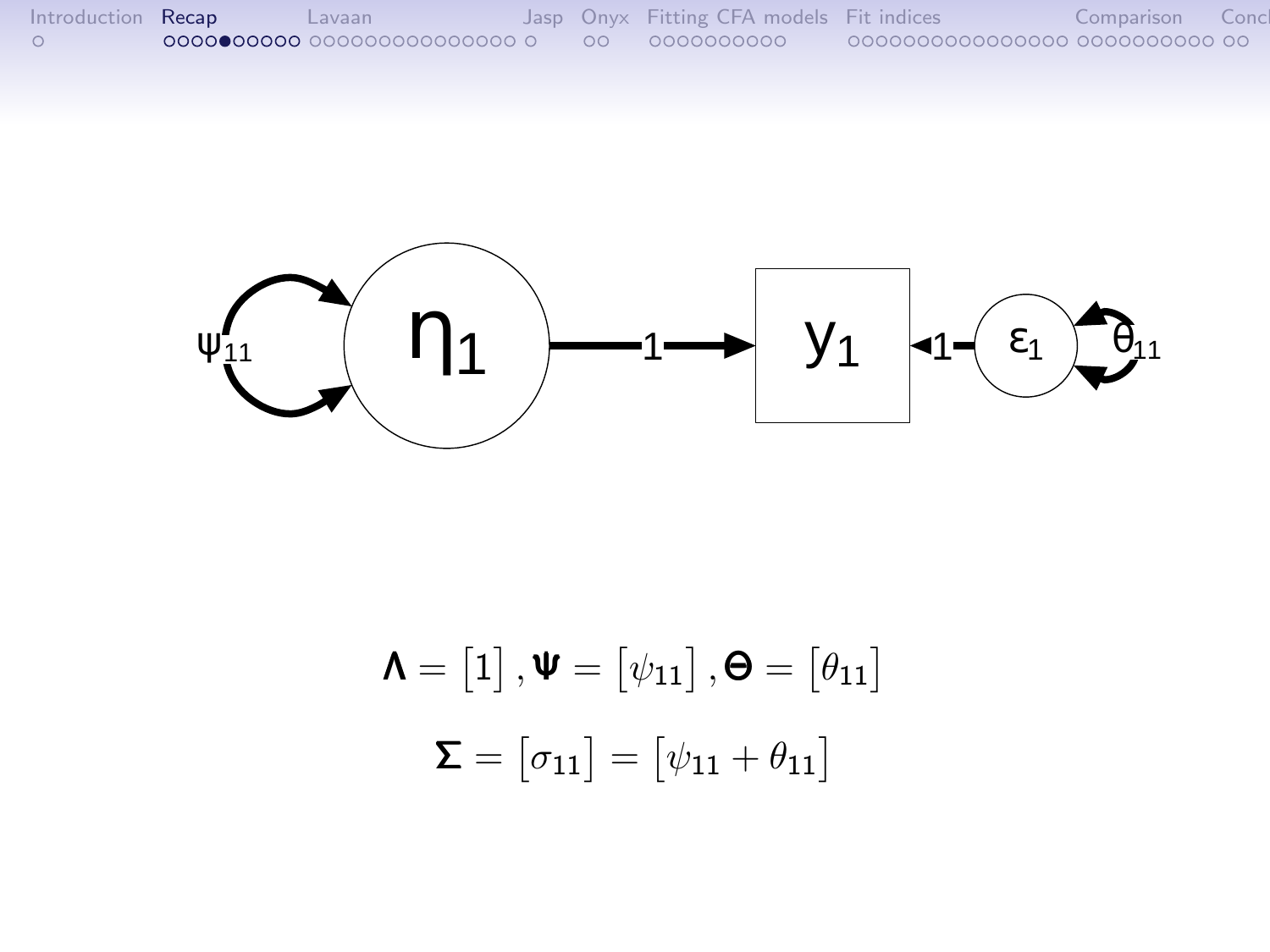



$$
\mathbf{\Lambda} = \begin{bmatrix} 1 \\ \lambda_{21} \end{bmatrix}, \mathbf{\Psi} = \begin{bmatrix} \psi_{11} \end{bmatrix}, \mathbf{\Theta} = \begin{bmatrix} \theta_{11} \\ 0 & \theta_{22} \end{bmatrix}
$$

$$
\mathbf{\Sigma} = \begin{bmatrix} \sigma_{11} \\ \sigma_{21} & \sigma_{22} \end{bmatrix} = \begin{bmatrix} \psi_{11} + \theta_{11} \\ \psi_{11} \lambda_{21} & \lambda_{21}^2 \psi_{11} + \theta_{22} \end{bmatrix}
$$

(upper triangular elements in symmetric matrices not shown)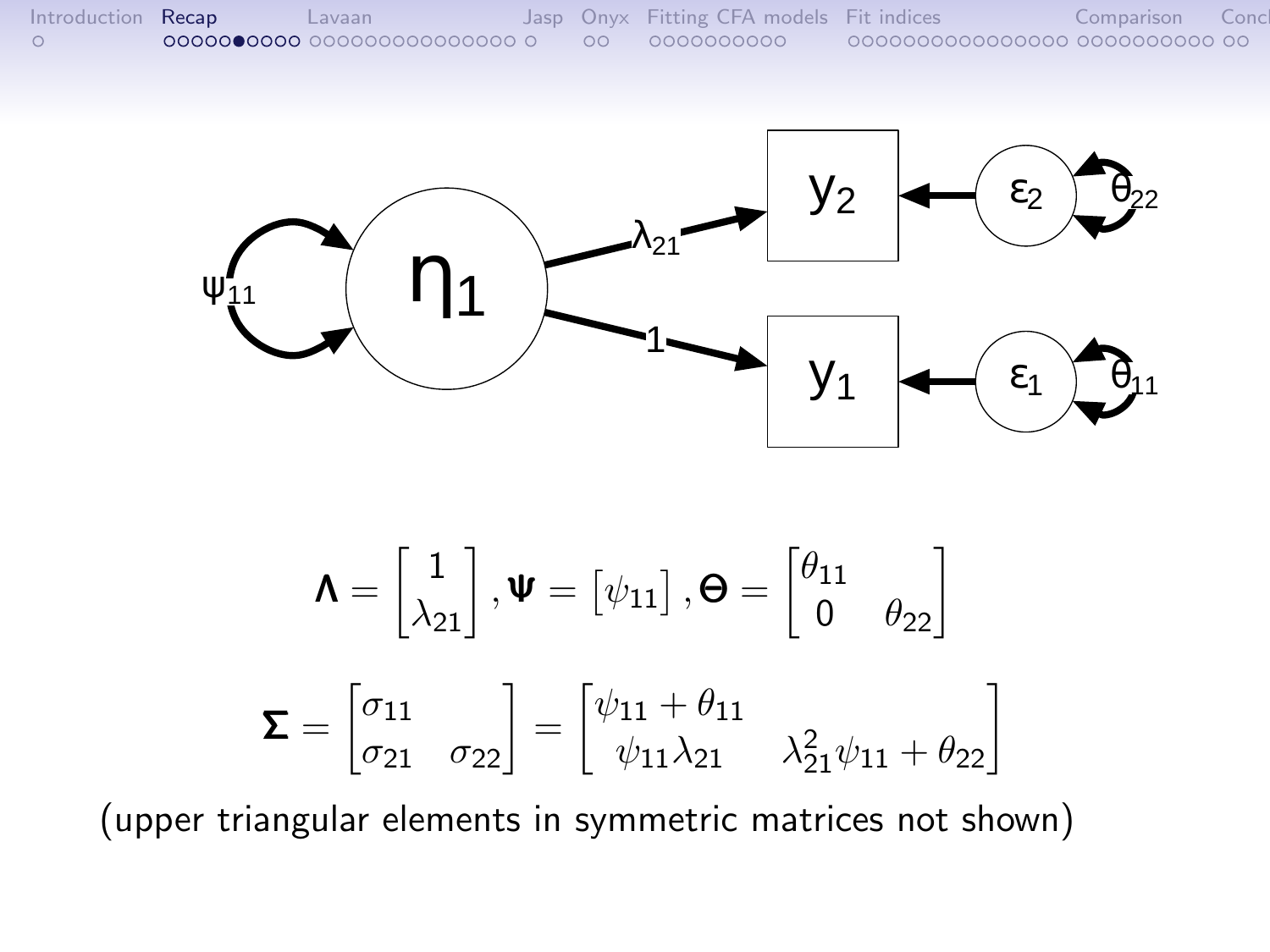

$$
\mathbf{\Lambda} = \begin{bmatrix} 1 \\ \lambda_{21} \\ \lambda_{31} \end{bmatrix}, \mathbf{\Psi} = \begin{bmatrix} \psi_{11} \end{bmatrix}, \mathbf{\Theta} = \begin{bmatrix} \theta_{11} \\ 0 & \theta_{22} \\ 0 & 0 & \theta_{33} \end{bmatrix}
$$

$$
\mathbf{\Sigma} = \begin{bmatrix} \sigma_{11} \\ \sigma_{21} & \sigma_{22} \\ \sigma_{31} & \sigma_{32} & \sigma_{33} \end{bmatrix} = \begin{bmatrix} \psi_{11} + \theta_{11} \\ \psi_{11} \lambda_{21} & \lambda_{21}^2 \psi_{11} + \theta_{22} \\ \psi_{11} \lambda_{31} & \psi_{11} \lambda_{21} \lambda_{31} & \lambda_{31}^2 \psi_{11} + \theta_{33} \end{bmatrix}
$$

$$
DF = 0, \text{ just identified (but saturated, will explain the data perfectly)}
$$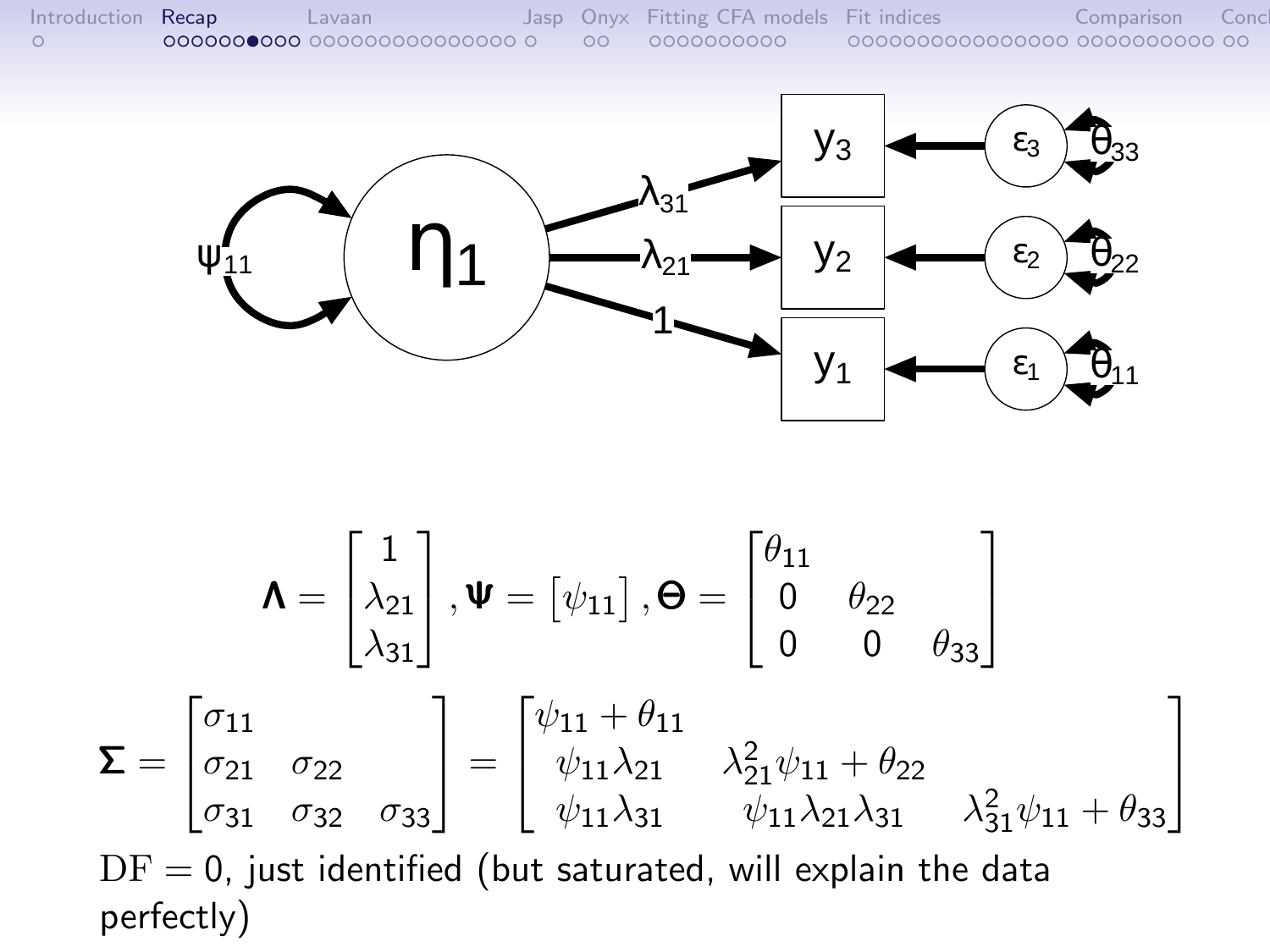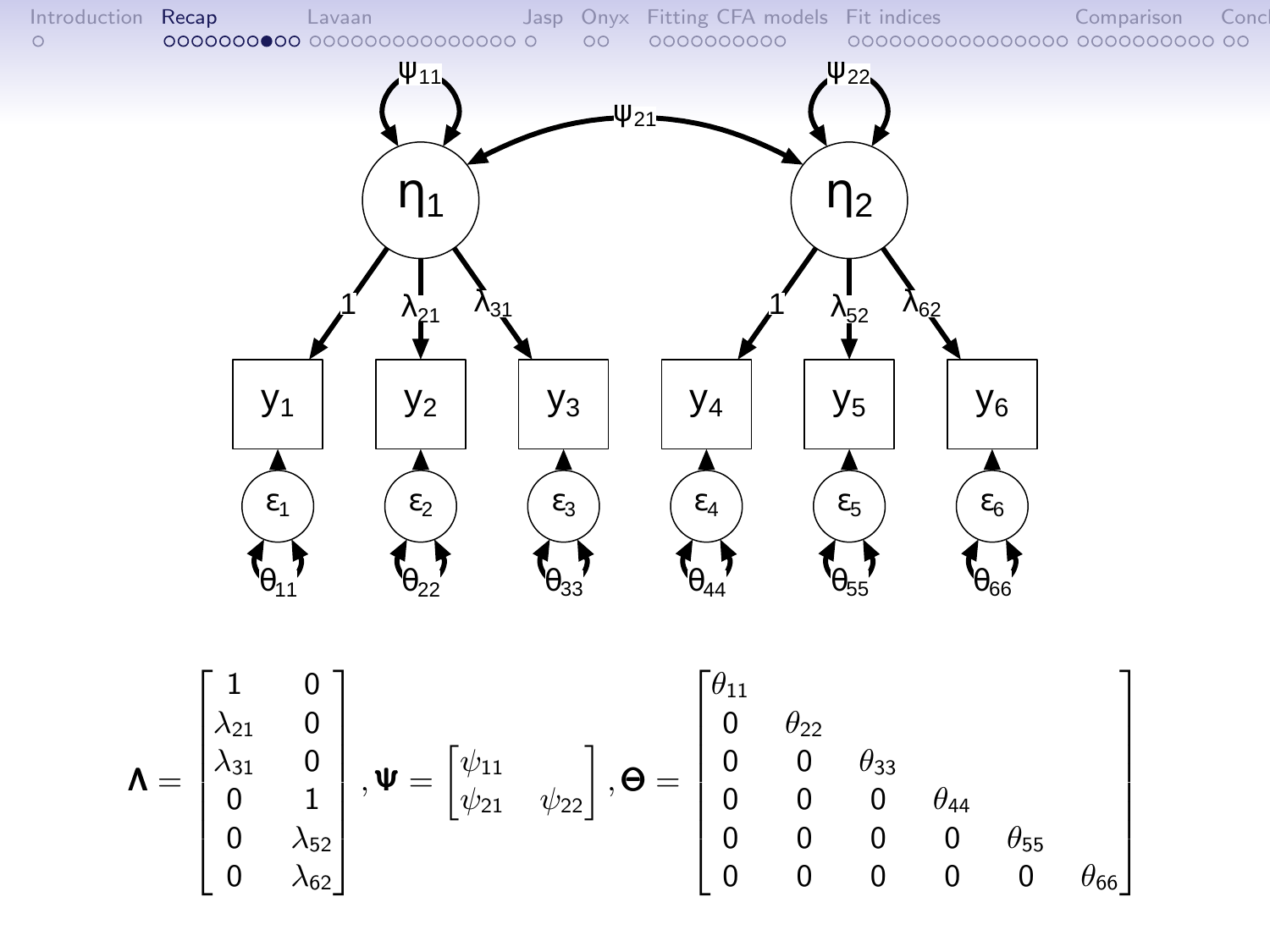

Residual covariance / correlation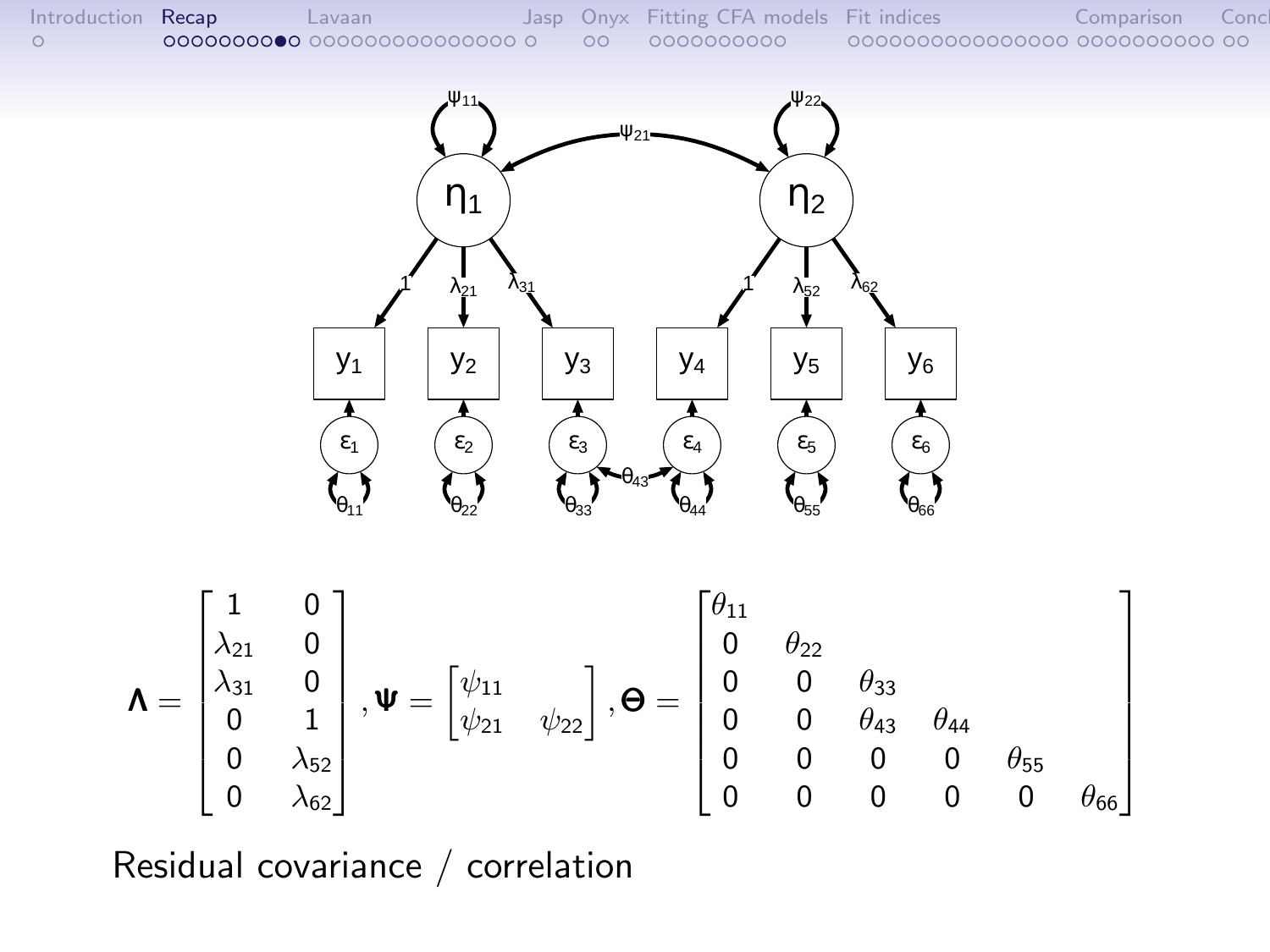

Cross-loading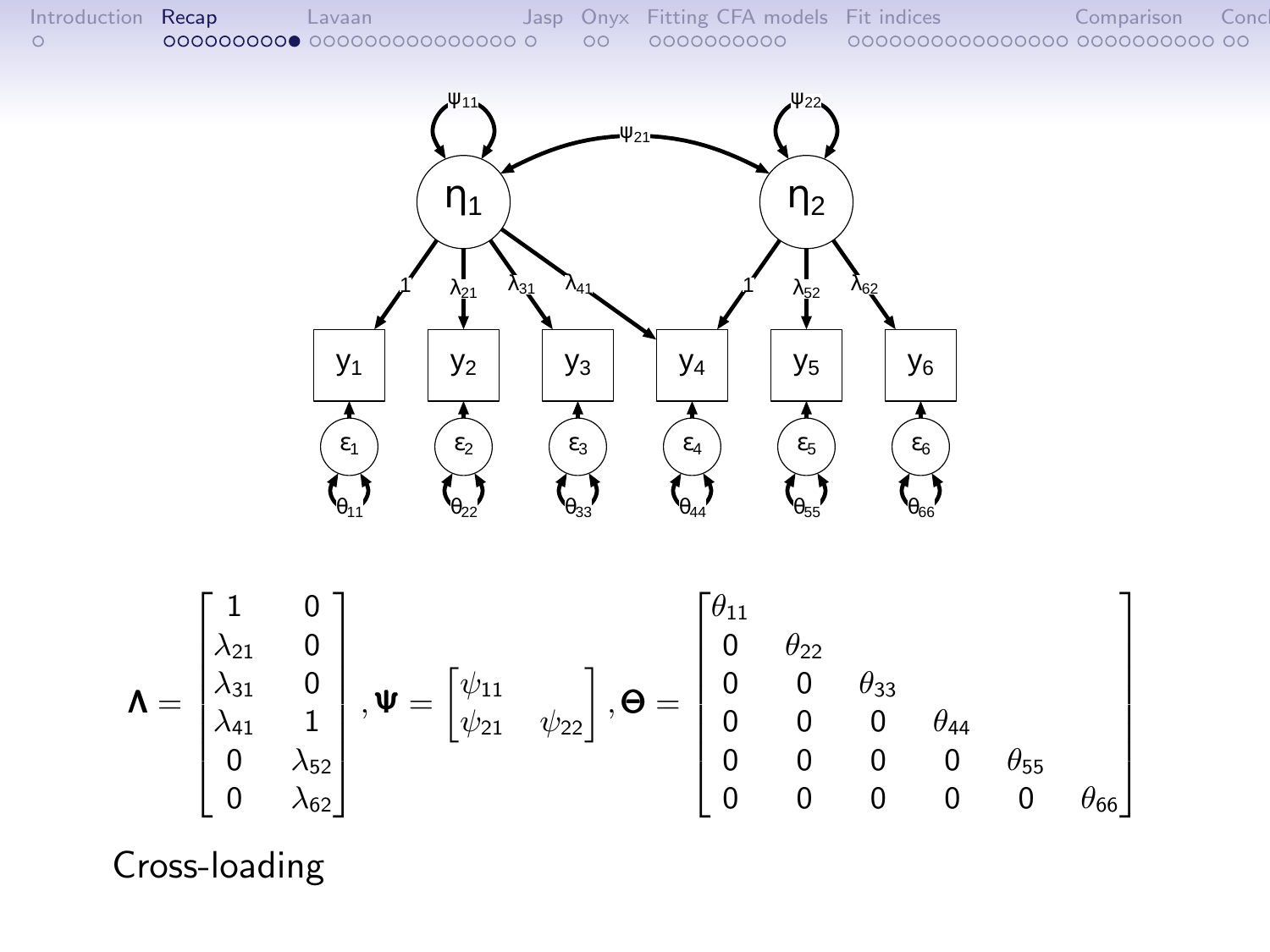```
Introduction Recap Lavaan Jasp Onyx Fitting CFA models Fit indices Comparison Conclusion
```
#### Lavaan

```
# Install the package:
install.packages("lavaan")
# Load the package:
library("lavaan")
# Read data into R:
Data <- read.csv("HolzingerSwineford1939.csv")
```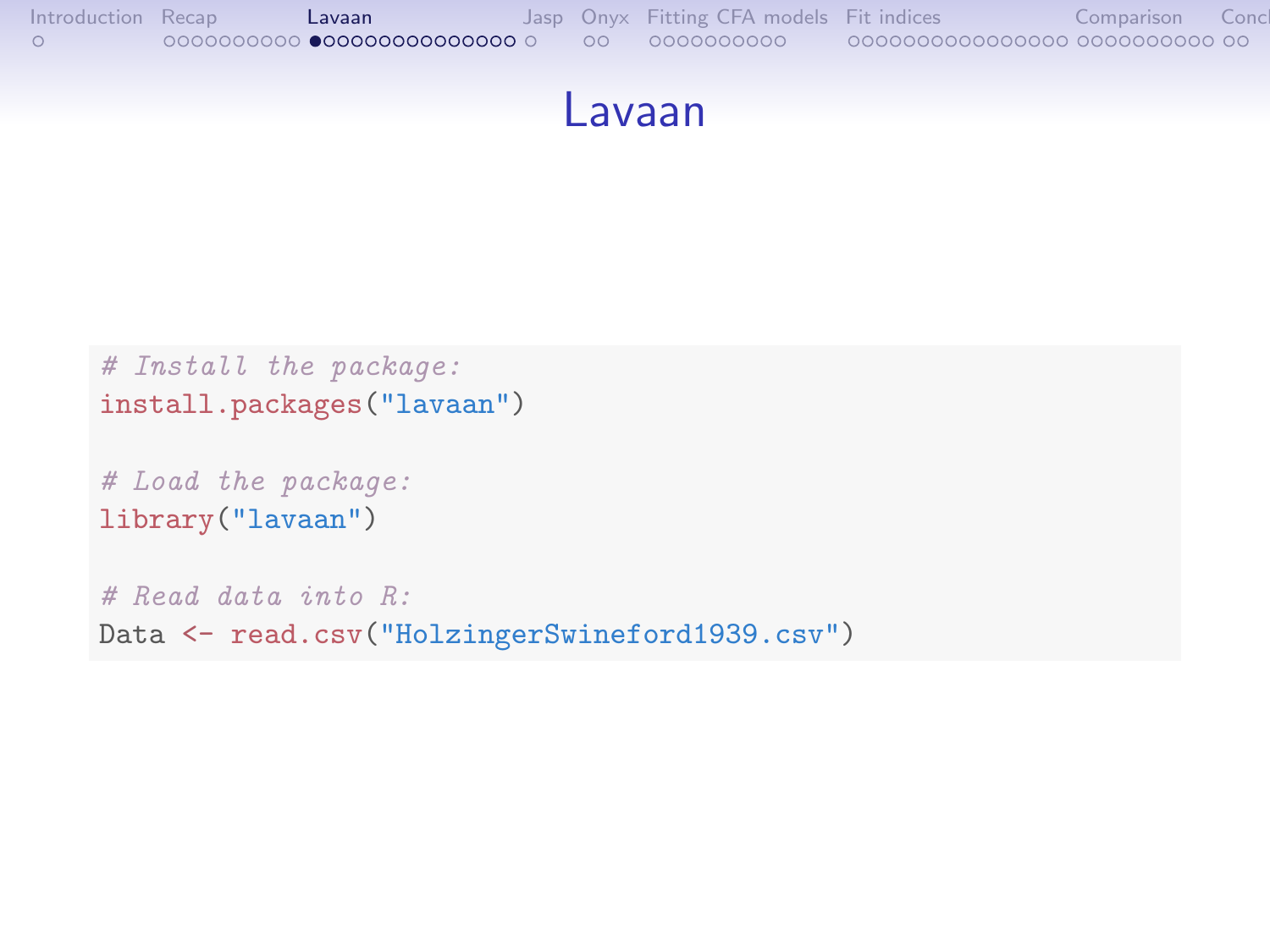```
Introduction Recap Lavaan Jasp Onyx Fitting CFA models Fit indices Comparison Conclusion
    # Write a lavaan model:
    Model <- '
    # Factor loadings:
      visual = 1*x1 + x2 + x3textual = " 1*x4 + x5 + x6speed = " 1*x7 + x8 + x9# Variances:
      visual ~~ visual
      textual ~~ textual
      speed ~~ speed
    # Covariances:
      visual ~~ textual
      visual ~~ speed
      textual ~~ speed
    # Residuals:
      x1 \sim x1x2 \sim x2x3 ~~ x3
      x4 \sim x4x5 ~~ x5
      x6 ~~ x6
      x7 \sim x7x8 ~~ x8
      x9 ~~ x9
```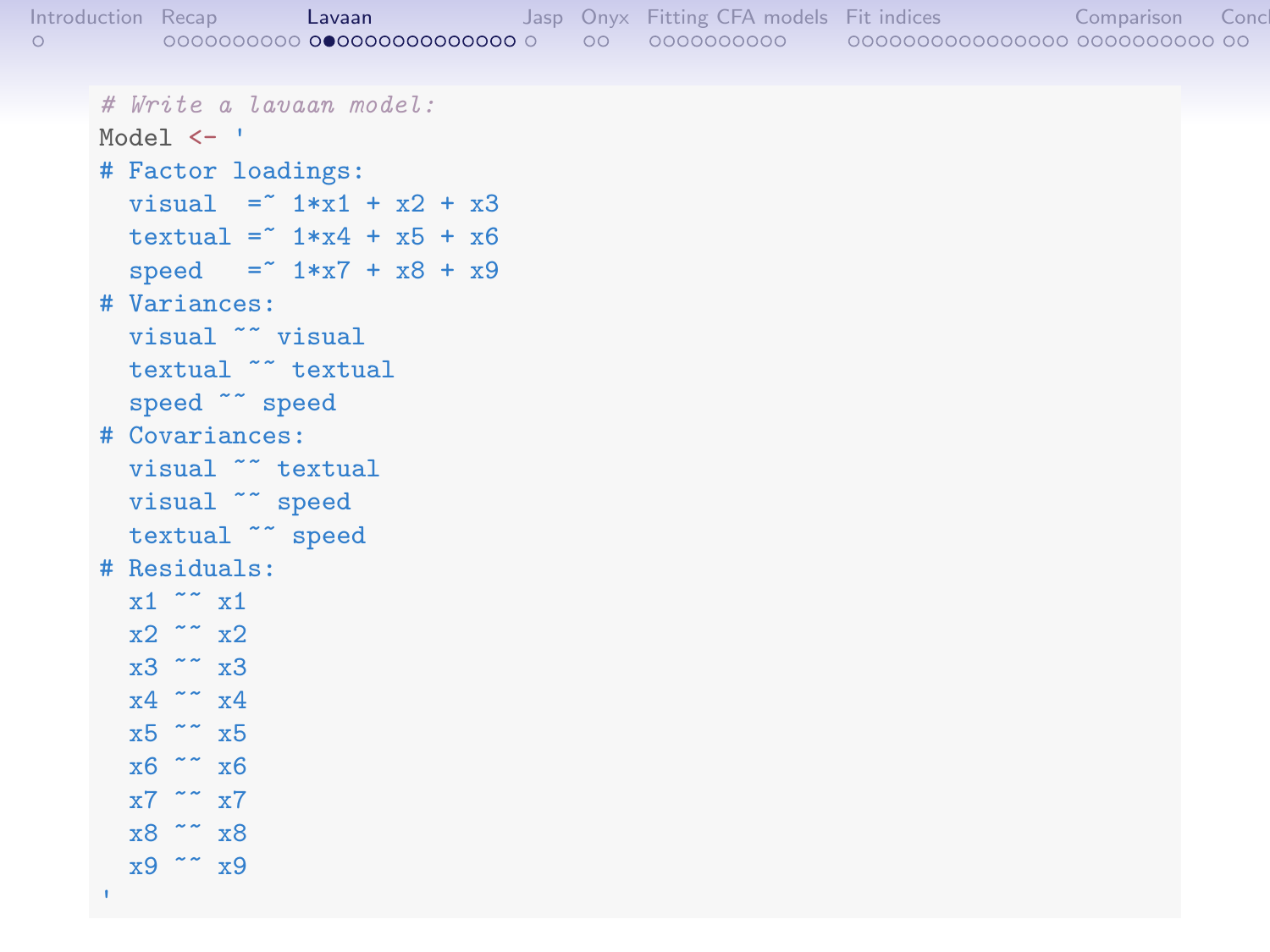The  $=$  operator should be read as is indicated by

$$
\begin{aligned}\n\text{visual} &= 1*x1 + x2 + x3 \\
\text{textual} &= 1*x4 + x5 + x6 \\
\text{speed} &= 1*x7 + x8 + x9\n\end{aligned}
$$

Encodes:

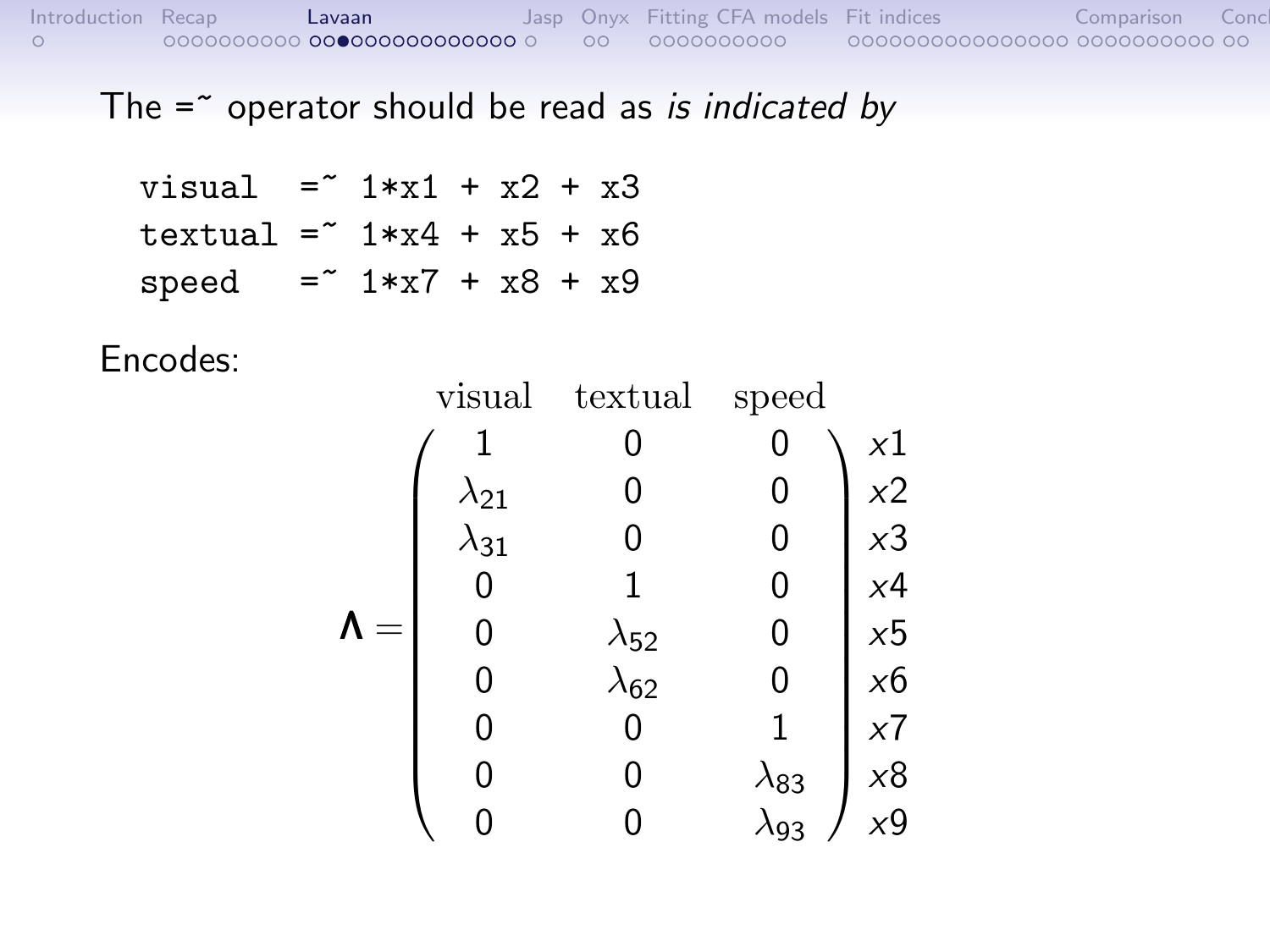#### The ~~ operator indicates a variance or covariance

- # Variances:
	- visual ~~ visual
	- textual ~~ textual
	- speed ~~ speed
- # Covariances:

visual ~~ textual visual ~~ speed textual ~~ speed

Encodes:

$$
\mathbf{\Psi} = \begin{pmatrix} \psi_{11} & \psi_{22} \\ \psi_{21} & \psi_{22} \\ \psi_{31} & \psi_{32} & \psi_{33} \end{pmatrix} \begin{pmatrix} \text{visual} \\ \text{textual} \\ \text{speed} \end{pmatrix}
$$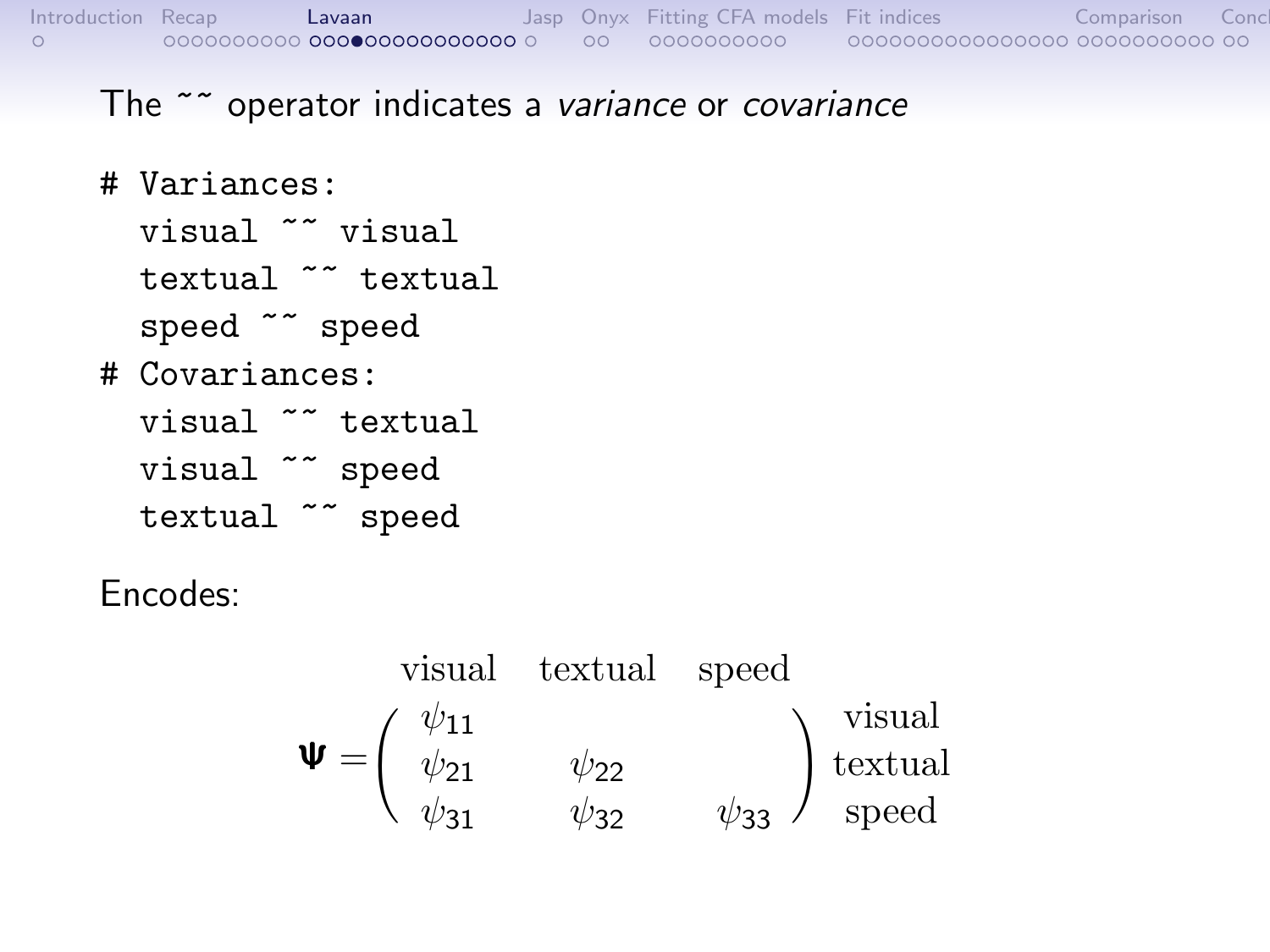#### Scaling in latent variance:

# Variances: visual ~~ 1\*visual textual ~~ 1\*textual speed ~~ 1\*speed # Covariances: visual ~~ textual visual ~~ speed textual ~~ speed

Encodes:

$$
\mathbf{\Psi} = \begin{pmatrix}\n1 & & & \\
\psi_{21} & 1 & \\
\psi_{31} & \psi_{32} & 1\n\end{pmatrix}\n\begin{matrix}\n\text{visual} \\
\text{tetual} \\
\text{speed}\n\end{matrix}
$$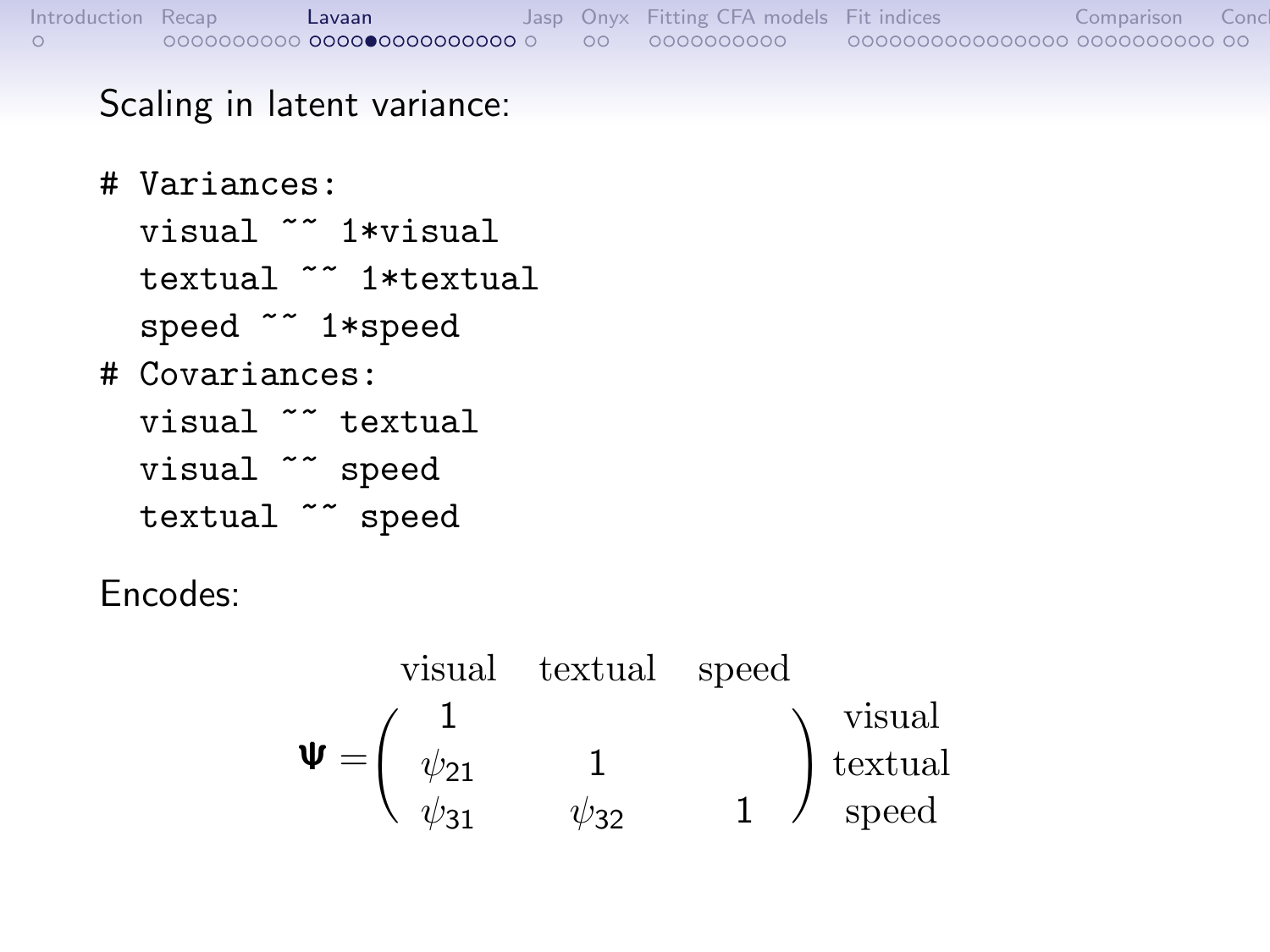| Introduction Recap | Lavaan                              |      | Jasp Onyx Fitting CFA models Fit indices |                                | Comparison |  |
|--------------------|-------------------------------------|------|------------------------------------------|--------------------------------|------------|--|
|                    | 0000000000 <b>000000000000000</b> 0 | - ററ | 0000000000                               | 0000000000000000 0000000000 00 |            |  |

#### The ~~ operator indicates a variance or covariance

- # Residuals:
	- $x1 \sim x1$  $x2 \sim x2$ x3 ~~ x3 x4 ~~ x4 x5 ~~ x5  $x6 \sim x6$  $x7 \sim x7$
	- x8 ~~ x8 x9 ~~ x9

Encodes diagonal elements of Θ.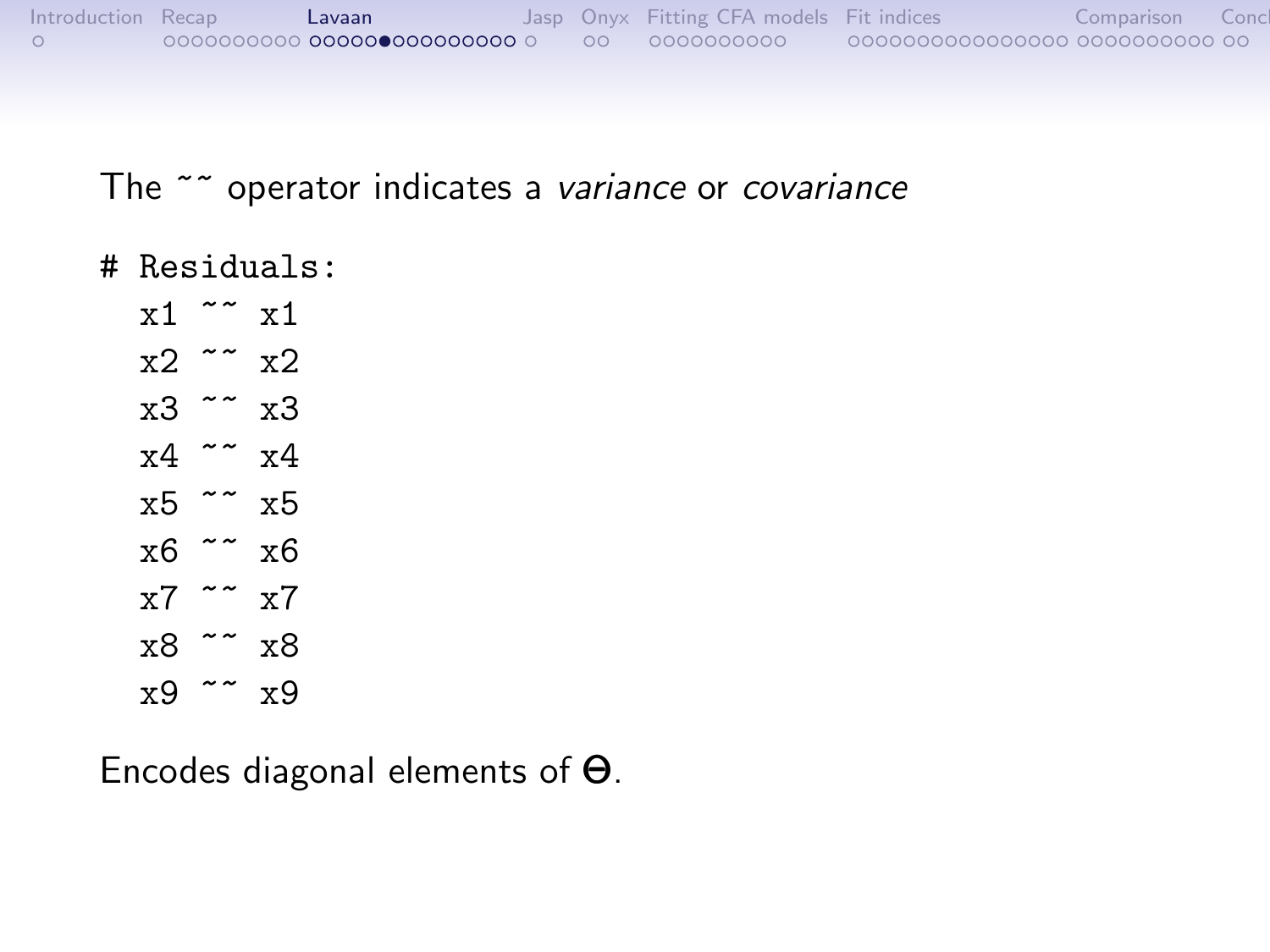```
Introduction Recap Lavaan Jasp Onyx Fitting CFA models Fit indices Comparison Conclusion
```

```
# Fit in Lavaan:
fit <- lavaan(Model, Data)
# Assess fit:
fit
## lavaan (0.5-23.1097) converged normally after 35 iterations
##
## Number of observations 301
##
## Estimator ML
## Minimum Function Test Statistic 85.306
## Degrees of freedom 24
## P-value (Chi-square) 0.000
```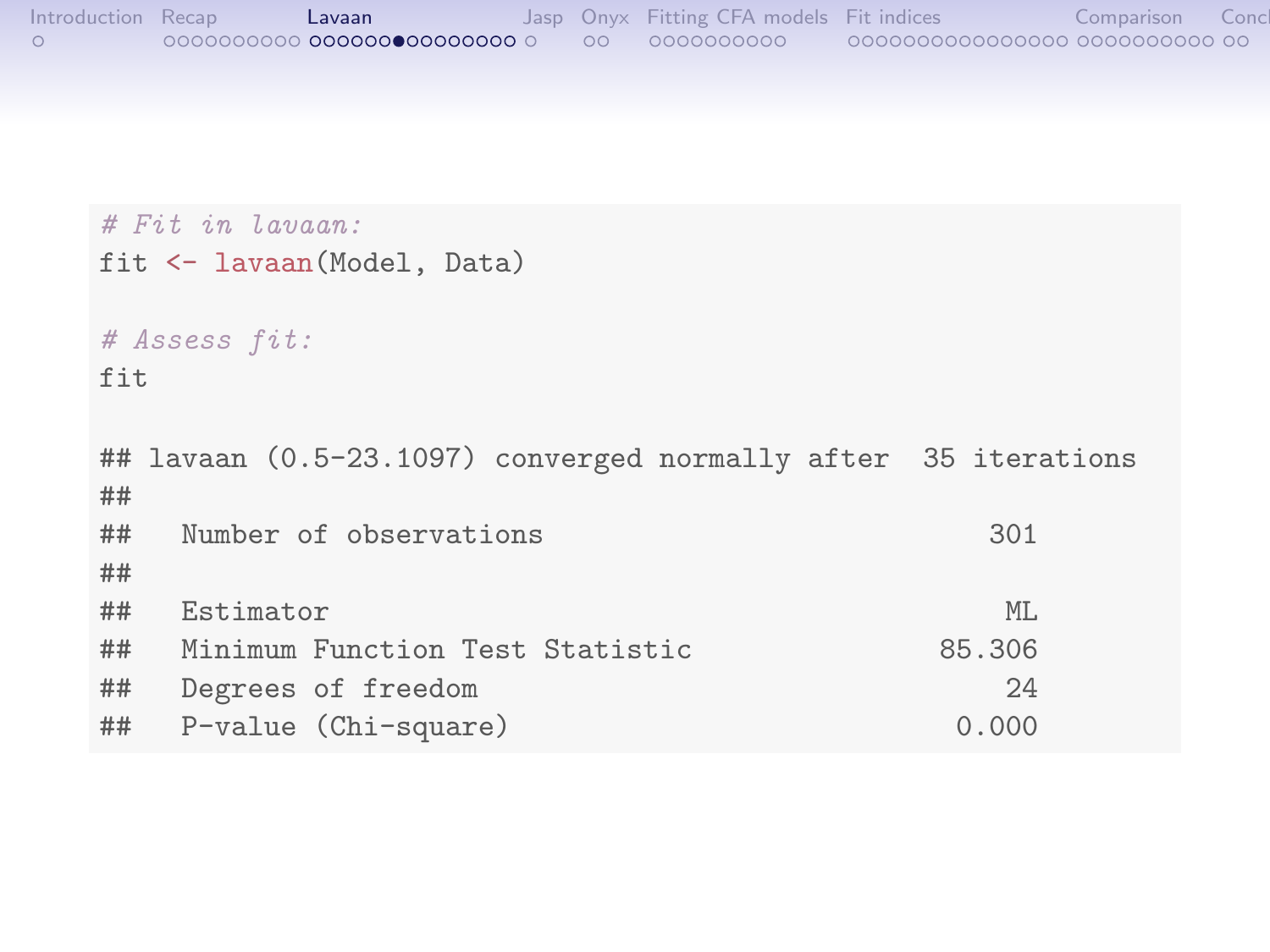| Introduction Recap | Lavaan                         |  | Jasp Onyx Fitting CFA models Fit indices |                                | Comparison | Conc |
|--------------------|--------------------------------|--|------------------------------------------|--------------------------------|------------|------|
|                    | 00000000000 0000000000000000 0 |  | 0000000000                               | 0000000000000000 0000000000 00 |            |      |

#### fitMeasures(fit)

| ## | npar           | fmin             | chisq             |
|----|----------------|------------------|-------------------|
| ## | 21.000         | 0.142            | 85.306            |
| ## | df             | pvalue           | baseline.chisq    |
| ## | 24.000         | 0.000            | 918.852           |
| ## | baseline.df    | baseline.pvalue  | cfi               |
| ## | 36.000         | 0.000            | 0.931             |
| ## | tli            | nnfi             | rfi               |
| ## | 0.896          | 0.896            | 0.861             |
| ## | nfi            | pnfi             | ifi               |
| ## | 0.907          | 0.605            | 0.931             |
| ## | rni            | log <sub>1</sub> | unrestricted.logl |
| ## | 0.931          | $-3737.745$      | $-3695.092$       |
| ## | aic            | bic              | ntotal            |
| ## | 7517.490       | 7595.339         | 301.000           |
| ## | bic2           | rmsea            | rmsea.ci.lower    |
| ## | 7528.739       | 0.092            | 0.071             |
| ## | rmsea.ci.upper | rmsea.pvalue     | rmr               |
| ## | 0.114          | 0.001            | 0.082             |
| ## | rmr_nomean     | srmr             | srmr_bentler      |
| ## | 0.082          | 0.065            | 0.065             |
|    |                |                  |                   |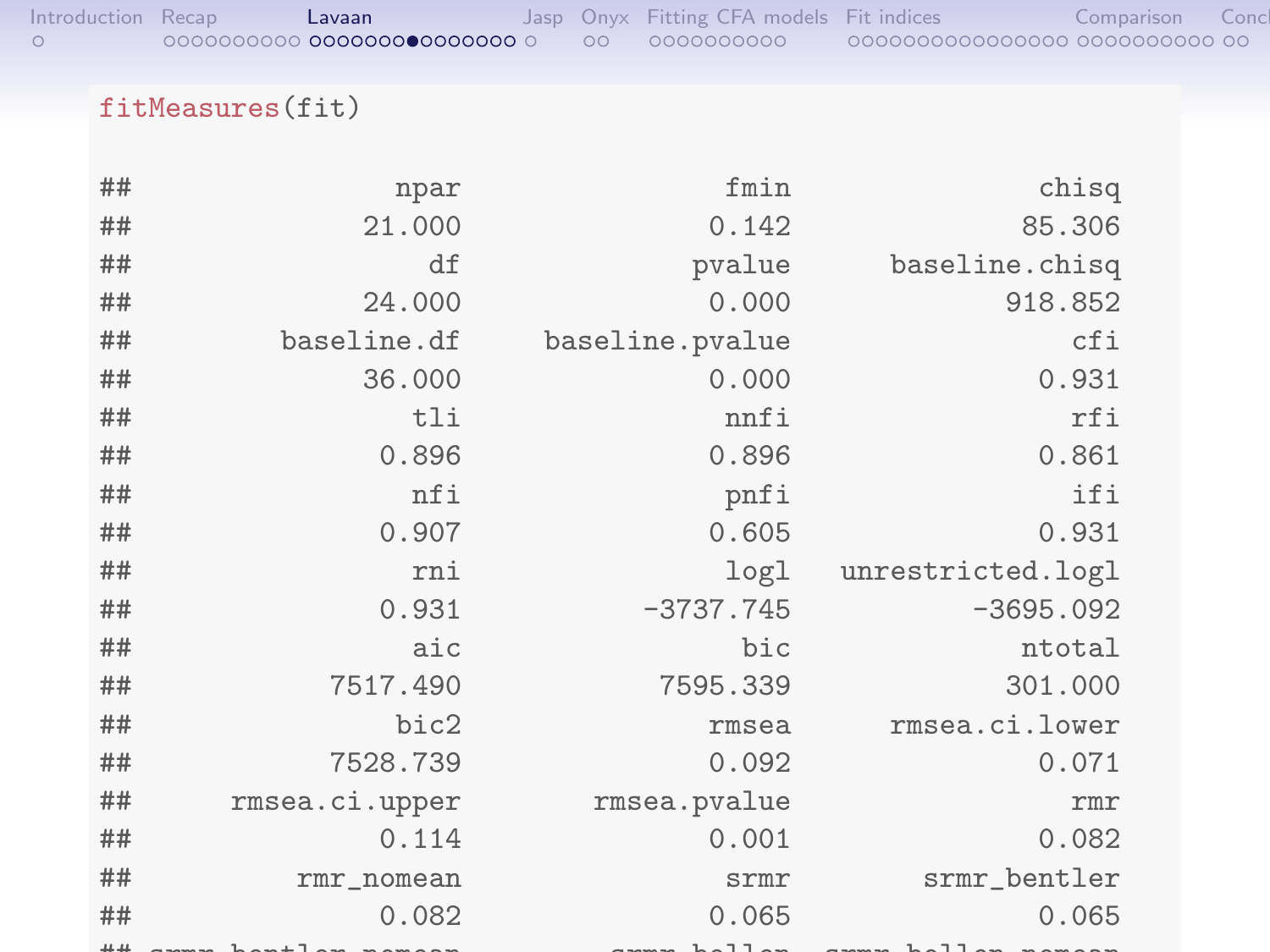| Introduction Recap | Lavaan                               |  | Jasp Onyx Fitting CFA models Fit indices |                                | Comparison |  |
|--------------------|--------------------------------------|--|------------------------------------------|--------------------------------|------------|--|
|                    | 0000000000 <b>00000000 0000000</b> 0 |  | 00 0000000000                            | 0000000000000000 0000000000 00 |            |  |

The cfa() function makes life easier!

- Automatically fixes first factor loading to 1
- Automatically adds residual variances
- Automatically adds factor (co)variances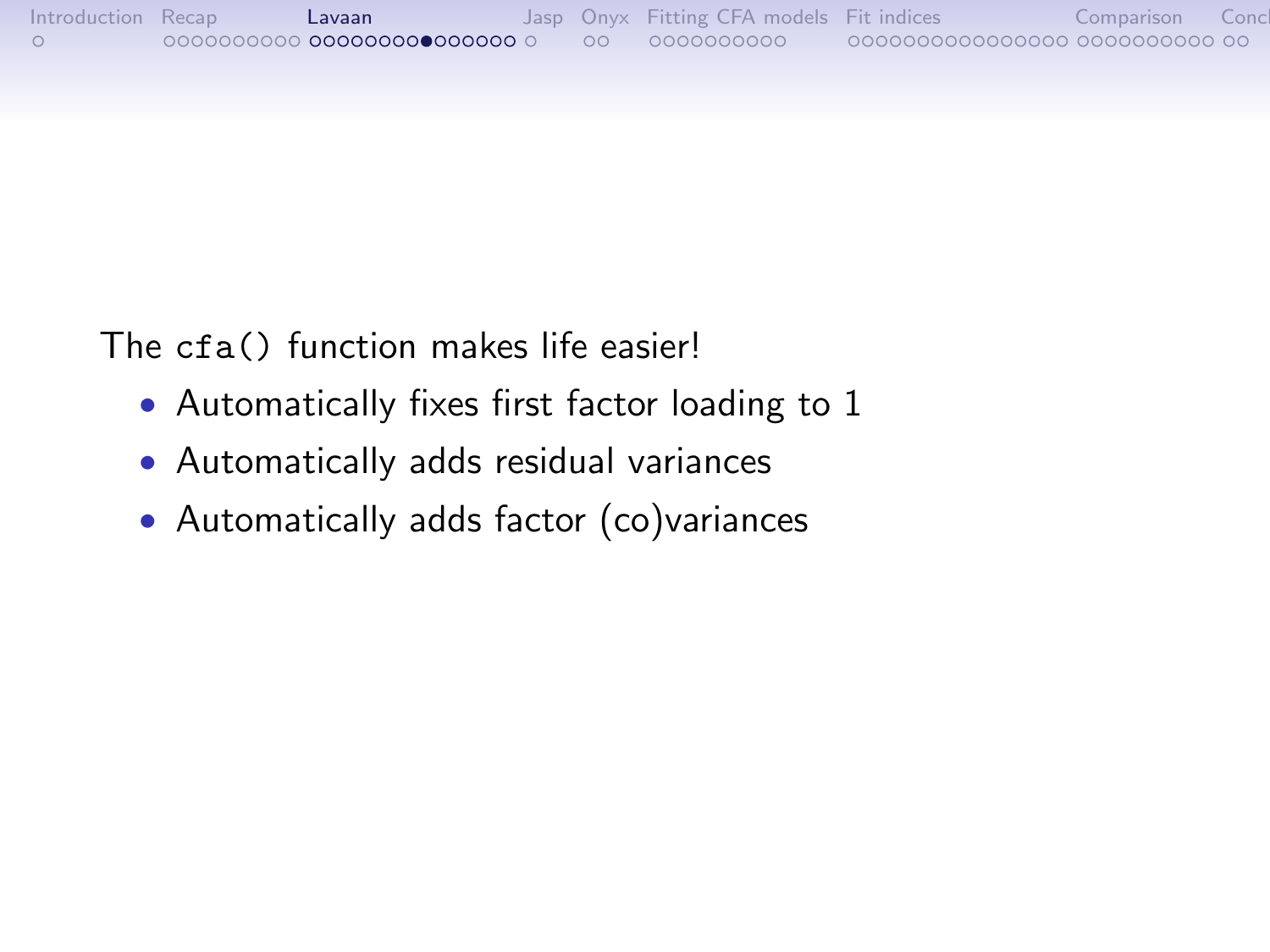| Introduction Recap<br>$\circ$ |                             |  | Lavaan |  |  | Jasp Onyx Fitting CFA models Fit indices The Comparison | Concl |
|-------------------------------|-----------------------------|--|--------|--|--|---------------------------------------------------------|-------|
|                               |                             |  |        |  |  |                                                         |       |
|                               | $\#$ lavaan() model:        |  |        |  |  |                                                         |       |
|                               | Model $\leq$ $\leq$         |  |        |  |  |                                                         |       |
|                               | # Factor loadings:          |  |        |  |  |                                                         |       |
|                               | visual = $*1*x1 + x2 + x3$  |  |        |  |  |                                                         |       |
|                               | textual = $*1*x4 + x5 + x6$ |  |        |  |  |                                                         |       |
|                               | speed = $1*x7 + x8 + x9$    |  |        |  |  |                                                         |       |
|                               |                             |  |        |  |  |                                                         |       |

# Variances:

```
visual ~~ visual
textual ~~ textual
```
speed ~~ speed

# Covariances:

```
visual ~~ textual
```
visual  $\sim$  speed

```
textual ~~ speed
```

```
# Residuals:
```

```
x1 \sim x1x2 \sim x2x3 ~~ x3
x4 \sim x4x5 ~~ x5
```

```
x6 ~~ x6
x7 \sim x7x8 ~~ x8
```
x9 ~~ x9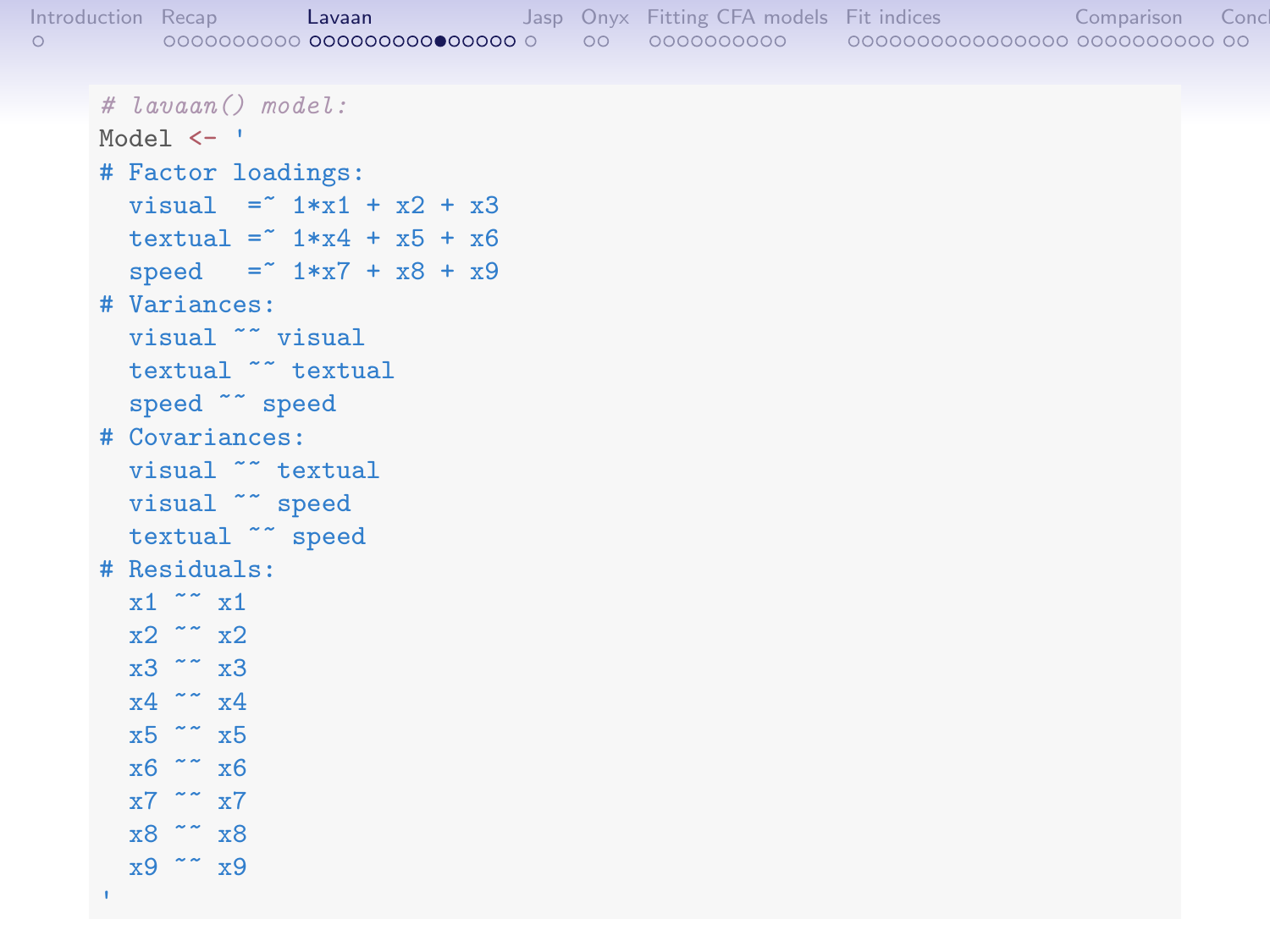| Introduction Recap | Lavaan                              |  | Jasp Onyx Fitting CFA models Fit indices |                                 | Comparison | Conc |
|--------------------|-------------------------------------|--|------------------------------------------|---------------------------------|------------|------|
|                    | 0000000000 <b>000000000000000</b> 0 |  | 00 0000000000                            | 00000000000000000 0000000000 00 |            |      |

```
# cfa() model:
Model <- '
visual = x1 + x2 + x3text{textual} = x4 + x5 + x6speed = x7 + x8 + x9'
```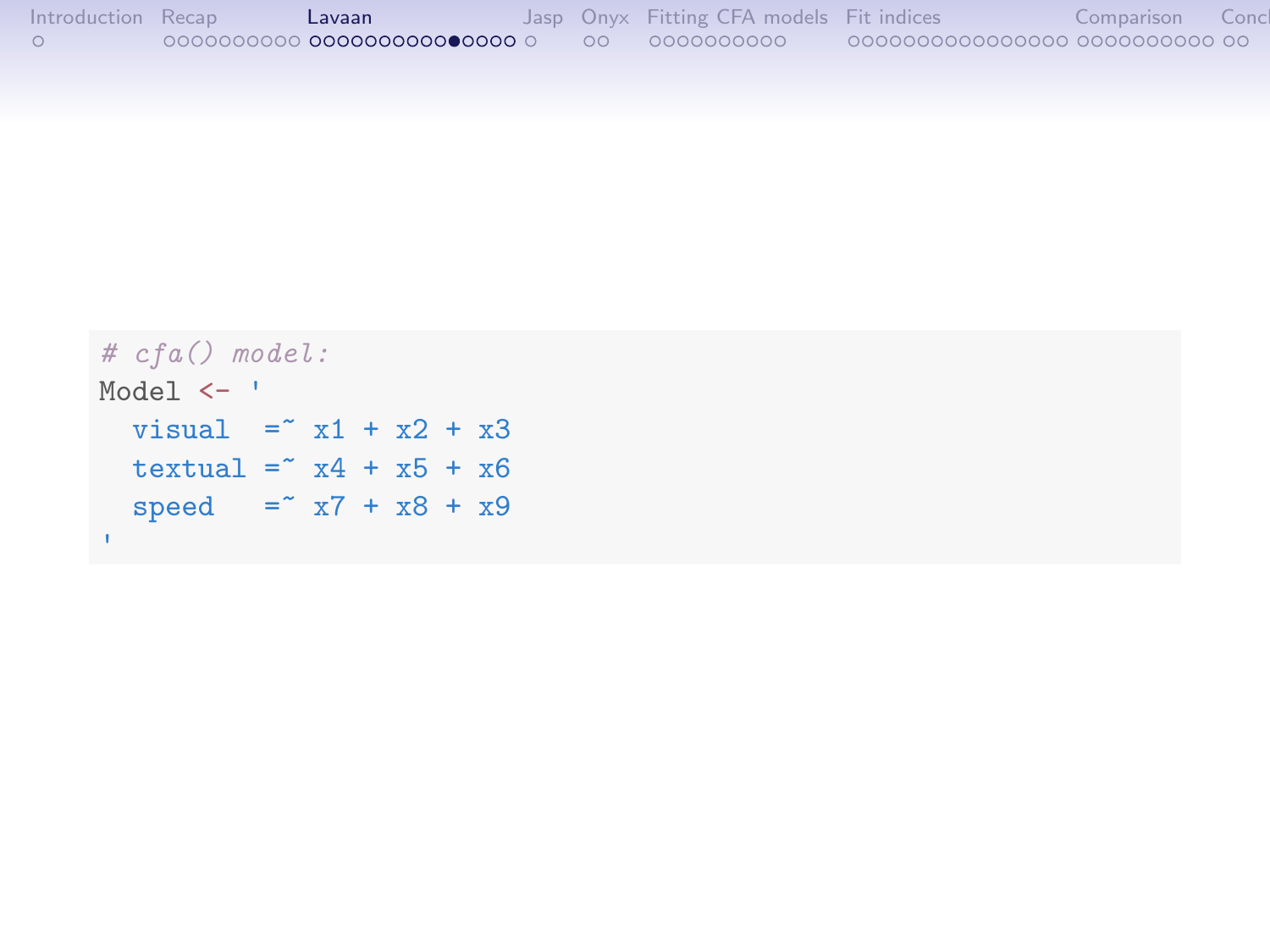```
Introduction Recap Lavaan Jasp Onyx Fitting CFA models Fit indices Comparison Conclusion
```

```
# Fit in Lavaan:
fit <- cfa(Model, Data)
# Assess fit:
fit
## lavaan (0.5-23.1097) converged normally after 35 iterations
##
## Number of observations 301
##
## Estimator ML
## Minimum Function Test Statistic 85.306
## Degrees of freedom 24
## P-value (Chi-square) 0.000
```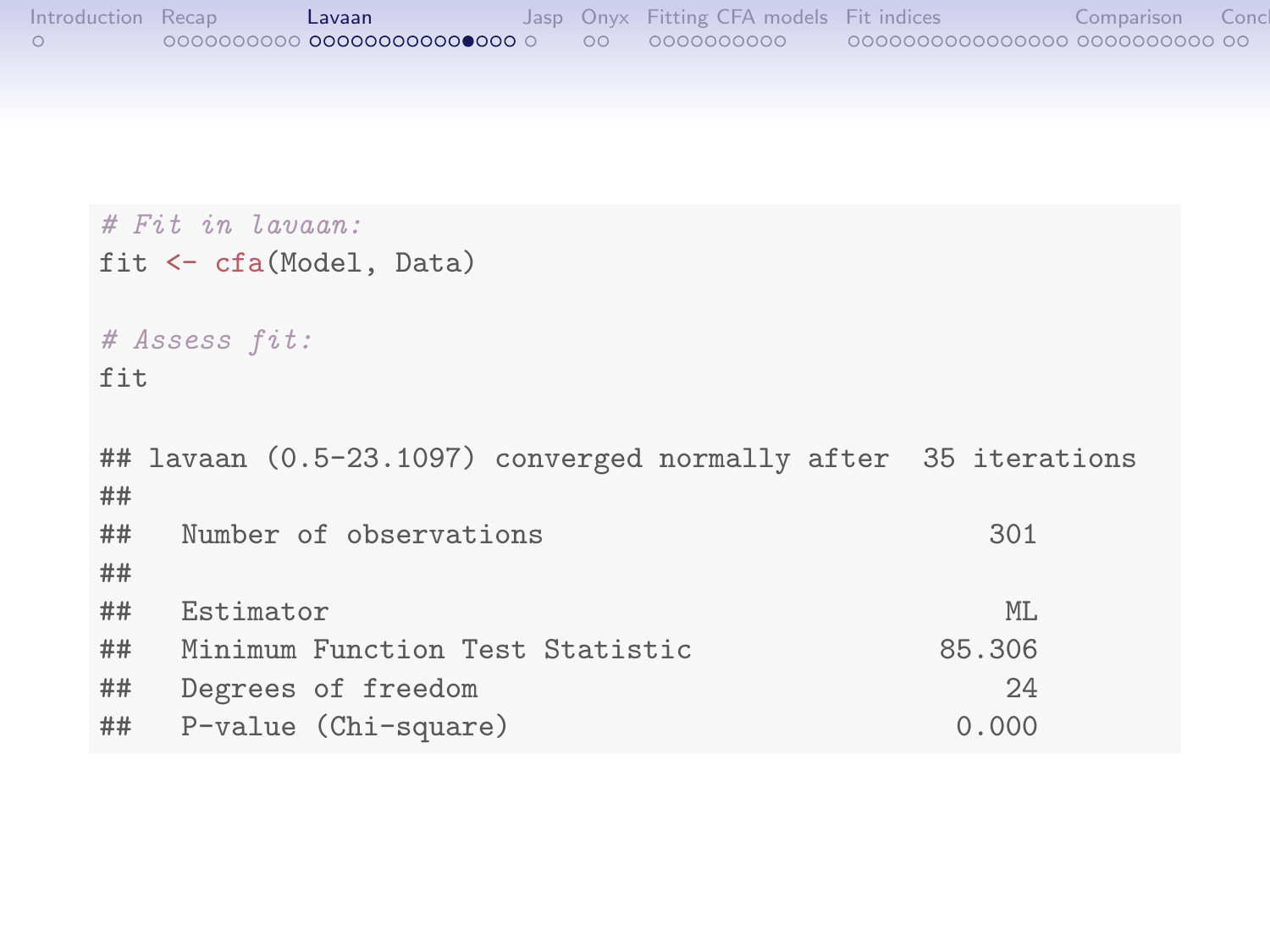```
Introduction Recap Lavaan Jasp Onyx Fitting CFA models Fit indices Comparison Conclusion
```

```
# Or by using a covariance matrix:
covMat <- cov(Data[,c("x1","x2","x3","x4","x5",
                    "x6","x7","x8","x9")])
fit <- cfa(Model,
        sample.cov = covMat,
        sample.nobs = nrow(Data)
)
# Assess fit:
fit
## lavaan (0.5-23.1097) converged normally after 35 iterations
##
## Number of observations 301
##
## Estimator ML
## Minimum Function Test Statistic 85.306
## Degrees of freedom 24
## P-value (Chi-square) 0.000
```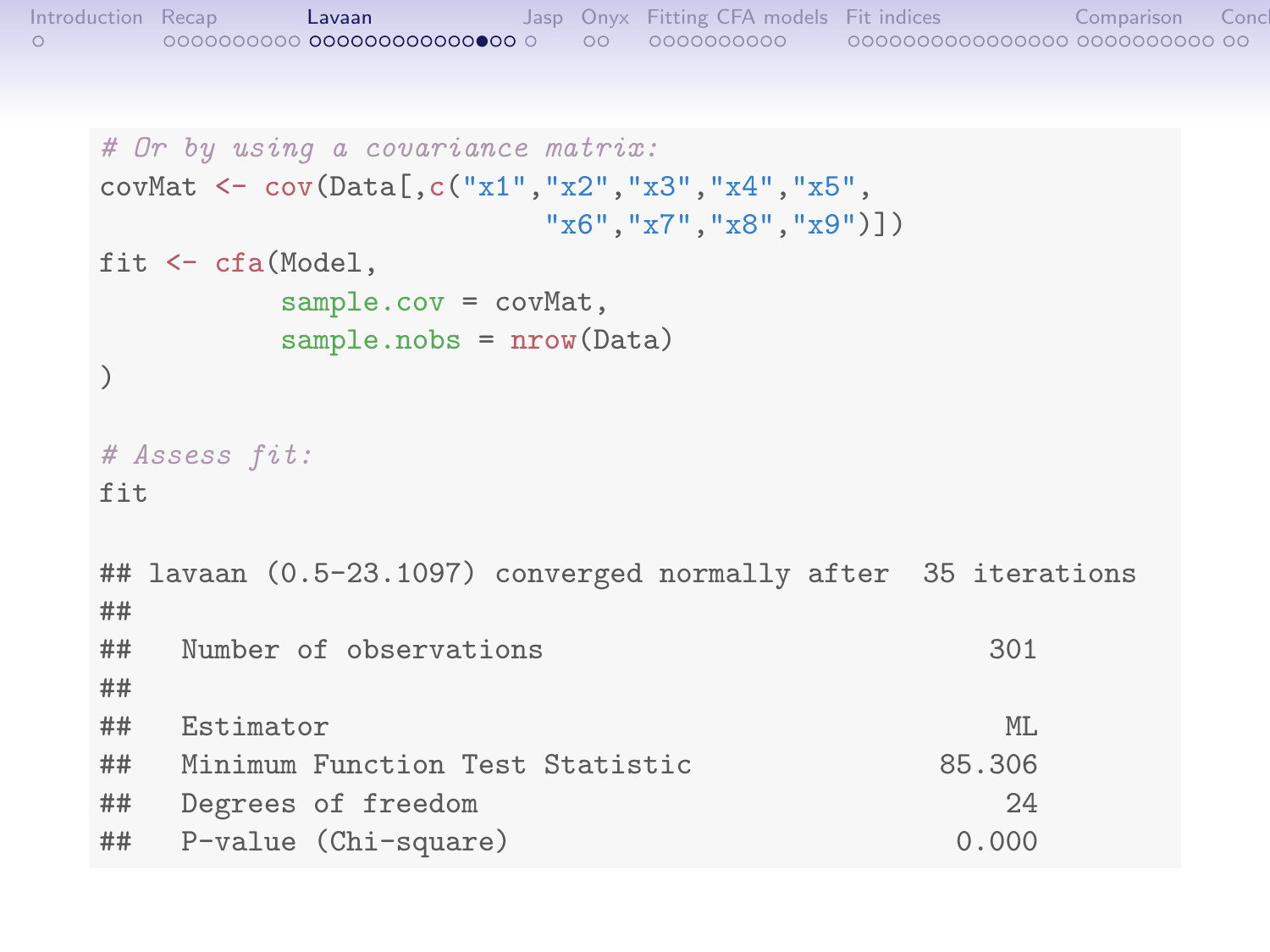#### # Parameter estimates:

#### parameterEstimates(fit)

| ##         |       | lhs op                  |               | rhs               | est                                                                           | se |                       |              | z pvalue ci.lower ci.upper |       |
|------------|-------|-------------------------|---------------|-------------------|-------------------------------------------------------------------------------|----|-----------------------|--------------|----------------------------|-------|
| ## 1       |       | $v$ isual = $\tilde{ }$ |               |                   | x1 1.000 0.000                                                                |    | NA                    | NA           | 1.000                      | 1.000 |
| ## 2       |       | $visual =$              |               |                   | x2 0.554 0.100                                                                |    | 5.554                 | $\Omega$     | 0.358                      | 0.749 |
| ## 3       |       | $visual =$              |               |                   | x3 0.729 0.109                                                                |    | 6.685                 | $\mathbf{0}$ | 0.516                      | 0.943 |
| ## 4       |       | textual $=$             |               |                   | x4 1.000 0.000                                                                |    | ΝA                    | ΝA           | 1.000                      | 1.000 |
| ## 5       |       | textual $=$             |               |                   |                                                                               |    | x5 1.113 0.065 17.014 | $\Omega$     | 0.985                      | 1.241 |
| ## 6       |       | textual $=$             |               |                   |                                                                               |    | x6 0.926 0.055 16.703 | $\mathbf{0}$ | 0.817                      | 1.035 |
| ## 7       |       | speed $=$               |               |                   | x7 1.000 0.000                                                                |    | NA                    | NA           | 1.000                      | 1.000 |
| ##         | -8    | speed $=$               |               |                   | x8 1.180 0.165                                                                |    | 7.152                 | $\mathbf{0}$ | 0.857                      | 1.503 |
| ## 9       |       | $speed =$               |               |                   | x9 1.082 0.151                                                                |    | 7.155                 | $\mathbf{0}$ | 0.785                      | 1.378 |
| ## 10      |       | x1                      |               |                   | x1 0.549 0.114                                                                |    | 4.833                 | $\mathbf{0}$ | 0.326                      | 0.772 |
| ## 11      |       | $x2 \tilde{z}$          |               |                   |                                                                               |    | x2 1.134 0.102 11.146 | $\mathbf{0}$ | 0.934                      | 1.333 |
| ##         | 12    | $x3 \sim$               |               |                   | x3 0.844 0.091                                                                |    | 9.317                 | $\mathbf{0}$ | 0.667                      | 1.022 |
| ## 13      |       | $x4 \sim$               |               |                   | x4 0.371 0.048                                                                |    | 7.779                 | $\mathbf{0}$ | 0.278                      | 0.465 |
| ## 14      |       | x5                      | $\sim$ $\sim$ |                   | x5 0.446 0.058                                                                |    | 7.642                 | $\mathbf{0}$ | 0.332                      | 0.561 |
| ## 15      |       | x <sub>6</sub>          |               |                   | x6 0.356 0.043                                                                |    | 8.277                 | $\mathbf{0}$ | 0.272                      | 0.441 |
|            | ## 16 | x7                      |               |                   | x7 0.799 0.081                                                                |    | 9.823                 | $\mathbf{0}$ | 0.640                      | 0.959 |
| ##         | 17    | x8                      |               |                   | x8 0.488 0.074                                                                |    | 6.573                 | 0            | 0.342                      | 0.633 |
|            | ## 18 | x9                      |               |                   | x9 0.566 0.071                                                                |    | 8.003                 | $\mathbf{0}$ | 0.427                      | 0.705 |
| $+ + + 10$ |       |                         | $\sim$ $\sim$ | $\cdots$ $\cdots$ | $\begin{array}{ccc}\n\bigcap & Q \cap \Omega & \cap & 1 \land E\n\end{array}$ |    | F F G A               | $\cap$       | ドウイ<br>$\cap$              | 1.001 |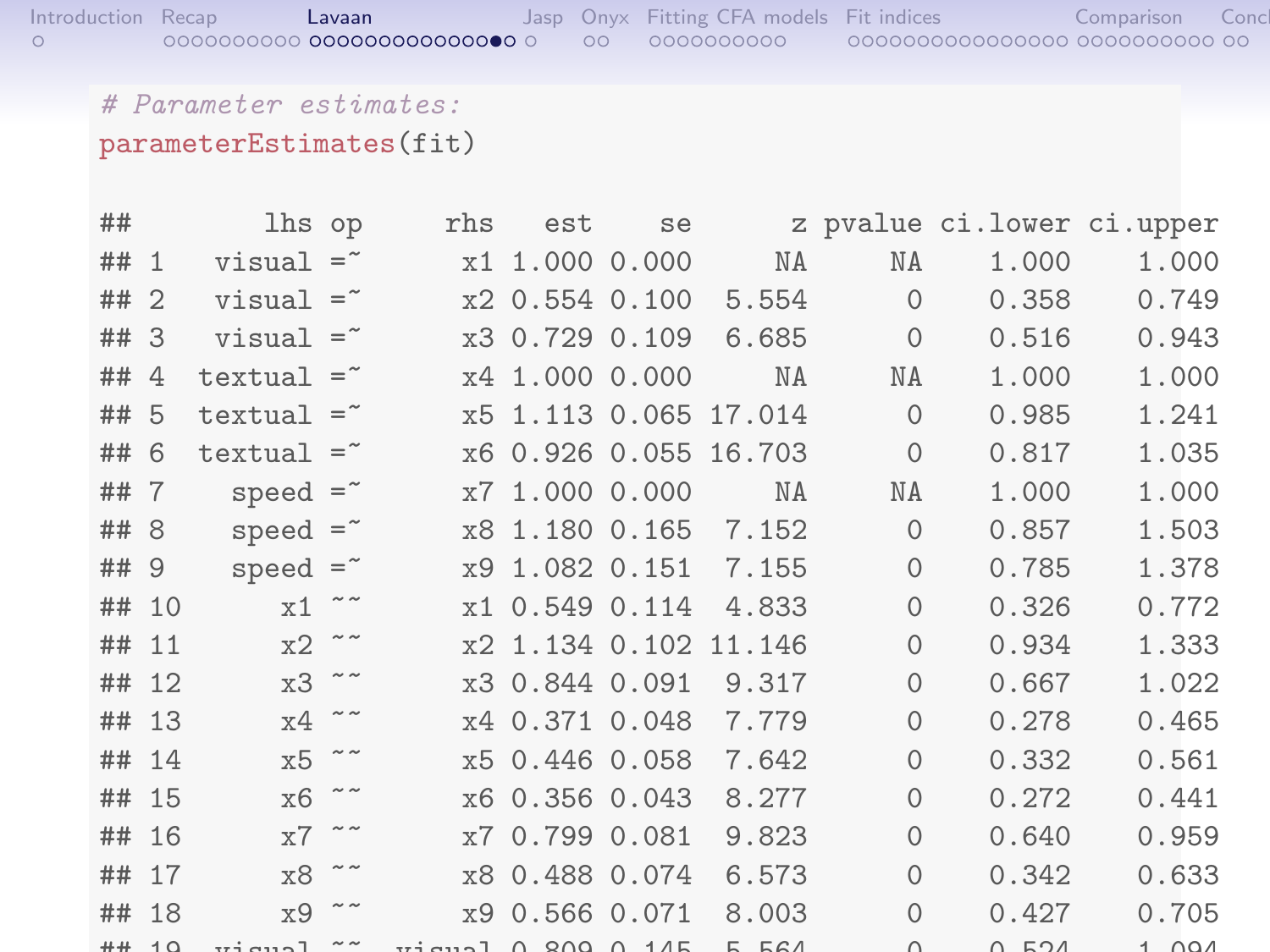

library("semPlot") semPaths(fit, style = "lisrel")



Latent variances not drawn and residuals simplified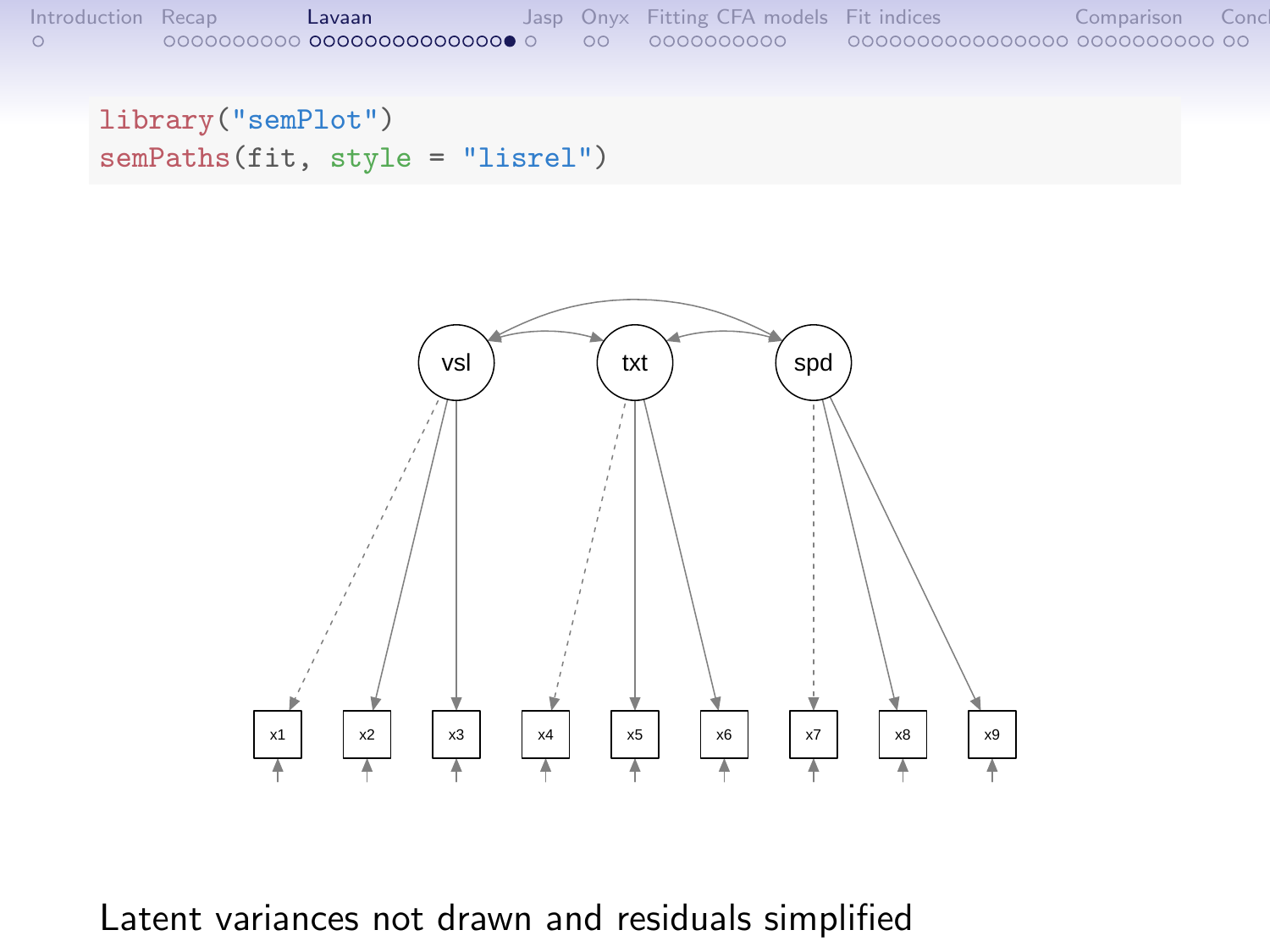<span id="page-26-0"></span>



<https://jasp-stats.org/>

- SEM module
- Wrapper around Lavaan
- Just enter a lavaan model, and press command-enter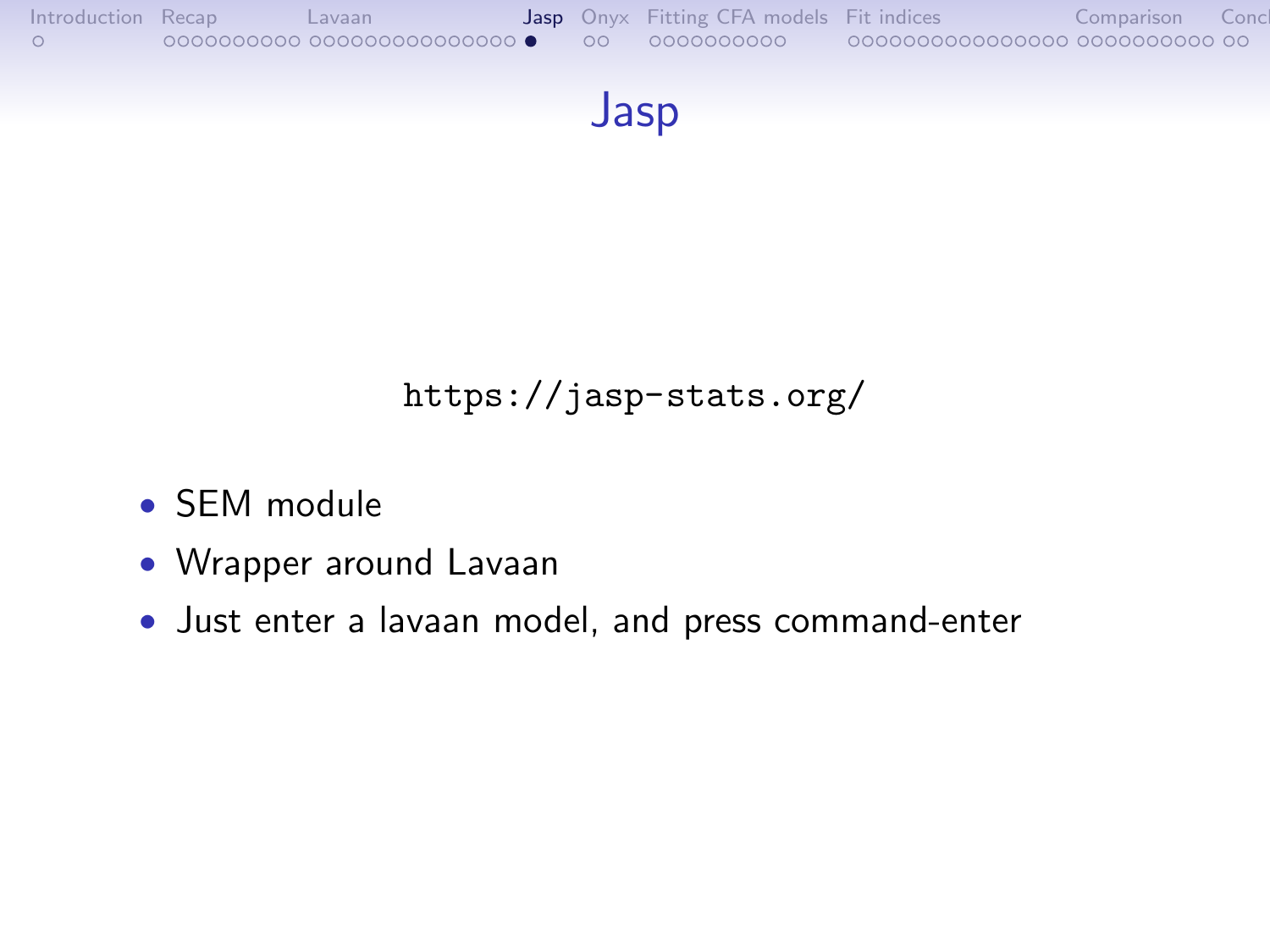<span id="page-27-0"></span>

Download at: <http://onyx.brandmaier.de/download/> Manual: <http://onyx.brandmaier.de/userguide.pdf>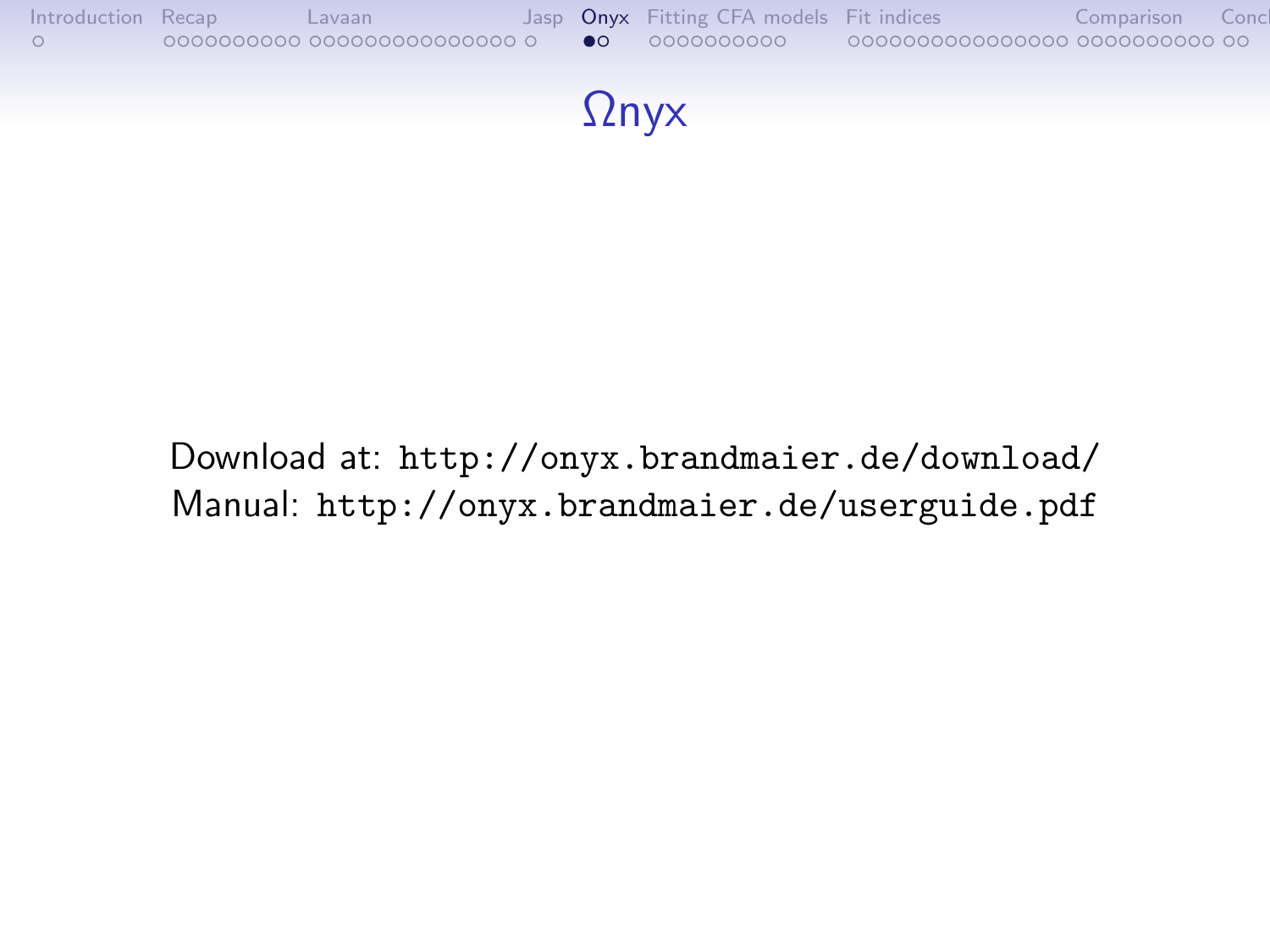

- Free graphical program for SEM modeling
- Fits models and generates lavaan syntax
- Flexible, but takes some time to learn
- Ideal if you do not like R!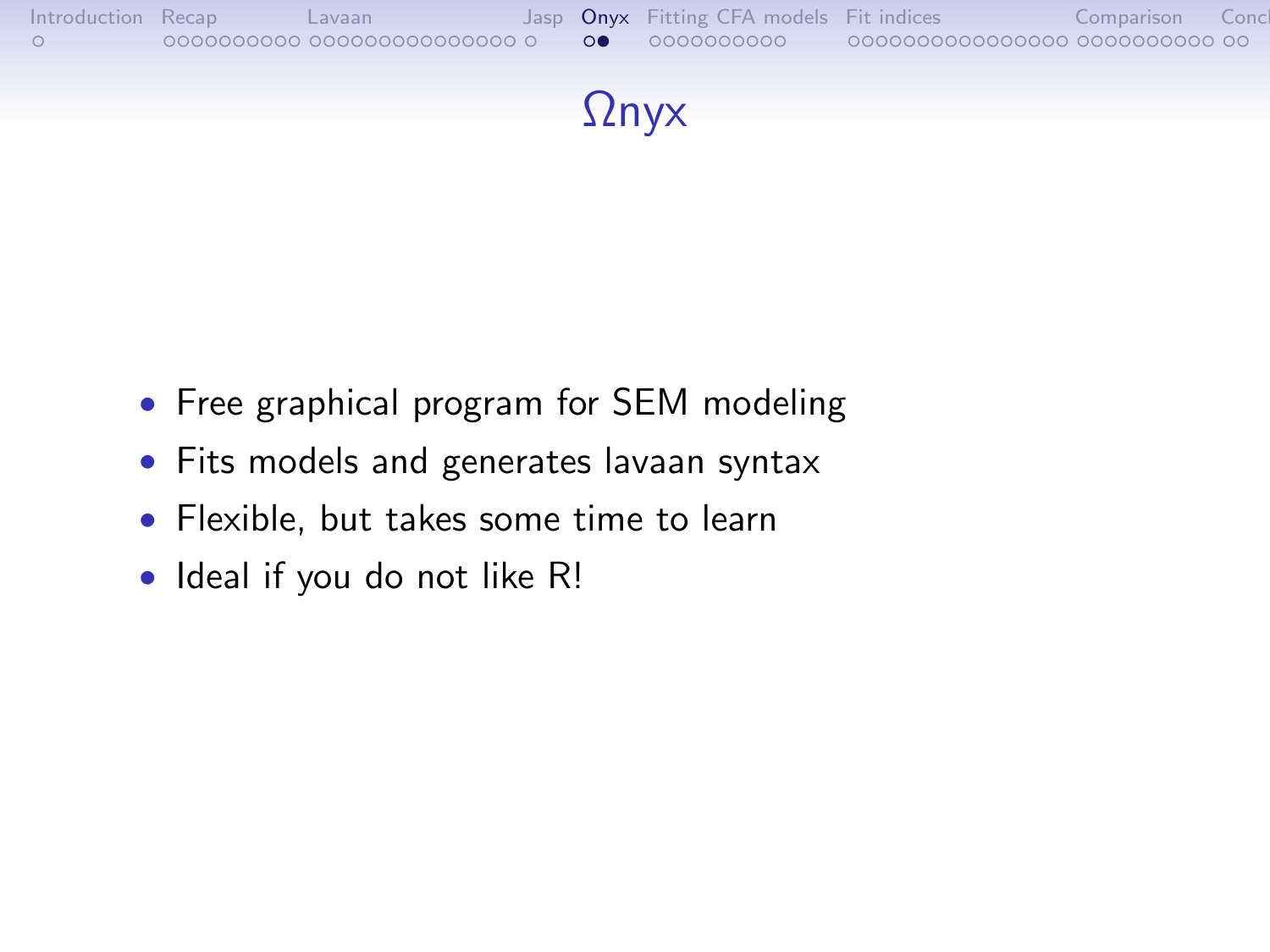#### Testing for exact fit

<span id="page-29-0"></span>Remember the fit function:

$$
F_{\mathrm{ML}} = \mathrm{trace}\left(\mathbf{S}\mathbf{\Sigma}^{-1}\right) - \ln|\mathbf{S}\mathbf{\Sigma}^{-1}| - p,
$$

Lavaan instead reports fmin, which equals  $F_{ML}/2$ . If *n* is the sample size, then we can define:

$$
T=nF_{\rm ML}.
$$

If  $\text{Var}(\mathbf{y}) = \mathbf{\Sigma}$  (the model is true), then  $\mathcal T$  is  $\chi^2$  (chi-square) distributed with the same number of degrees of freedom as the model:

$$
T \sim \chi^2(\text{DF}) \iff \text{Var}(\mathbf{y}) = \mathbf{\Sigma}
$$

Often (including in the book),  $T$  is simply termed  $\chi^2$ .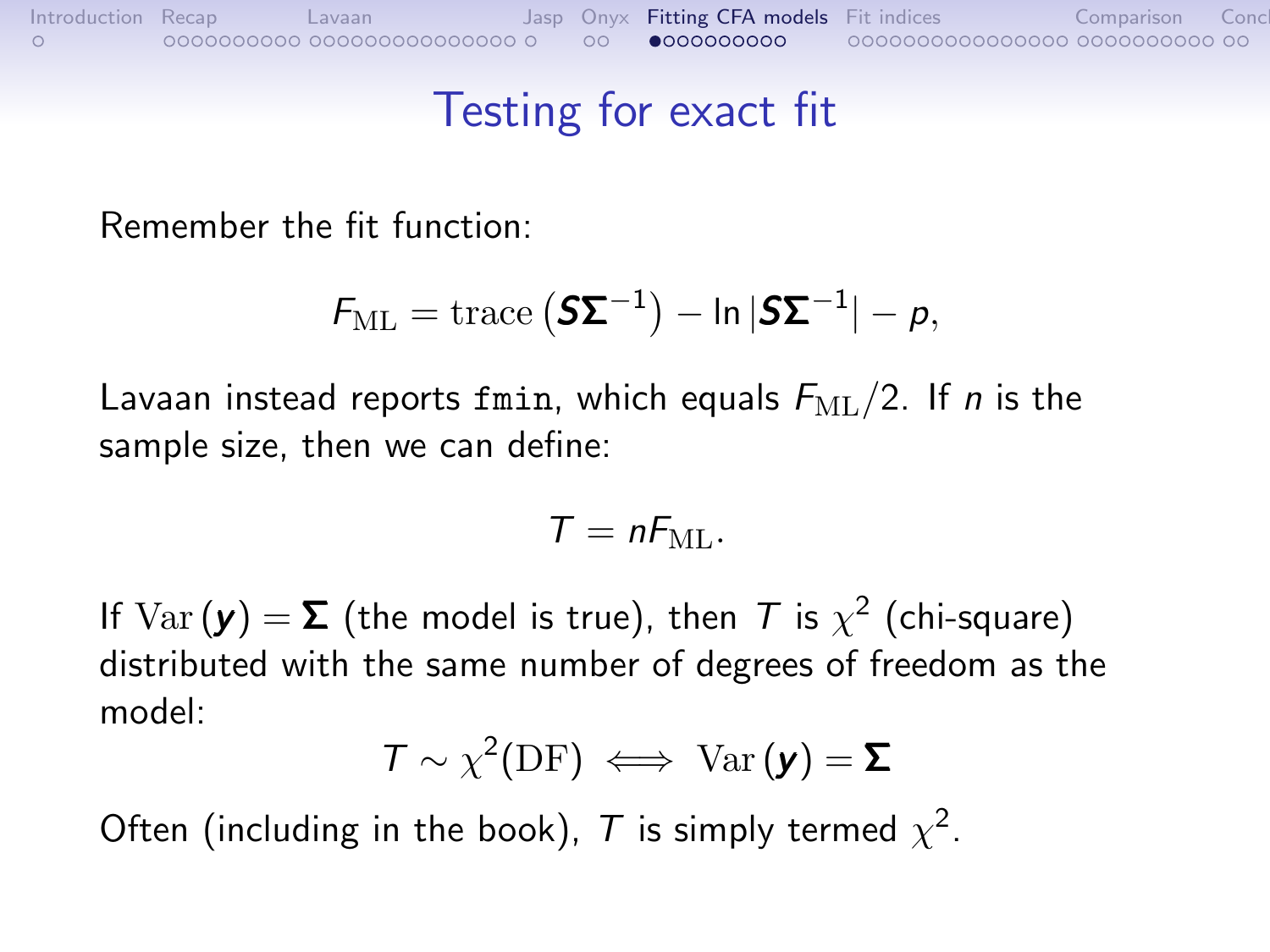```
Introduction Recap Lavaan Jasp Onyx Fitting CFA models Fit indices Comparison Conclusion
```

```
# Model matrices:
n <- nrow(Data)
S \leftarrow (n-1)/n * cov(Data[, c("x1", "x2", "x3", "x4", "x5","x6","x7","x8","x9")])
Sigma <- lavInspect(fit, "sigma")
# fmin = F_ml / 2:
F_m1 \leftarrow \text{sum}(\text{diag}(S \ \text{%}) \cdot \text{solve}(\text{Sigma}))) -log(det(S \, % * \, % solve(Sigma))) - ncol(S)F_ml
## [1] 0.283407
2 * fitMeasures(fit)['fmin']
## fmin
## 0.283407
```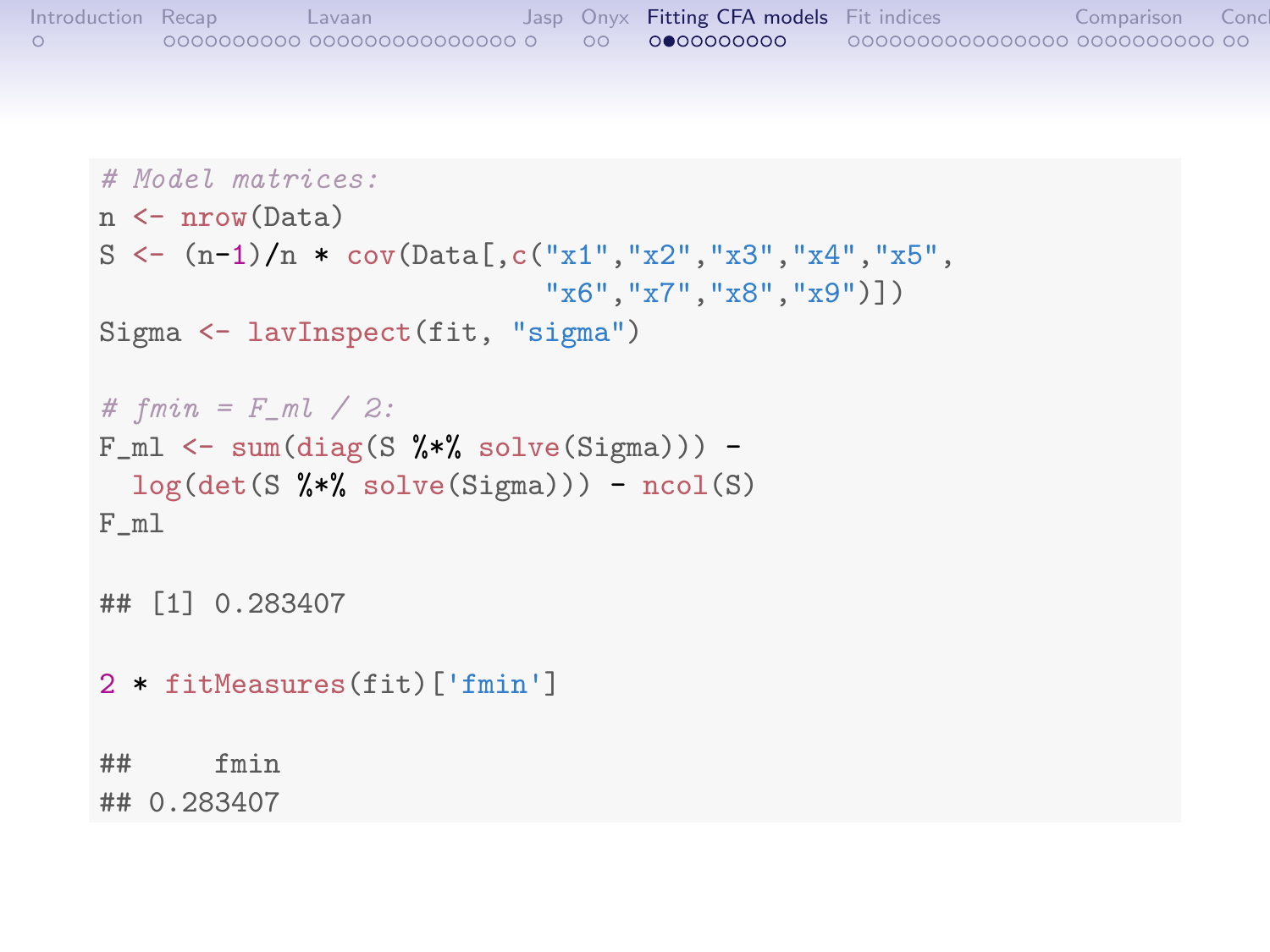```
Introduction Recap Lavaan Jasp Onyx Fitting CFA models Fit indices Comparison Conclusion
```

```
# Chi-square reported by lavaan and computed:
nrow(Data) * F_ml
```
## [1] 85.30552

```
fitMeasures(fit)['chisq']
```
## chisq ## 85.30552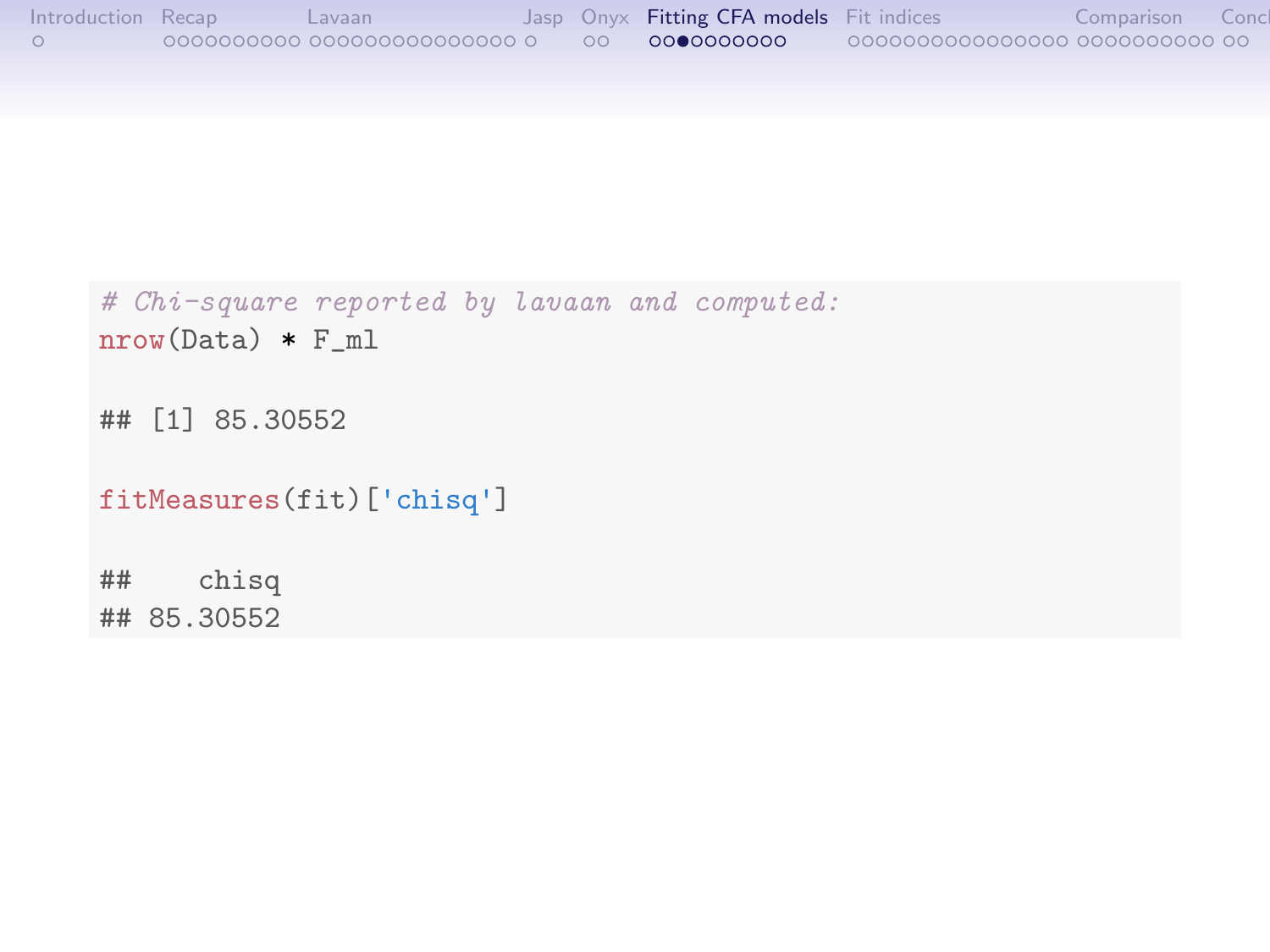#### Testing for exact fit

$$
T \sim \chi^2(\text{DF}) \iff \text{Var}(\mathbf{y}) = \mathbf{\Sigma}
$$

Allows for testing the following hypothesis:

$$
H_0: \mathrm{Var}(\mathbf{y}) = \mathbf{\Sigma}
$$

$$
H_1: \mathrm{Var}(\mathbf{y}) \neq \mathbf{\Sigma}
$$

We can reject  $H_0$  if the data is not *likely* under  $H_0.$  The  $\chi^2(\mathrm{DF})$ distribution computes this likelihood, as an area under the curve right of T. We do not want to reject  $H_0$ : p should be above  $\alpha$ (typically 0.05).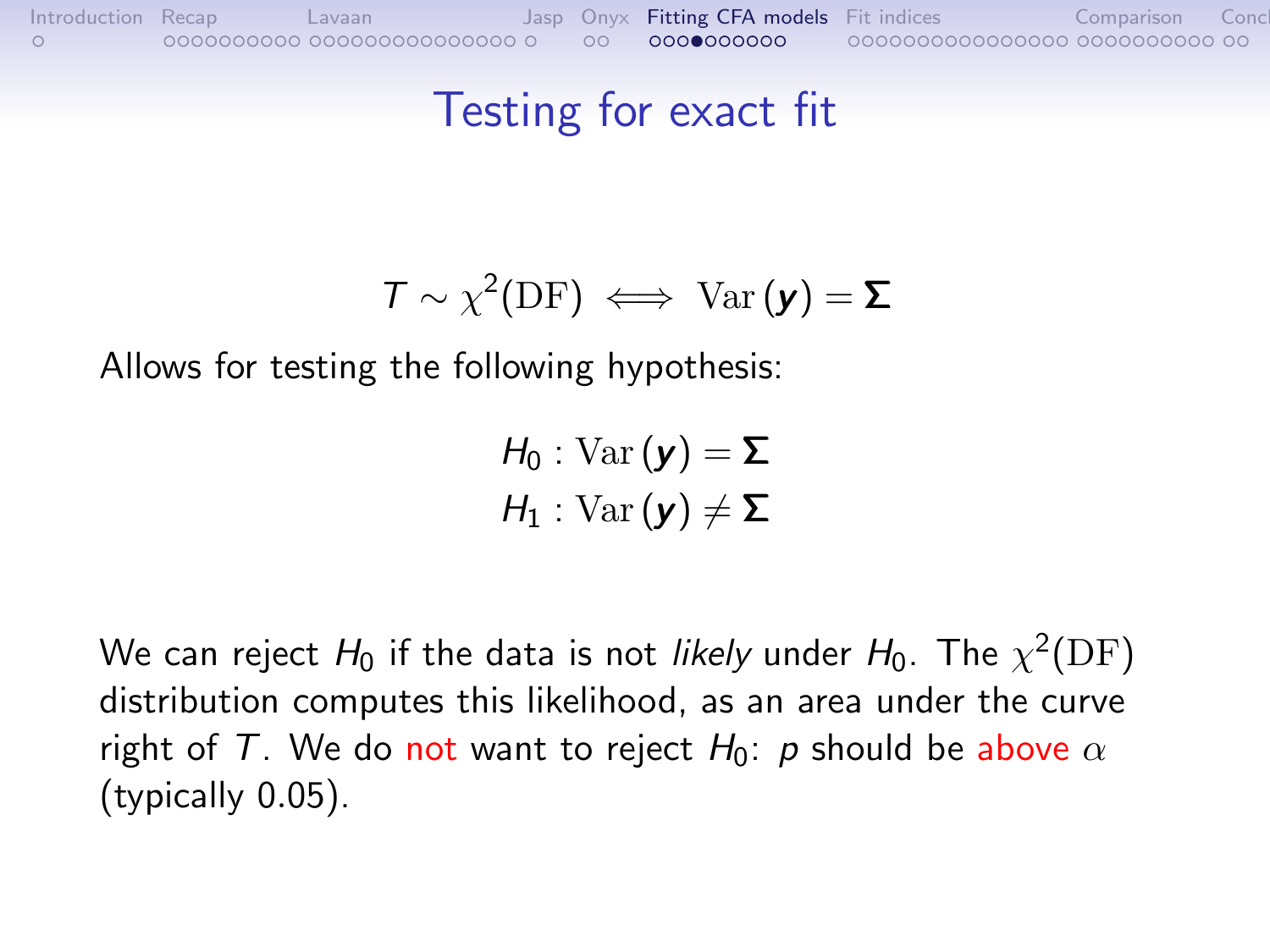Degrees of freedom: 24;  $T = 50$ 



 $p < 0.05$ , model does not fit the data!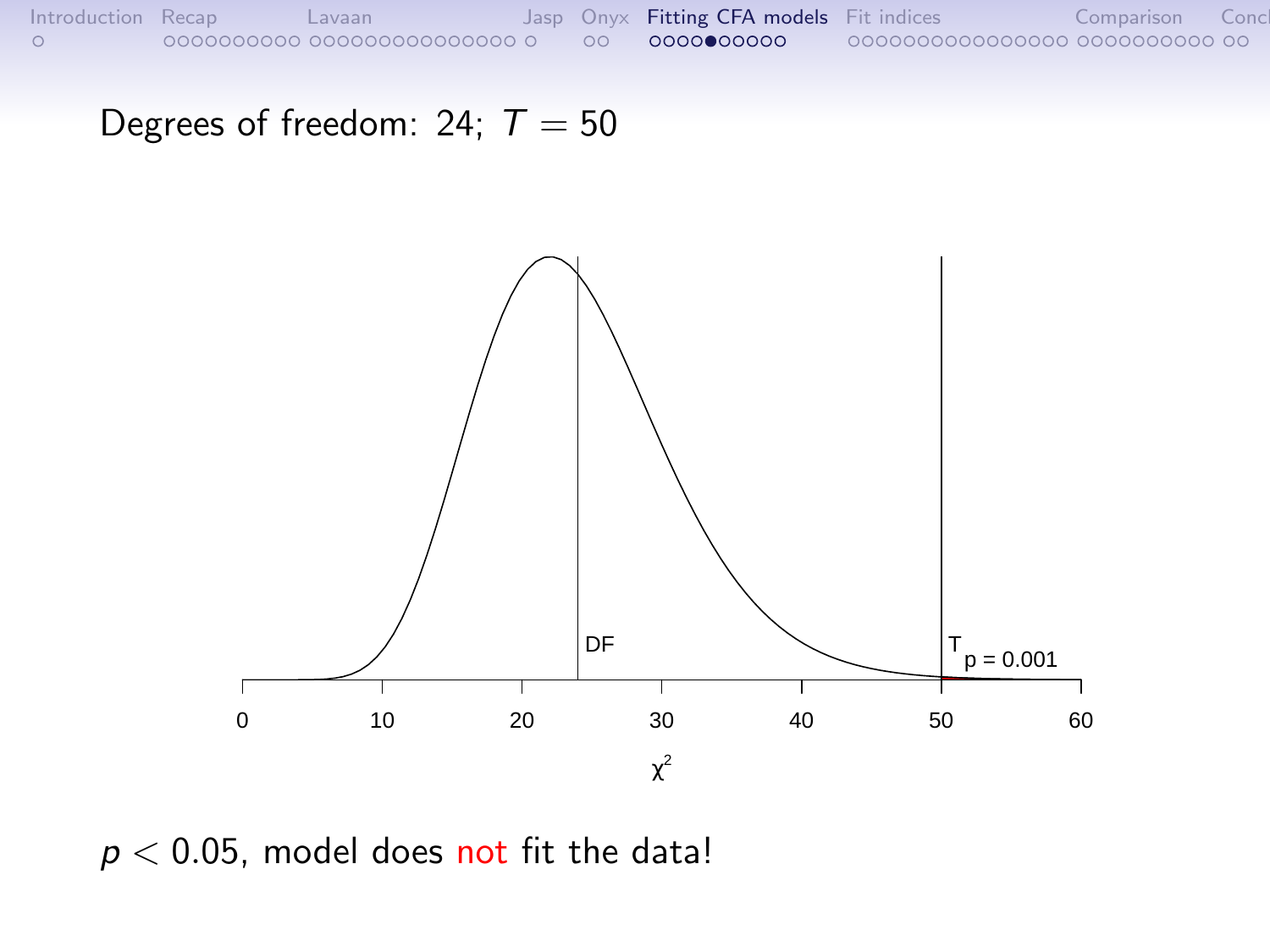Degrees of freedom: 24;  $T = 30$ 



 $p > 0.05$ , model fits the data!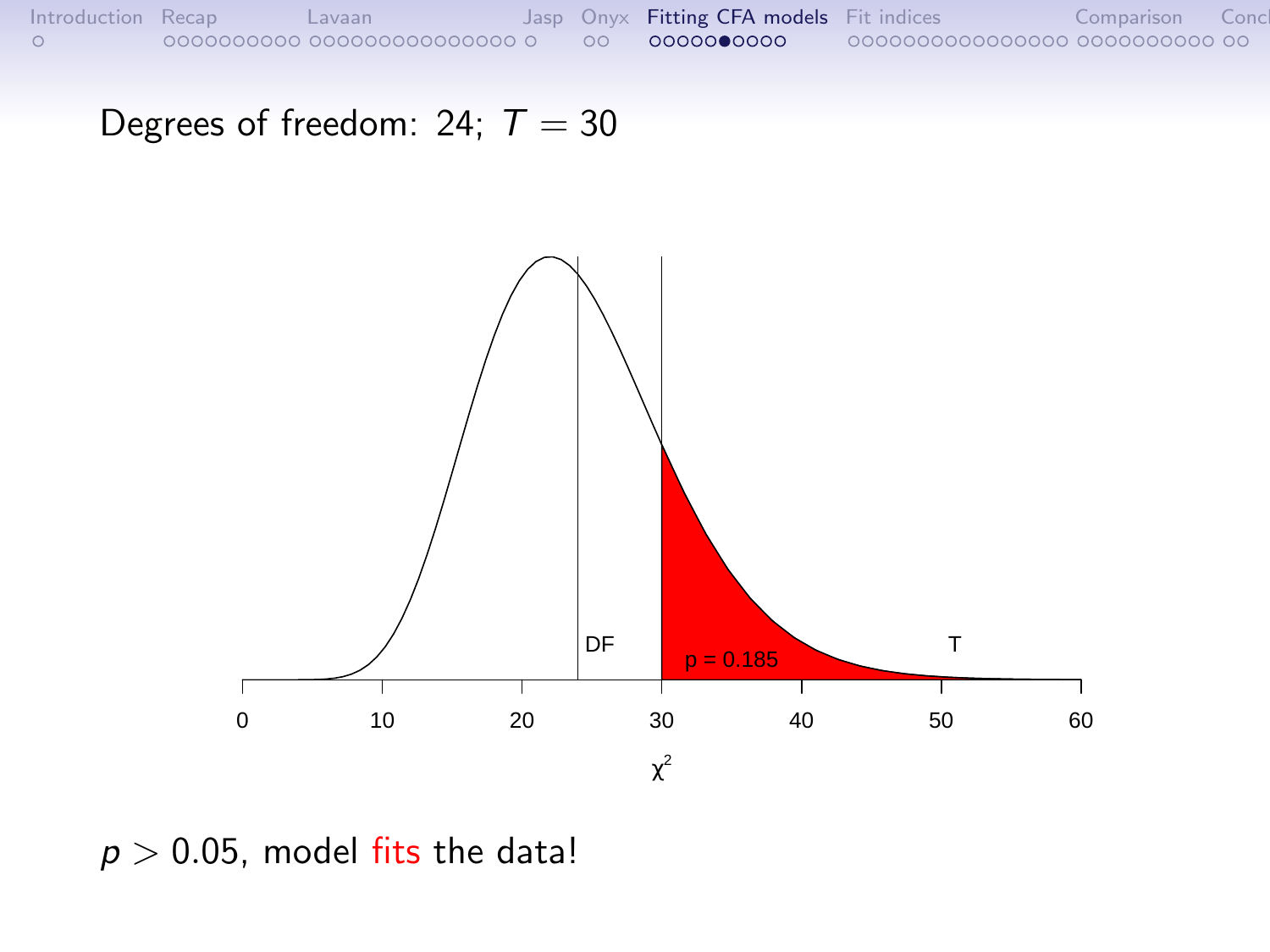| Introduction Recap | Lavaan |  | Jasp Onyx Fitting CFA models Fit indices |                                 | Comparison | Conc |
|--------------------|--------|--|------------------------------------------|---------------------------------|------------|------|
|                    |        |  | 0000000000                               | 00000000000000000 0000000000 00 |            |      |

| fit |                                                                |        |  |  |
|-----|----------------------------------------------------------------|--------|--|--|
| ##  | ## lavaan (0.5-23.1097) converged normally after 35 iterations |        |  |  |
| ##  | Number of observations                                         | 301    |  |  |
| ##  |                                                                |        |  |  |
| ##  | Estimator                                                      | ML.    |  |  |
| ##  | Minimum Function Test Statistic                                | 85.306 |  |  |
| ##  | Degrees of freedom                                             | 24     |  |  |
| ##  | P-value (Chi-square)                                           | 0.000  |  |  |

Model does not fit :(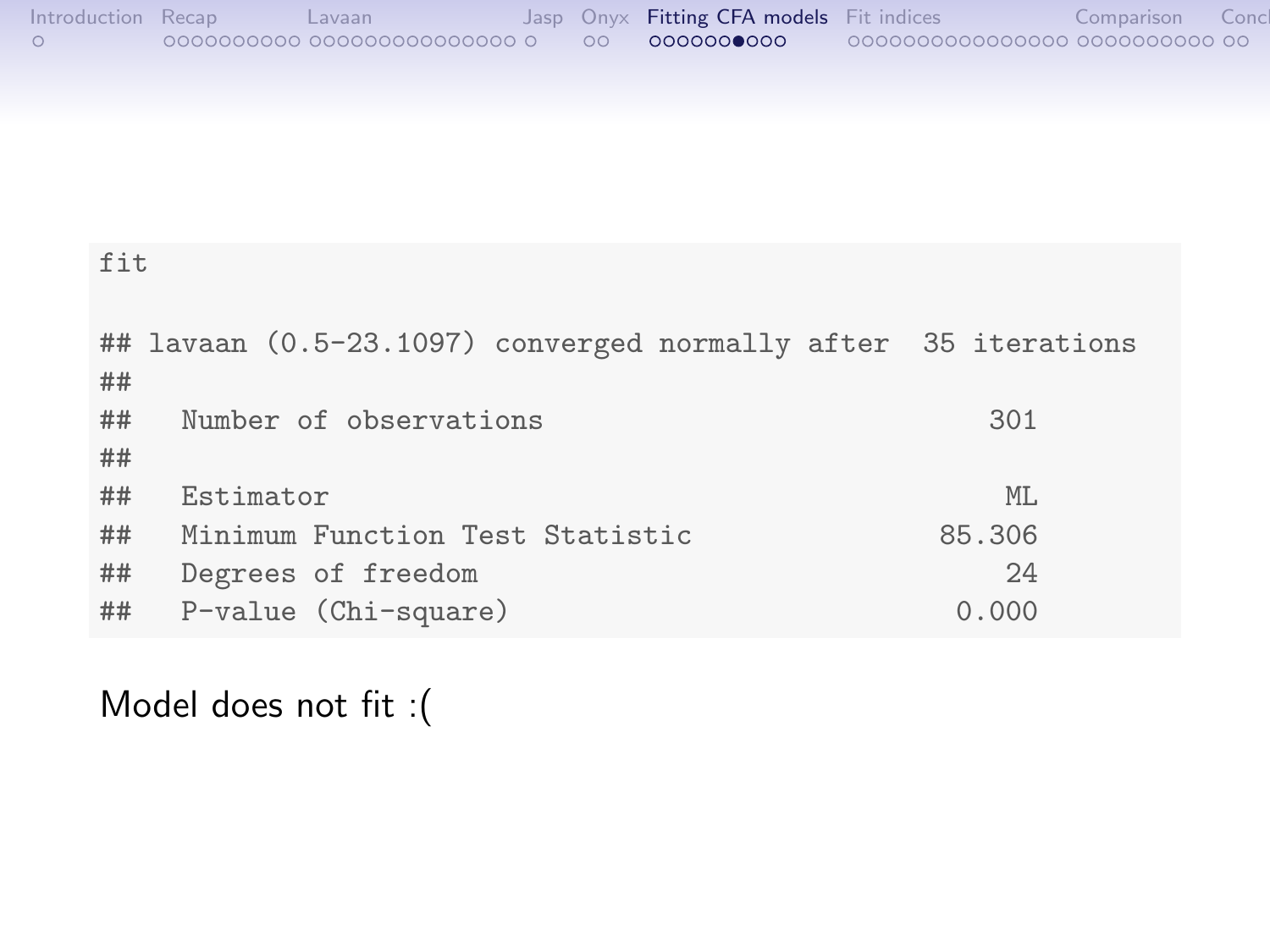#### "All models are wrong but some are useful"

Box, G. E. P. (1979), "Robustness in the strategy of scientific model building", in Launer, R. L.; Wilkinson, G. N., Robustness in Statistics, Academic Press, pp. 201–236.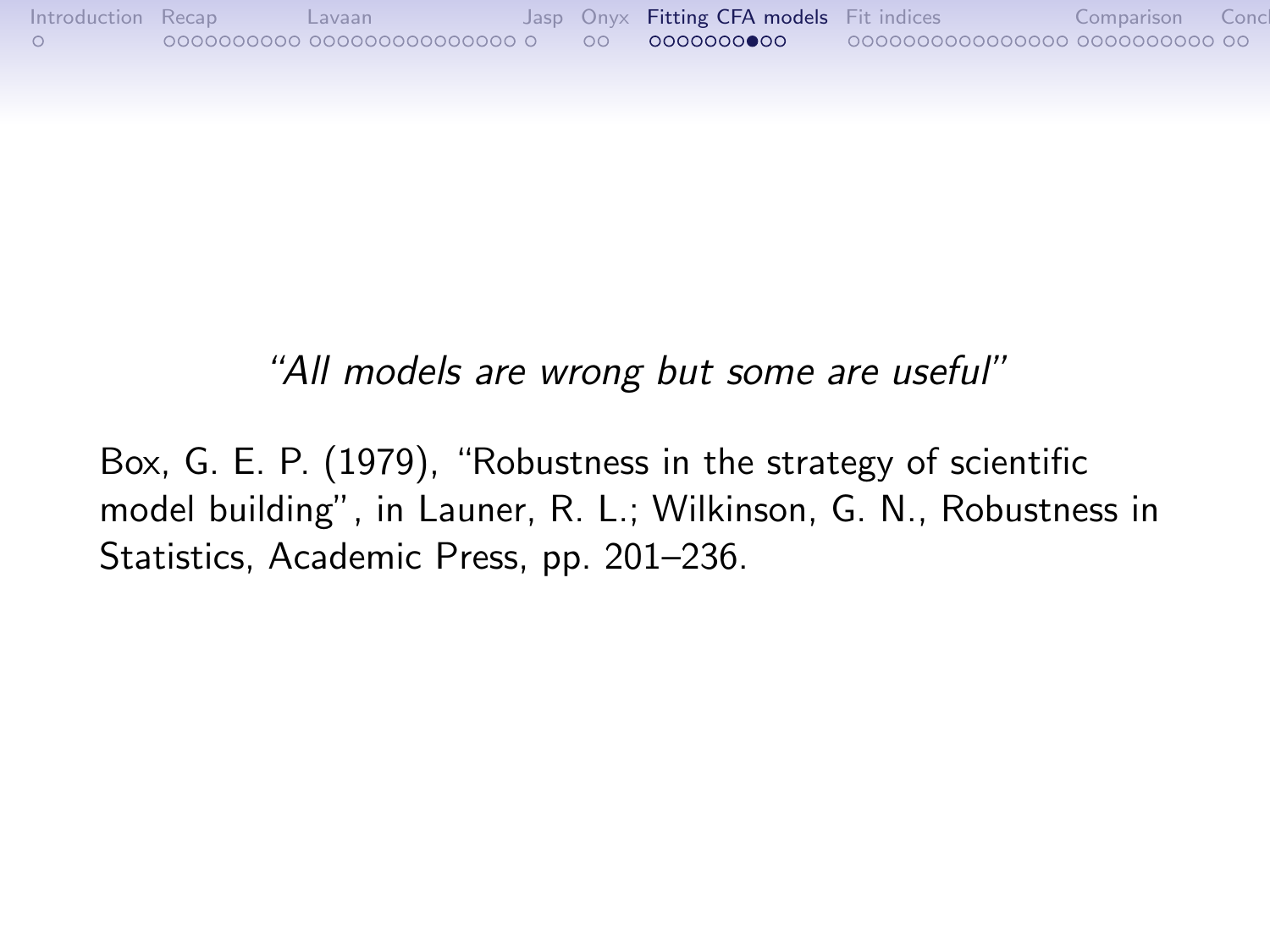True model might be not exactly the same, but nearly the same:



As  $N \to \infty$ , we will always expect to reject  $H_0$ .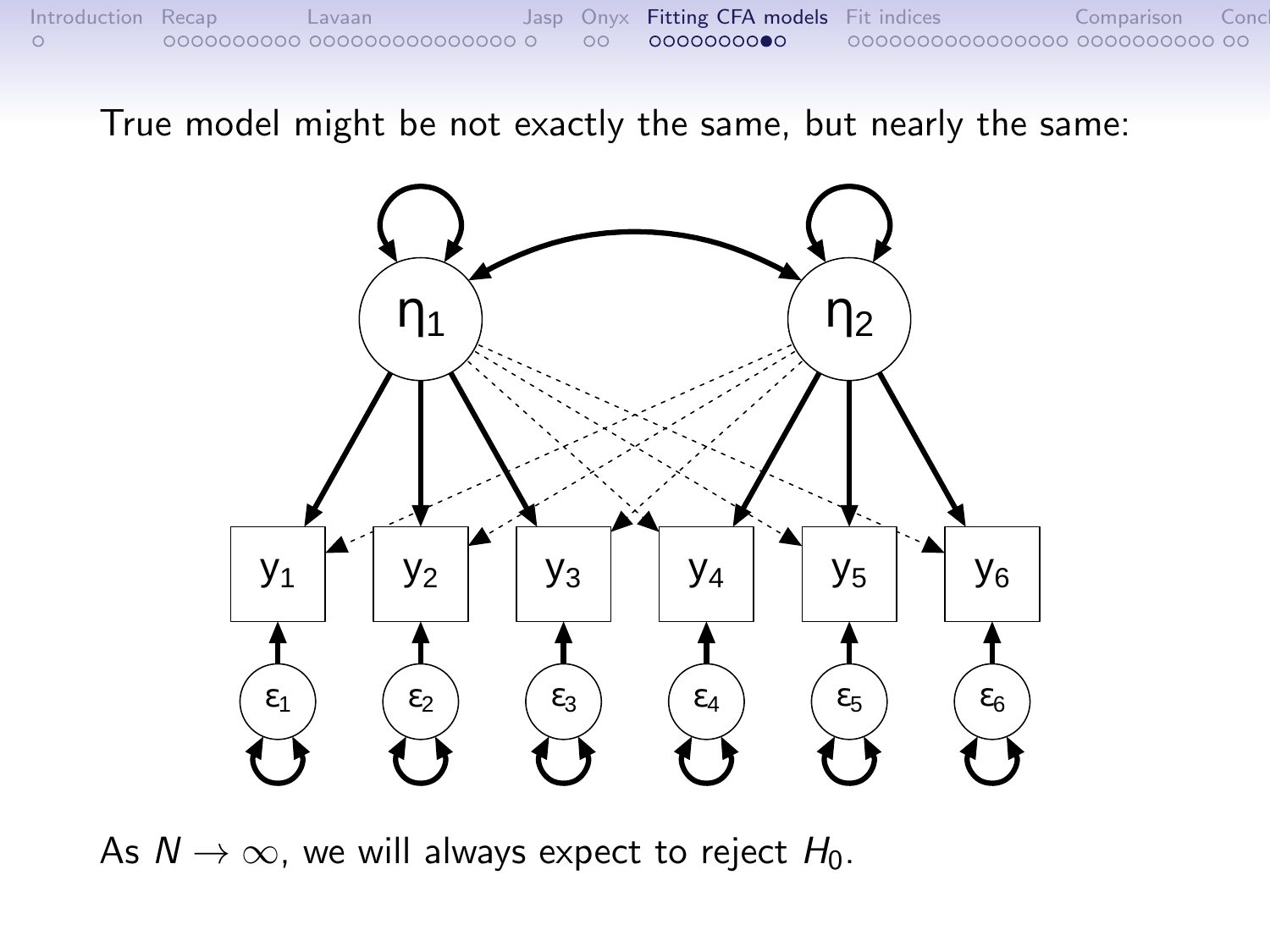# Testing for exact fit

- The test of exact fit over-rejects in small samples, because  $T$ is only chi-square distributed asymptotically (as n becomes large). When  $n$  is small, the chi-square distribution approximation can be poor.
- The chi-square test is often underpowered with small samples, leading to under-rejection. In short, the test of exact fit is unreliable when  $n$  is small.
- When  $n$  is large, the chi-square test has a lot of power, which leads to rejection of models even when the residuals are very small.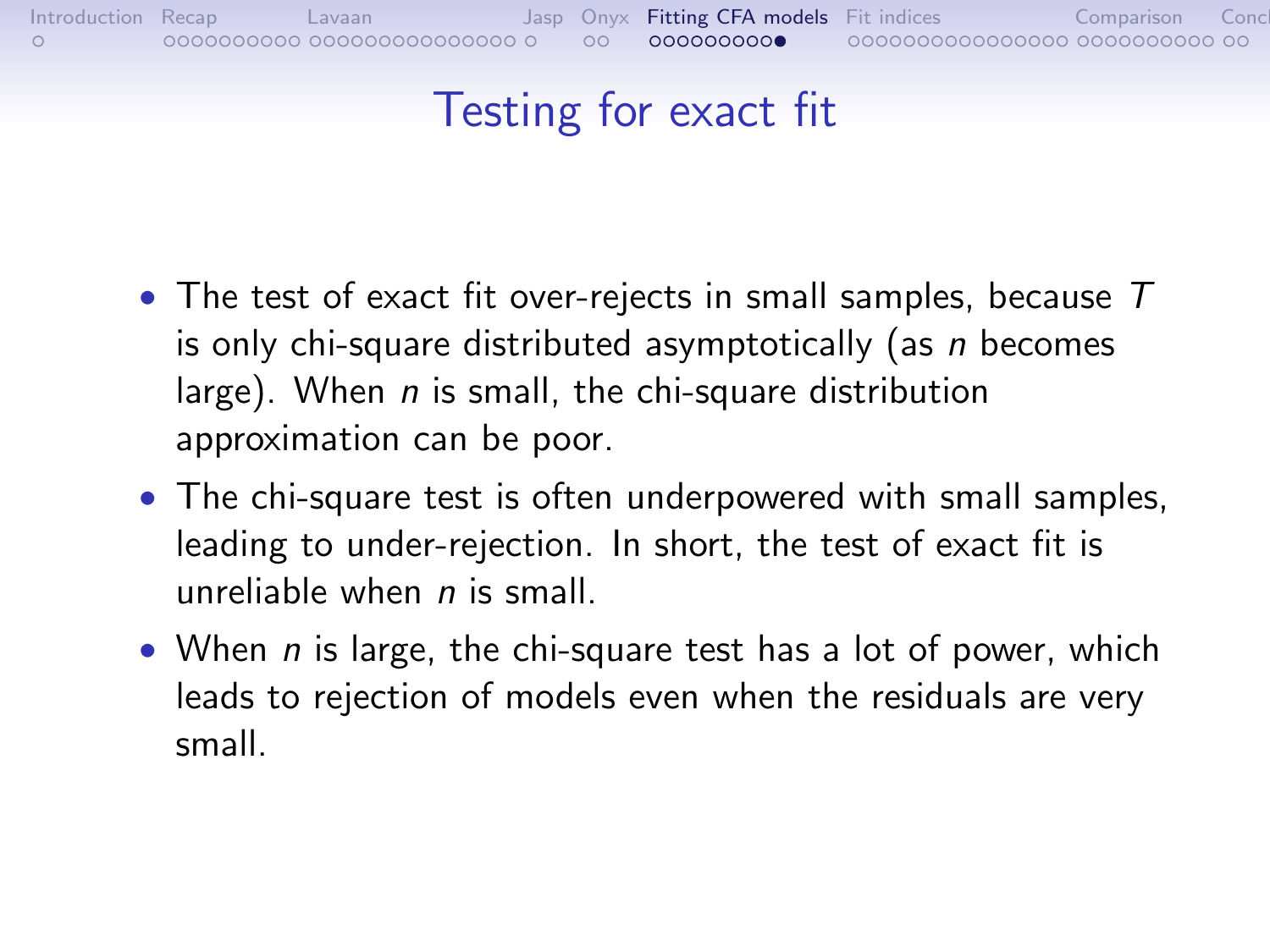#### Fit indices

<span id="page-39-0"></span>

To assess fit, model can be compared to baseline model or saturated model.

- Baseline model: a model in which no items covary
- Saturated model: A perfectly fitting model ( $T = 0$ ;  $DF = 0$ )

The  $\chi^2$  test compares the model  $(\mathcal{T}_M)$  to the saturated model (should fit about the same). Many fit indices compare the model to the baseline model instead ( $T_B$ ; should fit much worse than tested model).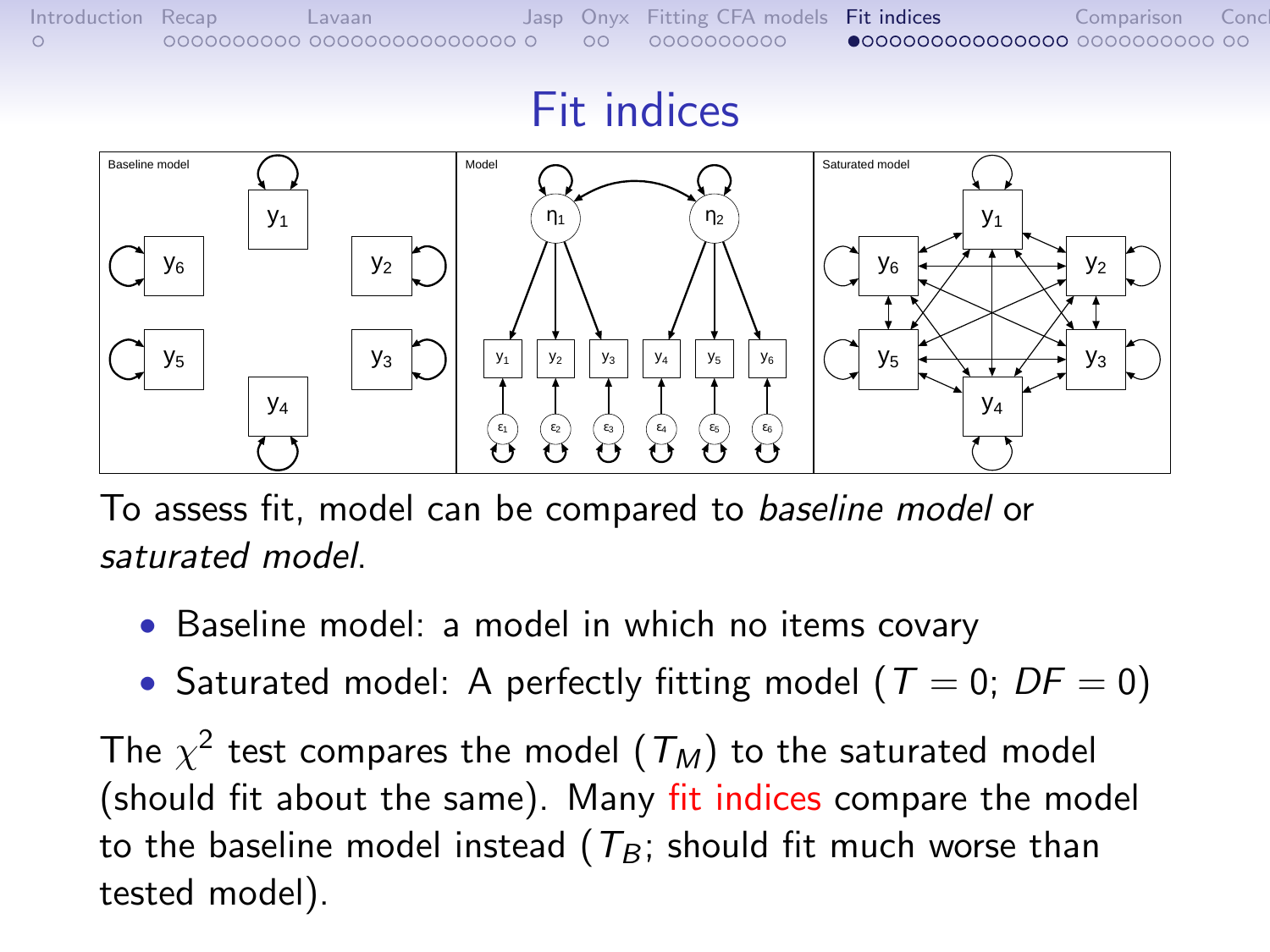

## RMSEA

Root Mean Square Error of Approximation

$$
RMSEA = \sqrt{\frac{T_M - DF_M}{(nDF_M)}}
$$

```
Tm <- fitMeasures(fit)[['chisq']]
DFm <- fitMeasures(fit)['df']
sqrt((Tm - DFm)/(n * DFm))
```

```
## df
## 0.09212148
```

```
fitMeasures(fit)[['rmsea']]
```
## [1] 0.09212148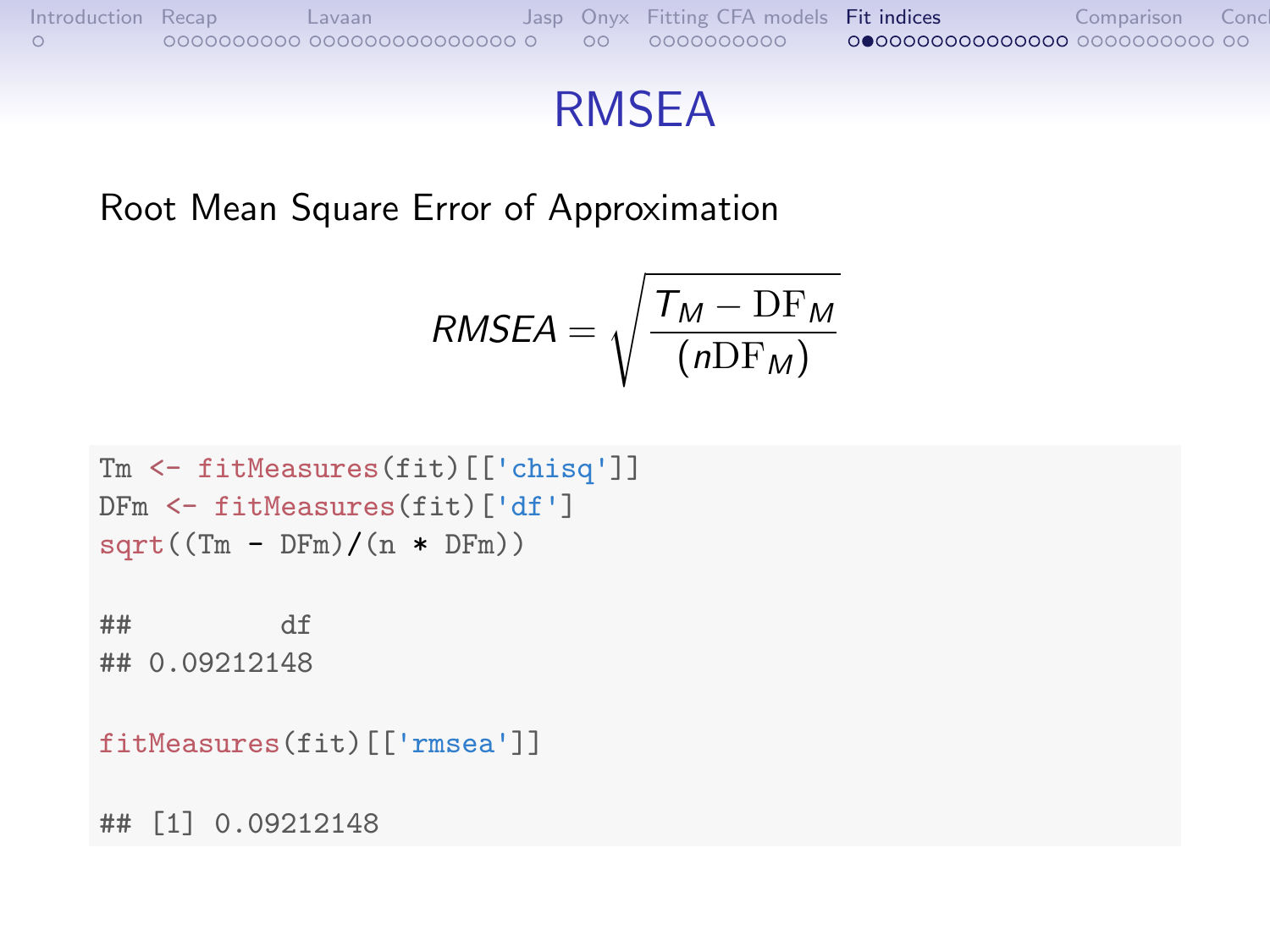

#### RMSEA

RMSEA is a measure of absolute fit (no comparison model). It measures the amount of misfit per degrees of freedom. Smaller values indicate better fit.

Proposed benchmarks from a selection of papers:

- $\bullet$  < .05 "very good fit" or "close fit"
- .05 − .08 "good fit" or "fair fit"
- $.08 .1$  "mediocre fit" or "good"!
- .05 − .08 "good fit" or "fair fit"
- $\bullet$  > .10 "poor or unacceptable"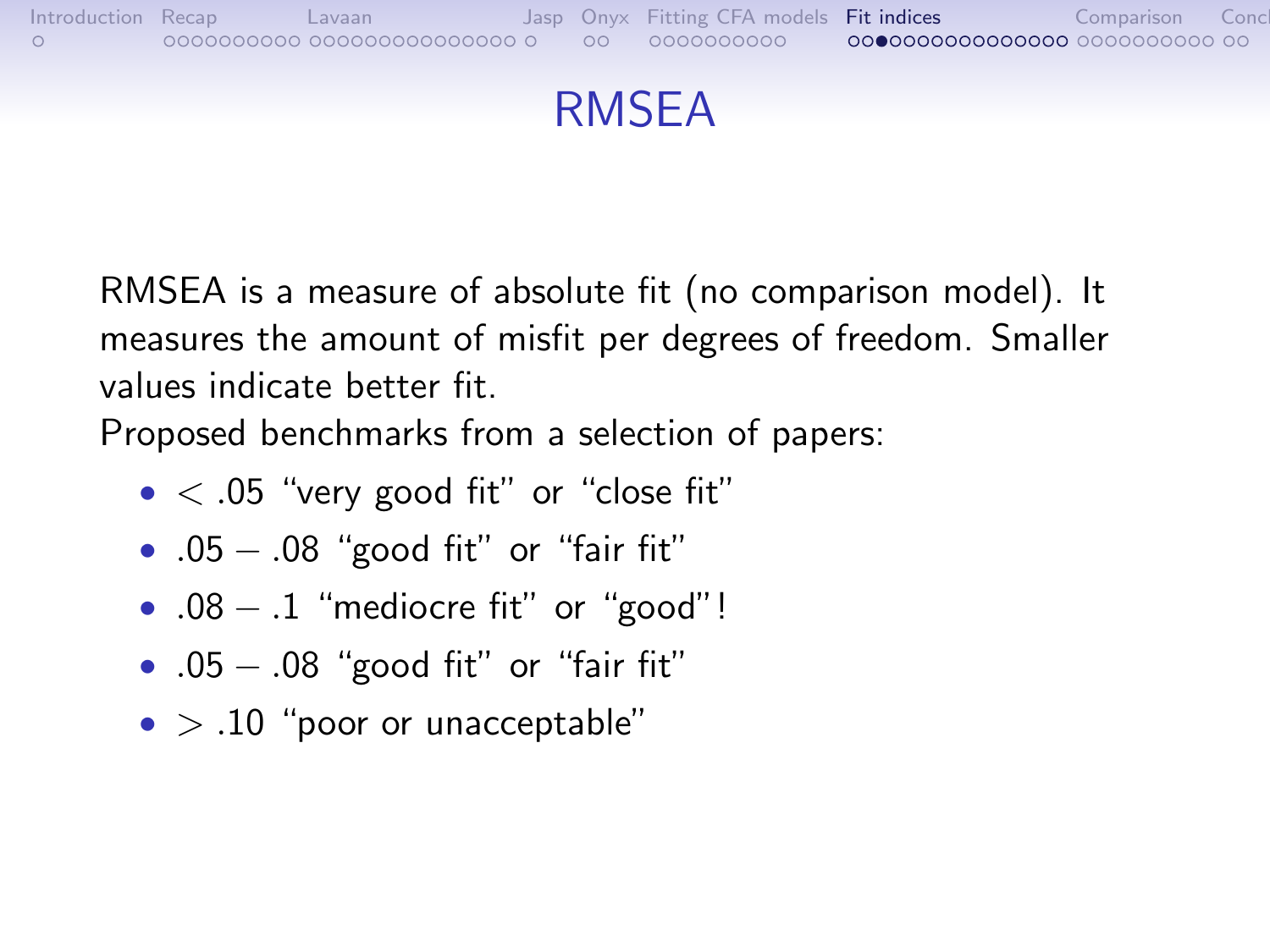# RMSEA

RMSEA is one of the only fit indices for which the asymptotic sampling distribution is known, so we can make confidence intervals and conduct hypothesis tests about its population value.

- Test of Exact Fit
	- $H_0$ : RMSEA = 0 in the population
	- Equivalent to the significance test on the chi-square statistic
- Test of Close Fit (MacCallum et al., 1996)
	- $H_0$ : Null hypothesis: RMSEA  $\lt$  RMSEA<sub>good</sub> in the population.
	- $RMSEA_{good}$  is some acceptable value of RMSEA (in lavaan: 0.05)
- Test of Not-Close Fit (MacCallum et al., 1996)
	- $H_0$ : Null hypothesis: RMSEA > RMSEA<sub>bad</sub> in the population.
	- $RMSEA_{bad}$  is some unacceptable value of RMSEA (e.g., 0.08)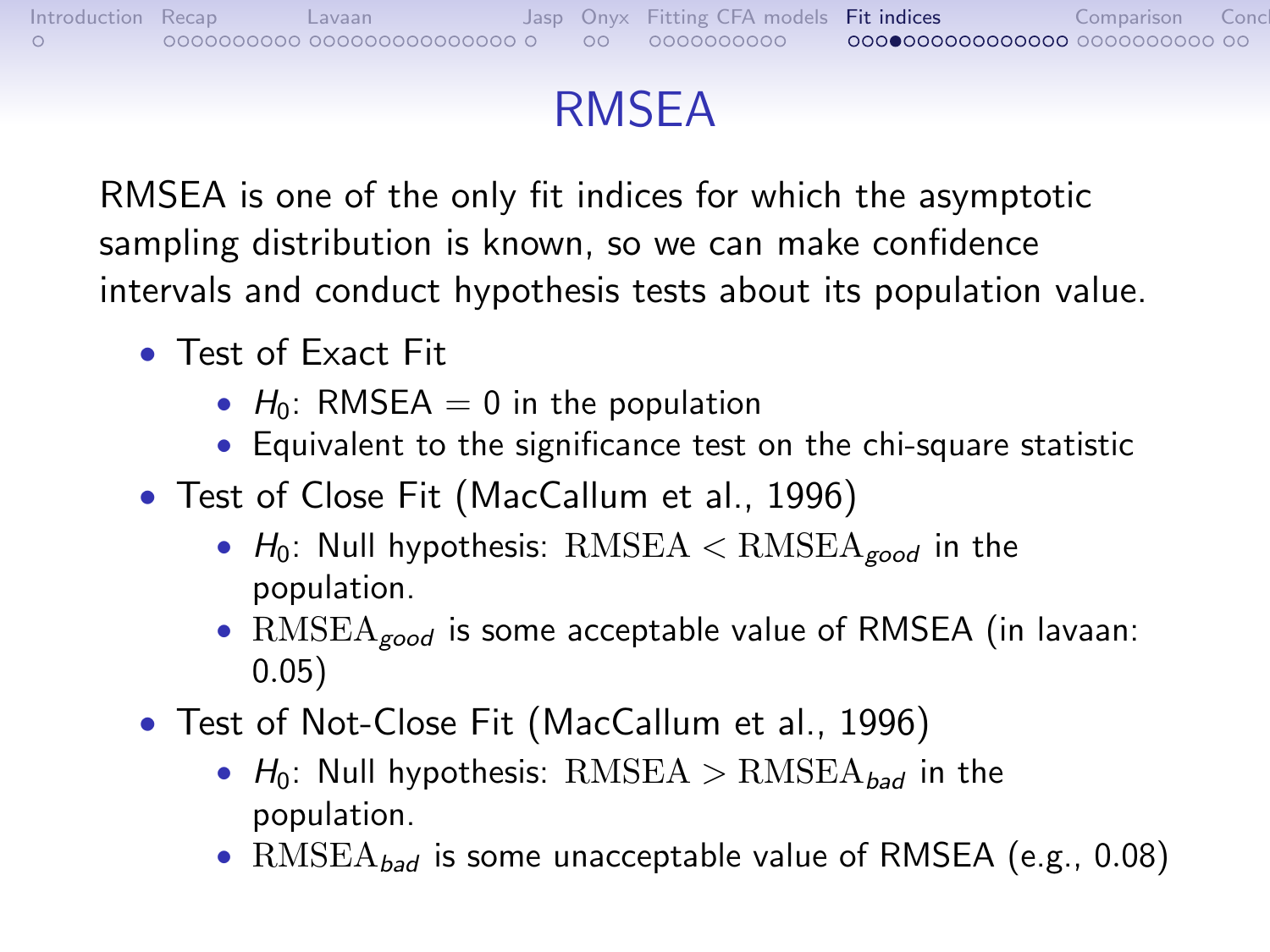## RMSEA test of close fit

Given some boundary  $RMSEA_{good}$ , compute non-centrality parameter:

$$
\lambda_c = \text{RMSEA}_{good}^2 \times n \times \text{DF}_M
$$

Compute a one-tailed test with  $T$ , now using non-central distribution  $\chi_2(\text{DF}_M, \lambda_c)$ .

```
lambda_c < -0.05 2 * n * DFm
pchisq(Tm, DFm, lambda_c, lower.tail = FALSE)
## [1] 0.0006612368
fitMeasures(fit)['rmsea.pvalue']
## rmsea.pvalue
## 0.0006612368
```
Test for close fit is rejected!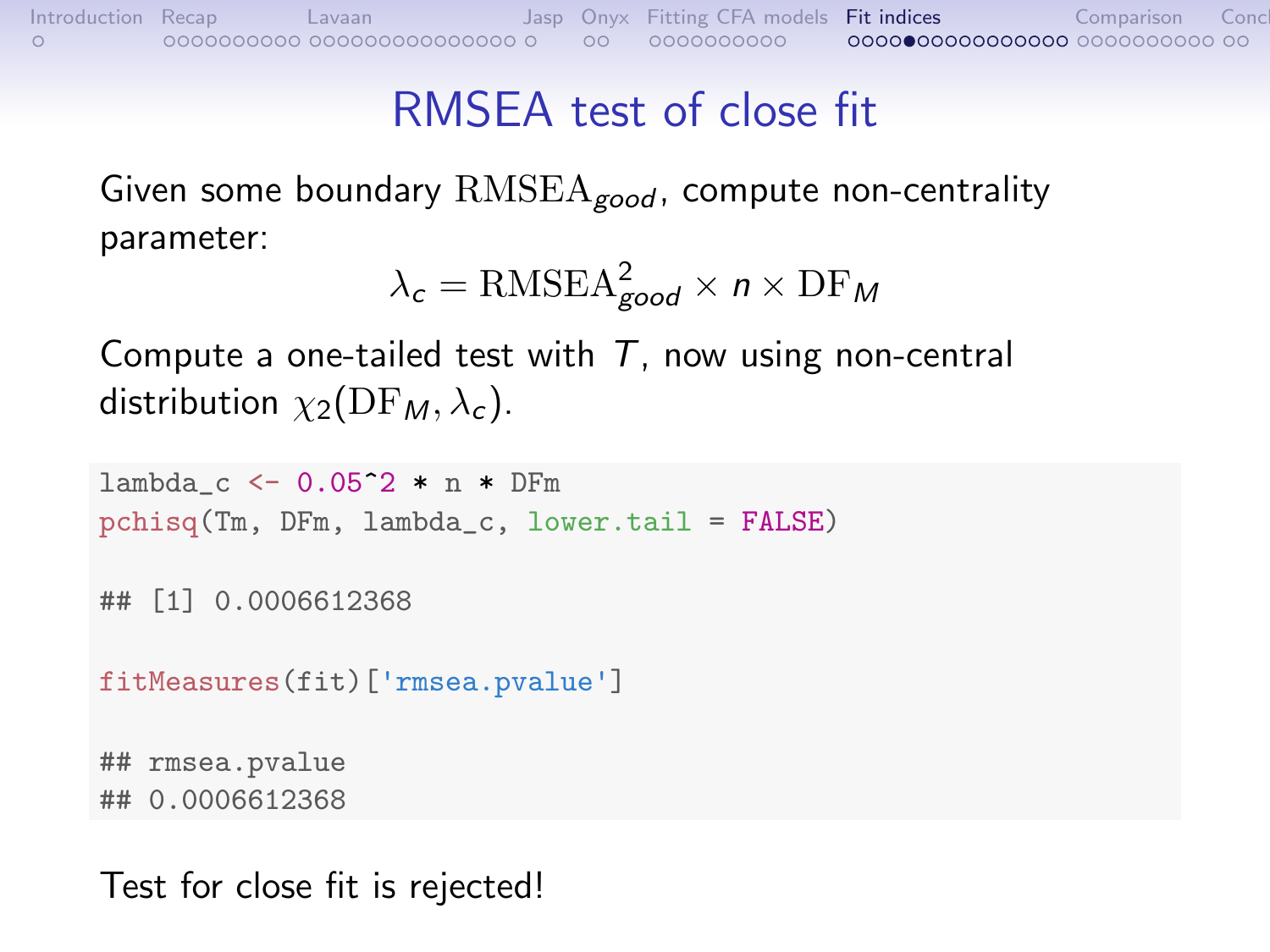#### RMSEA test of close fit



*Figure 1.* Illustration of difference in critical values between central and noncentral  $\chi^2$  distributions.

MacCallum, Browne, & Sugawara (1996)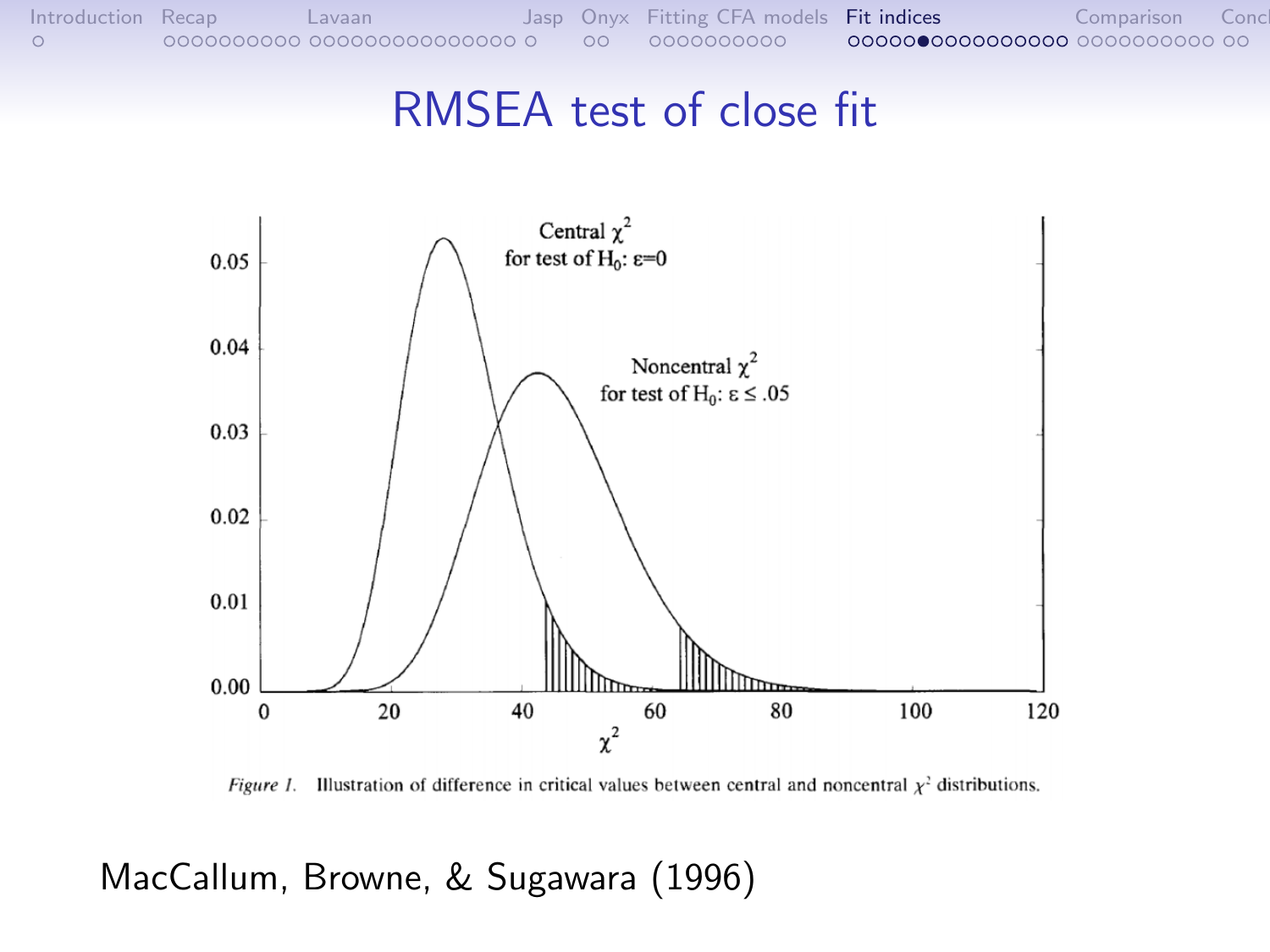## RMSEA test of not-close fit

Given some boundary  $RMSEA_{bad}$ , compute non-centrality parameter:

$$
\lambda_c = \text{RMSEA}_{\text{bad}}^2 \times n \times \text{DF}_M
$$

Compute a one-tailed test with  $T$ , using the lower tail of non-central distribution  $\chi_2(\text{DF}_M, \lambda_c)$ .

 $lambda_c < -0.08^2 * n * DFm$ pchisq(Tm, DFm, lambda\_c, lower.tail = TRUE) ## [1] 0.8395529

Test for not-close fit can not be rejected! Model does not fit well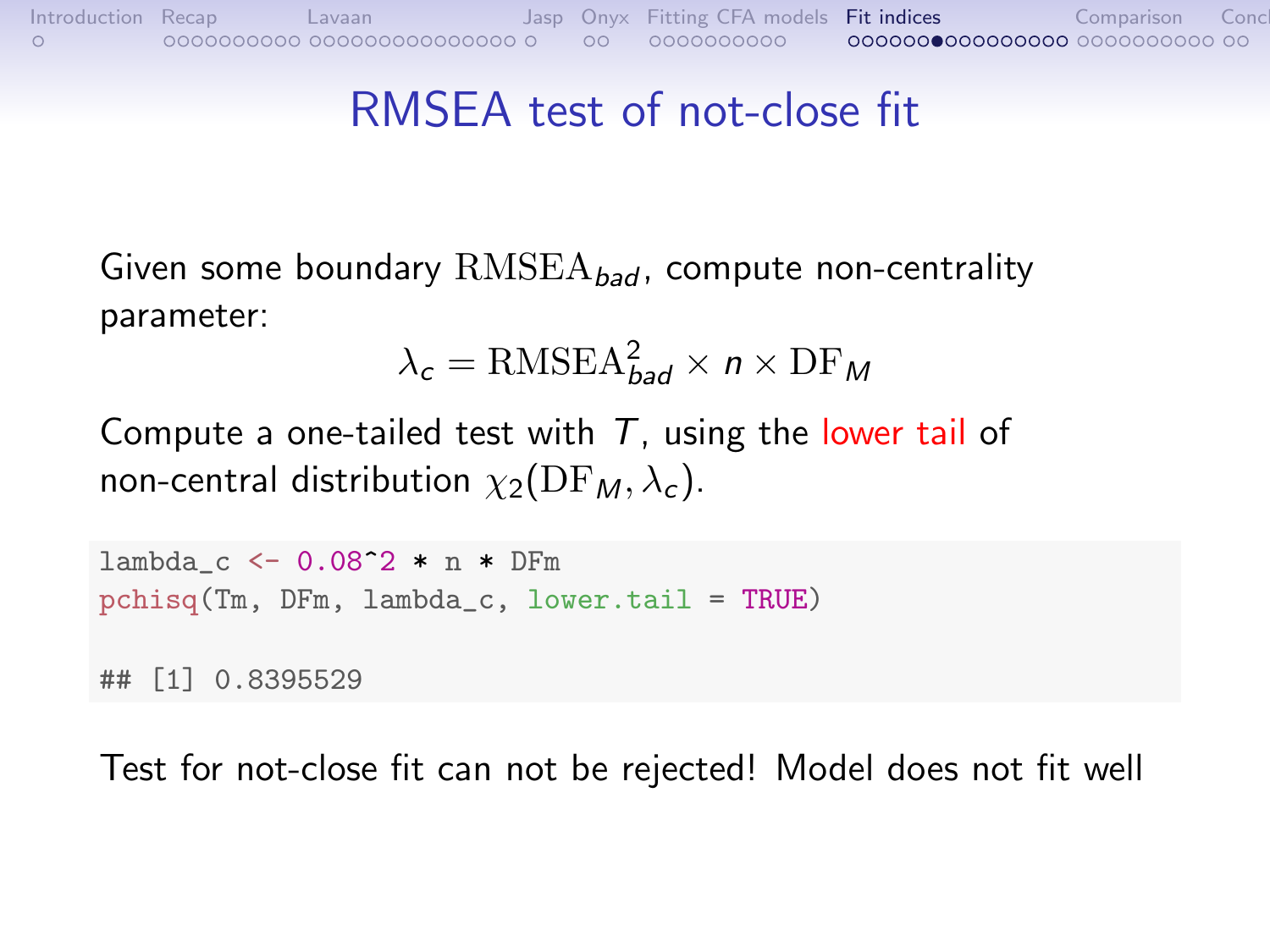#### RMSEA test of not-close fit



Figure 2. Illustration of critical value of noncentral  $\chi^2$  distribution for testing hypothesis of not-close fit.

MacCallum, Browne, & Sugawara (1996)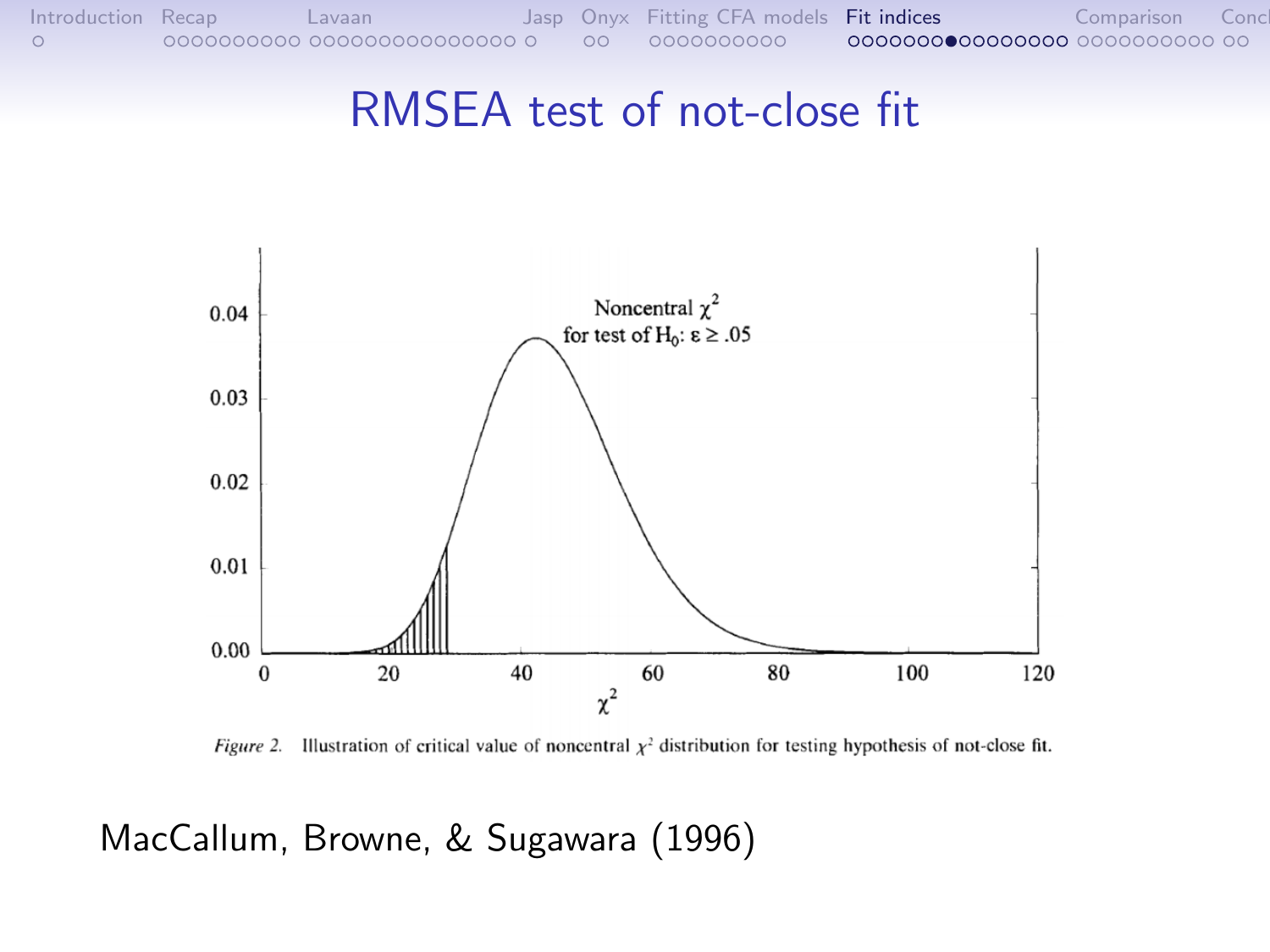

#### Incremental fit indices

Incremental fit indices compare the model to the baseline model, which only estimates variances:

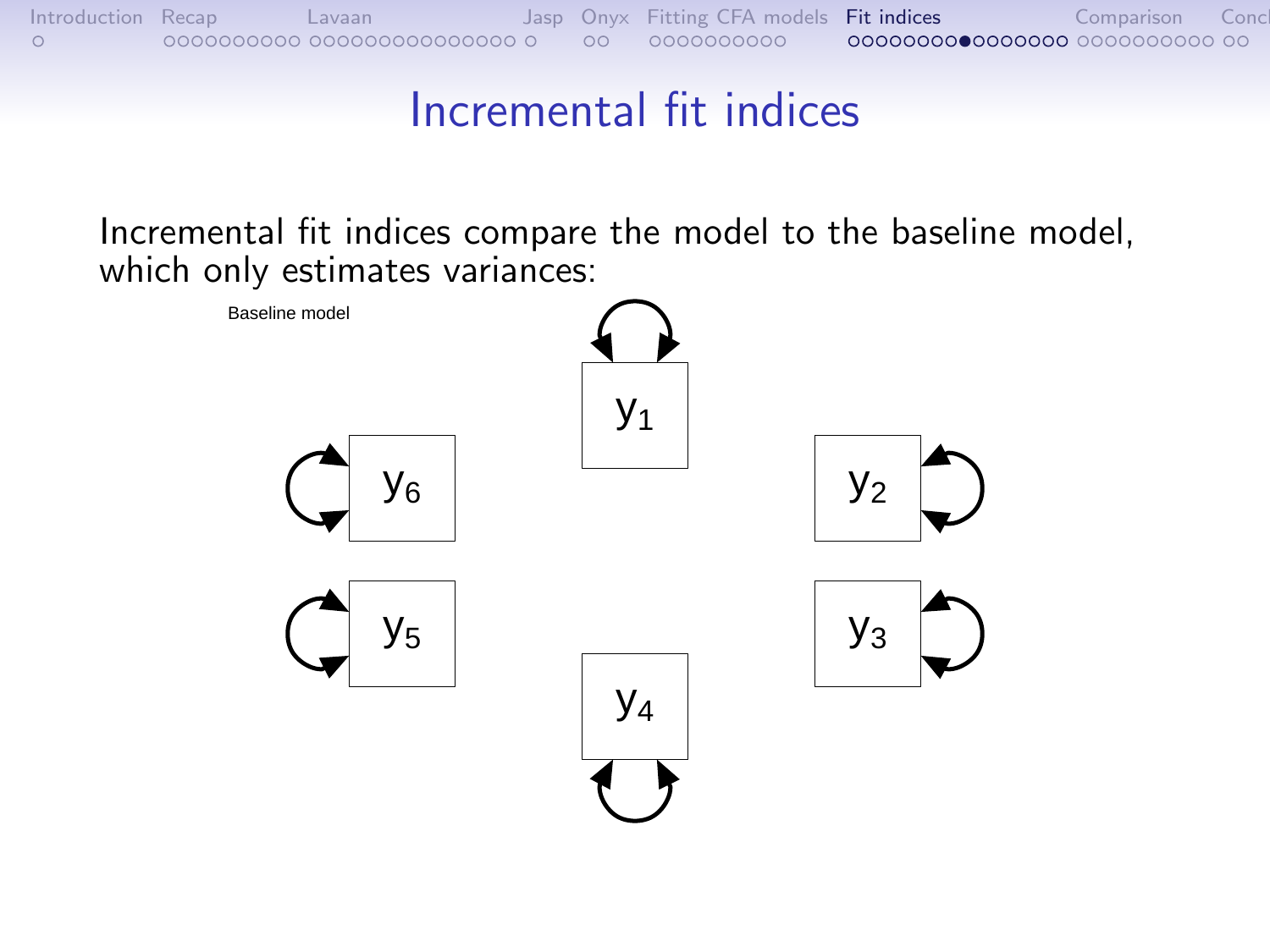```
Introduction Recap Lavaan Jasp Onyx Fitting CFA models Fit indices Comparison Conclusion
```
#### Incremental fit indices

```
Tb <- fitMeasures(fit)['baseline.chisq']
Tb
## baseline.chisq
## 918.8516
DFb <- fitMeasures(fit)['baseline.df']
DFb
## baseline.df
## 36
```
How much better does the model fit than the worst possible model?

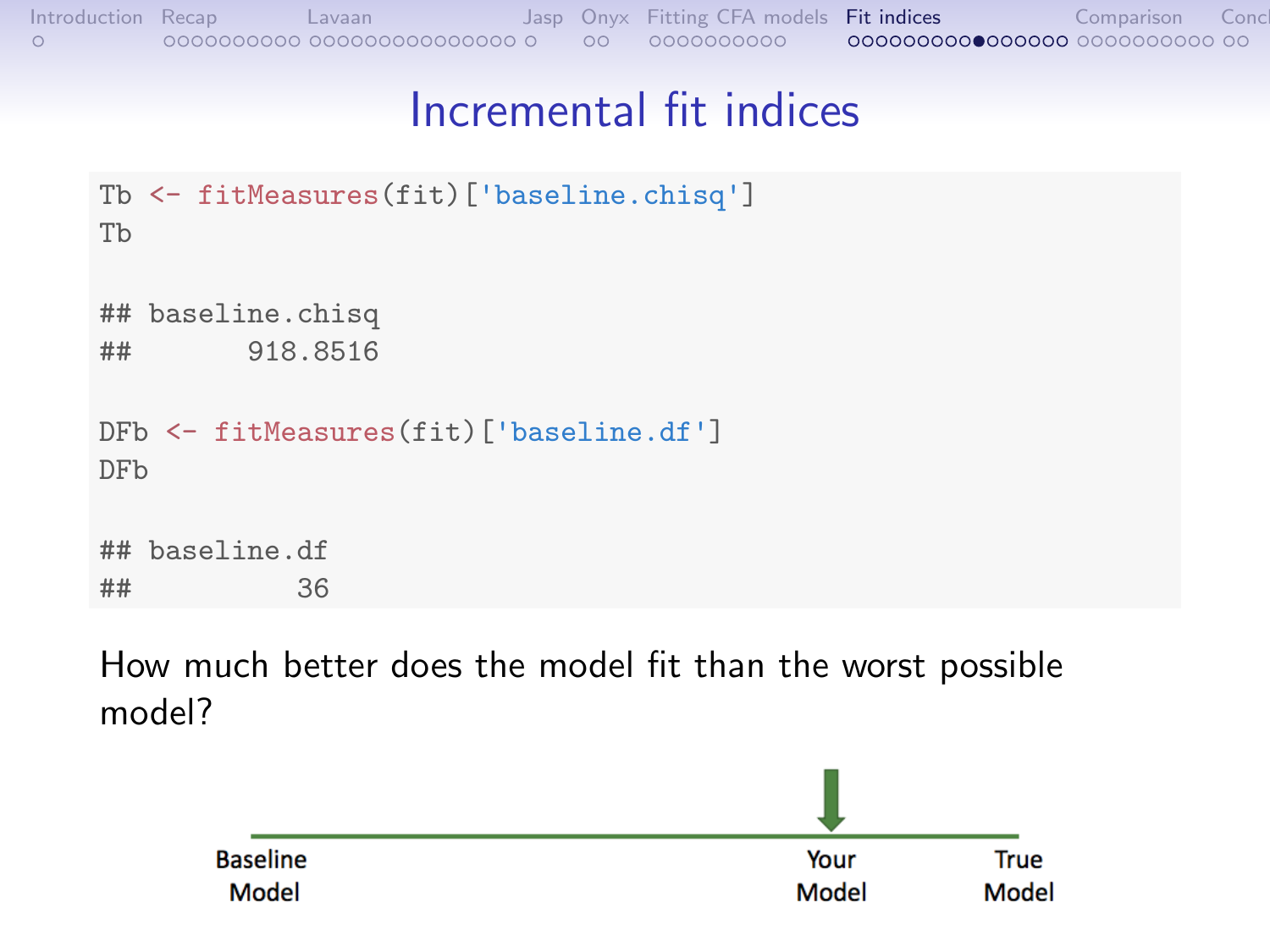#### Incremental fit indices

 $T_M$ , df<sub>M</sub>: Model test statistic and DF;  $T_B$ , df<sub>B</sub>: Baseline model test statistic and DF.

 $NFI = \frac{T_B - T_M}{T_p}$ 

% change in the test statistic. ranges from 0-1. Tends to be higher with larger N.

Normed Fit Index, Bentler & Bonnett (1980)

| $TLI=-$ | $-\frac{df_B}{d}T_M$<br>$T_{R}$<br>$df_{M}$ |  |
|---------|---------------------------------------------|--|
|         | T.                                          |  |

NFI + reward for parsimonious models. "non-normed" = can take values higher than 1.

Tucker-Lewis Index (TLI), Tucker & Lewis (1973) Non-Normed Fit Index (NNFI), Bentler & Bonnett (1980)

$$
RFI = \frac{\frac{T_B}{df_B} - \frac{T_M}{df_M}}{T_B/df_B}
$$

% change in the test statistic relative to its df

**Relative Fit Index** (Bollen, 1986)

$$
IFI = \frac{T_B - T_M}{T_B - df_M}
$$

IFI is less sensitive to sample size than NFI, NNFI, RFI

**Incremental Fit Index** (Bollen, 1989)

(higher is better)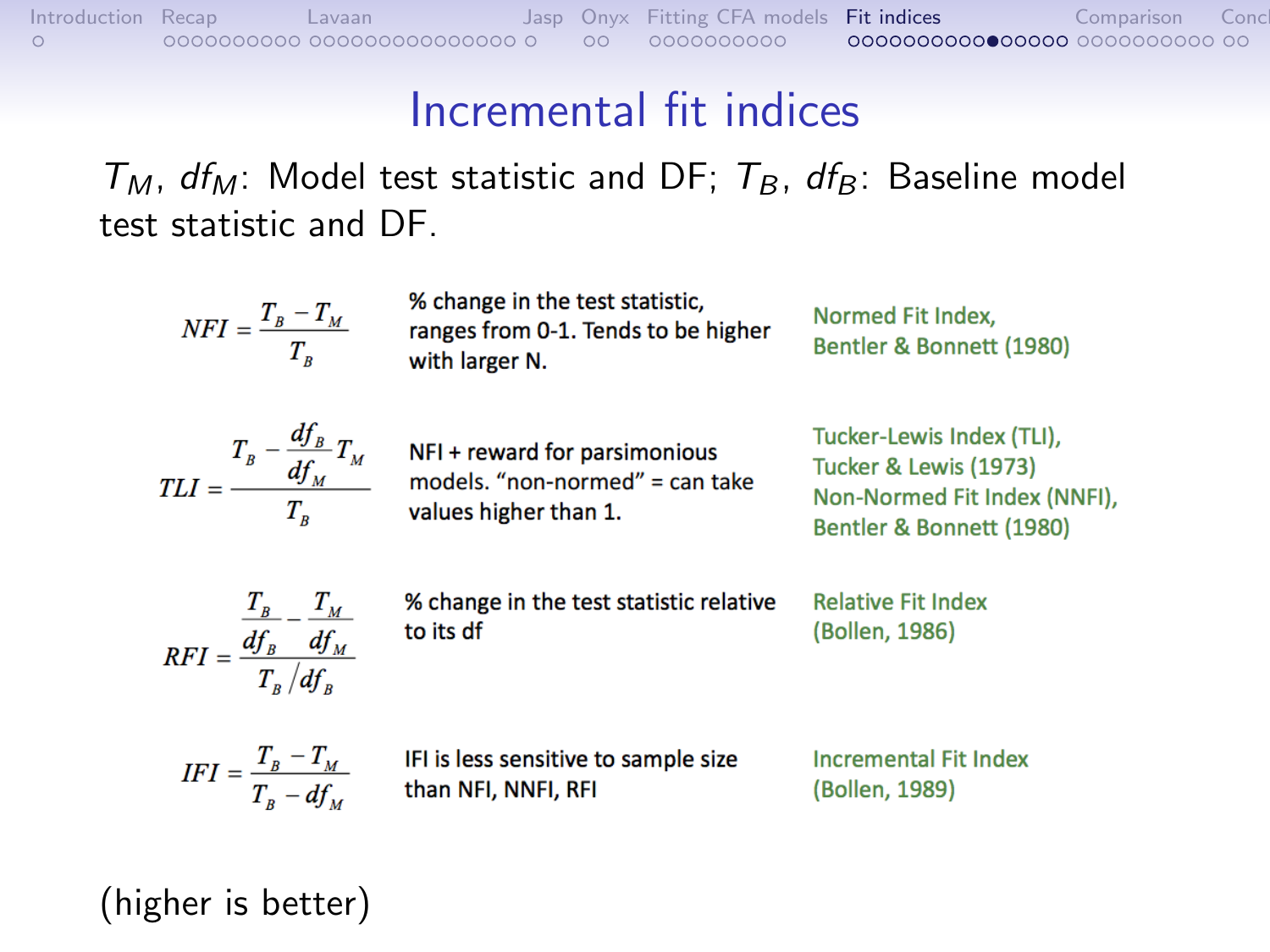#### Incremental fit indices

 $T_M$ ,  $df_M$ : Model test statistic and DF;  $T_B$ ,  $df_B$ : Baseline model test statistic and DF.

$$
RNI = \frac{(T_B - df_B) - (T_M - df_M)}{T_B - df_B}
$$
 Nonnormed (can  
exceed 1)  
exceed 1)

| $CFI = 1 - \frac{T_M - df_M}{\sqrt{2\pi}}$ | Constrained to 1 if | <b>Comparative Fit Index</b> |
|--------------------------------------------|---------------------|------------------------------|
| $T_{R}-df_{R}$                             | $df_M > T_M$        | <b>Bentler, 1990</b>         |

In Practice:

CFI, TLI/NNFI are most commonly reported incremental fit indices. .95 is often used as a cutoff rule-of-thumb for "good fit", and .90 for "acceptable fit" though these cutoffs do not have much empirical support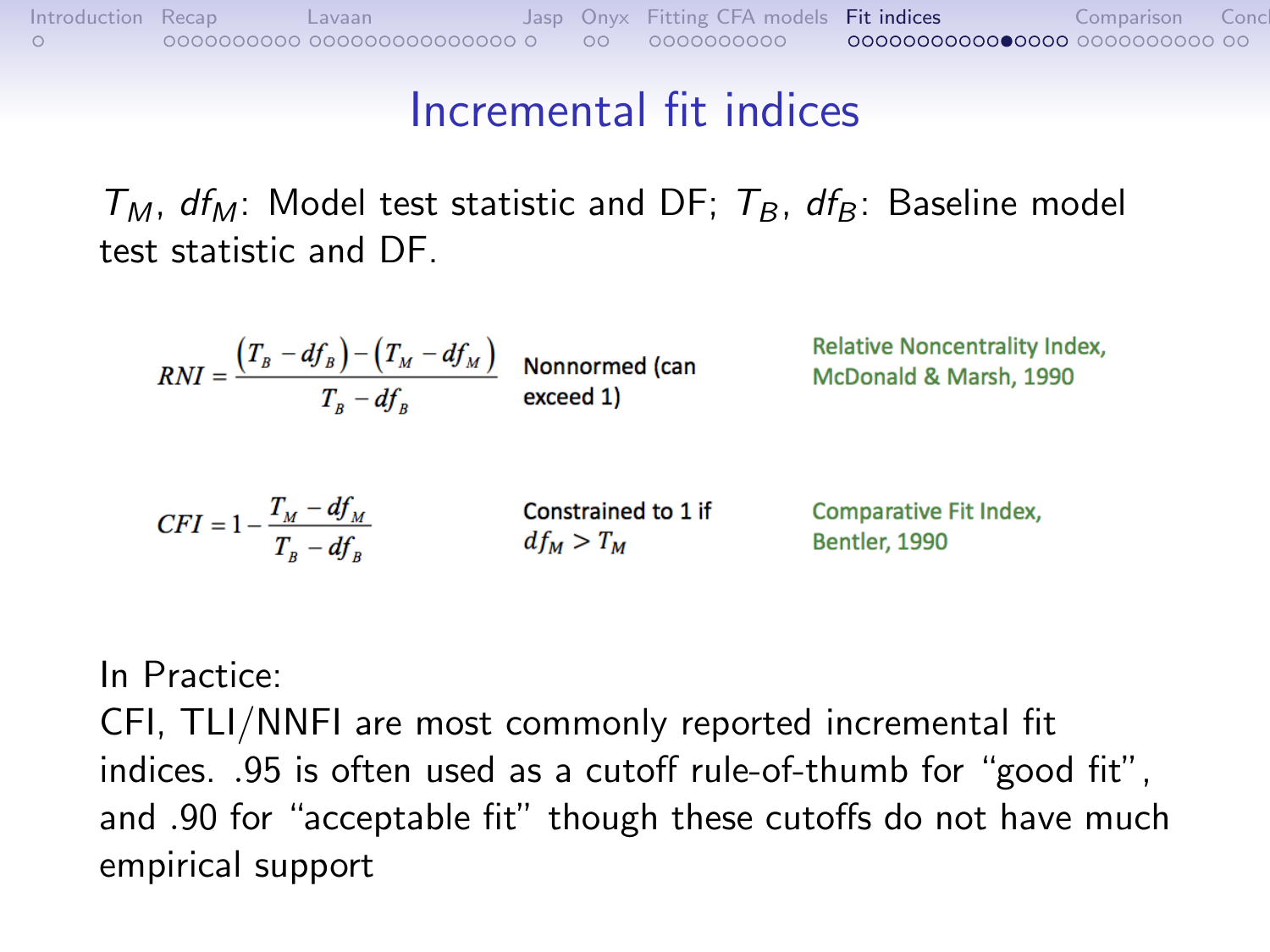# Goodness of Fit (GFI) and Adjusted GFI

- GFI and AGFI are analogous to  $R^2$  and adjusted  $R^2$  in regression
	- $R^2$  estimates the proportion of variance in Y that is accounted for by the regression model.
	- GFI estimates the proportion of variance in the sample covariance matrix  $S$  that is accounted for by the model structure Σ
- Both GFI and AGFI can take values from 0 to 1; higher is better.
- Rule of thumb:  $> .90$  is acceptable fit.
- GFI and AGFI tend to be underestimated in small samples.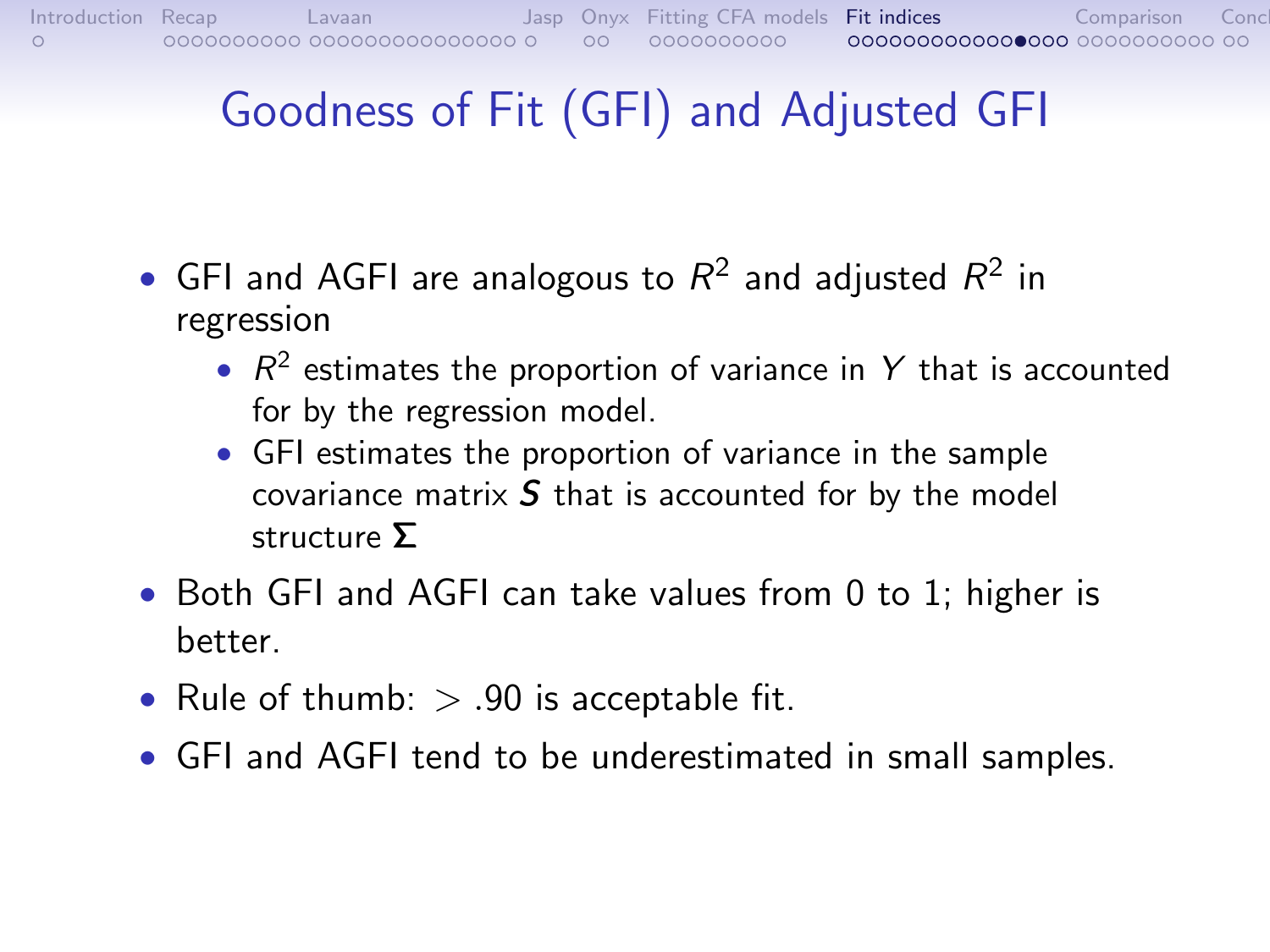



- The largest residual correlation, or list of 5 largest residuals, is very useful for identifying why/how the model does not fit.
- Only look at these if the test of exact fit is significant if not, the residuals are within the range of sampling error and are most likely noise.
- SRMR is the average of the squared values in the residual correlation matrix. It has been suggested that SRMR should be less than .05 or definitely less than .08. It is less informative than just looking for the biggest residuals!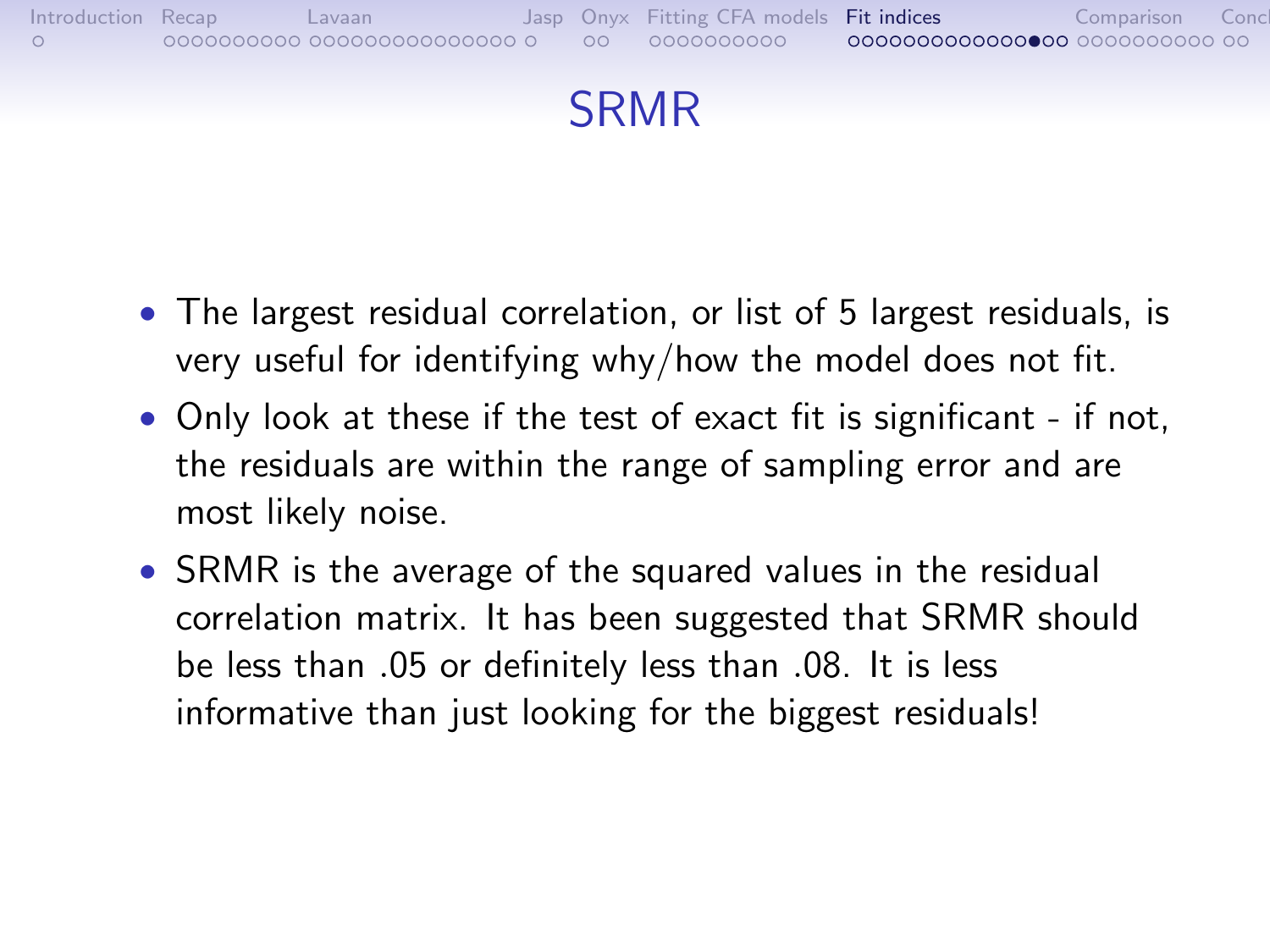| Introduction Recap | Lavaan |                    | Jasp Onyx Fitting CFA models Fit indices | Comparison |  |
|--------------------|--------|--------------------|------------------------------------------|------------|--|
|                    |        | $\circ$ 00 $\circ$ | 0000000000                               |            |  |

# Residuals

|    |               | $residuals(fit)$ \$cov |                                                         |       |       |       |       |                         |       |       |
|----|---------------|------------------------|---------------------------------------------------------|-------|-------|-------|-------|-------------------------|-------|-------|
| ## |               | x1                     | x2                                                      | x3    | x4    | x5    | x6    | x7                      | x8    | x9    |
|    |               | $\#$ # $x1$ 0.000      |                                                         |       |       |       |       |                         |       |       |
|    |               | ## $x2 -0.041$         | 0.000                                                   |       |       |       |       |                         |       |       |
|    |               |                        | $\#$ # $x3 - 0.010$ 0.124                               | 0.000 |       |       |       |                         |       |       |
|    |               |                        | $\#$ # x4 0.097 -0.017 -0.090                           |       | 0.000 |       |       |                         |       |       |
|    |               |                        | $\#$ # $x5 -0.014 -0.040 -0.219 0.008$                  |       |       | 0.000 |       |                         |       |       |
|    |               |                        | ## $x6$ 0.077 0.038 -0.032 -0.012 0.005                 |       |       |       | 0.000 |                         |       |       |
|    |               |                        | ## $x7 -0.177 -0.242 -0.103 -0.046 -0.050 -0.017$       |       |       |       |       | 0.000                   |       |       |
|    |               |                        | ## $x8 - 0.046 - 0.062 - 0.013 - 0.079 - 0.047 - 0.024$ |       |       |       |       | 0.082                   | 0.000 |       |
|    | $## \times 9$ | 0.175                  | 0.087                                                   | 0.167 | 0.056 | 0.086 |       | $0.062 - 0.042 - 0.032$ |       | 0.000 |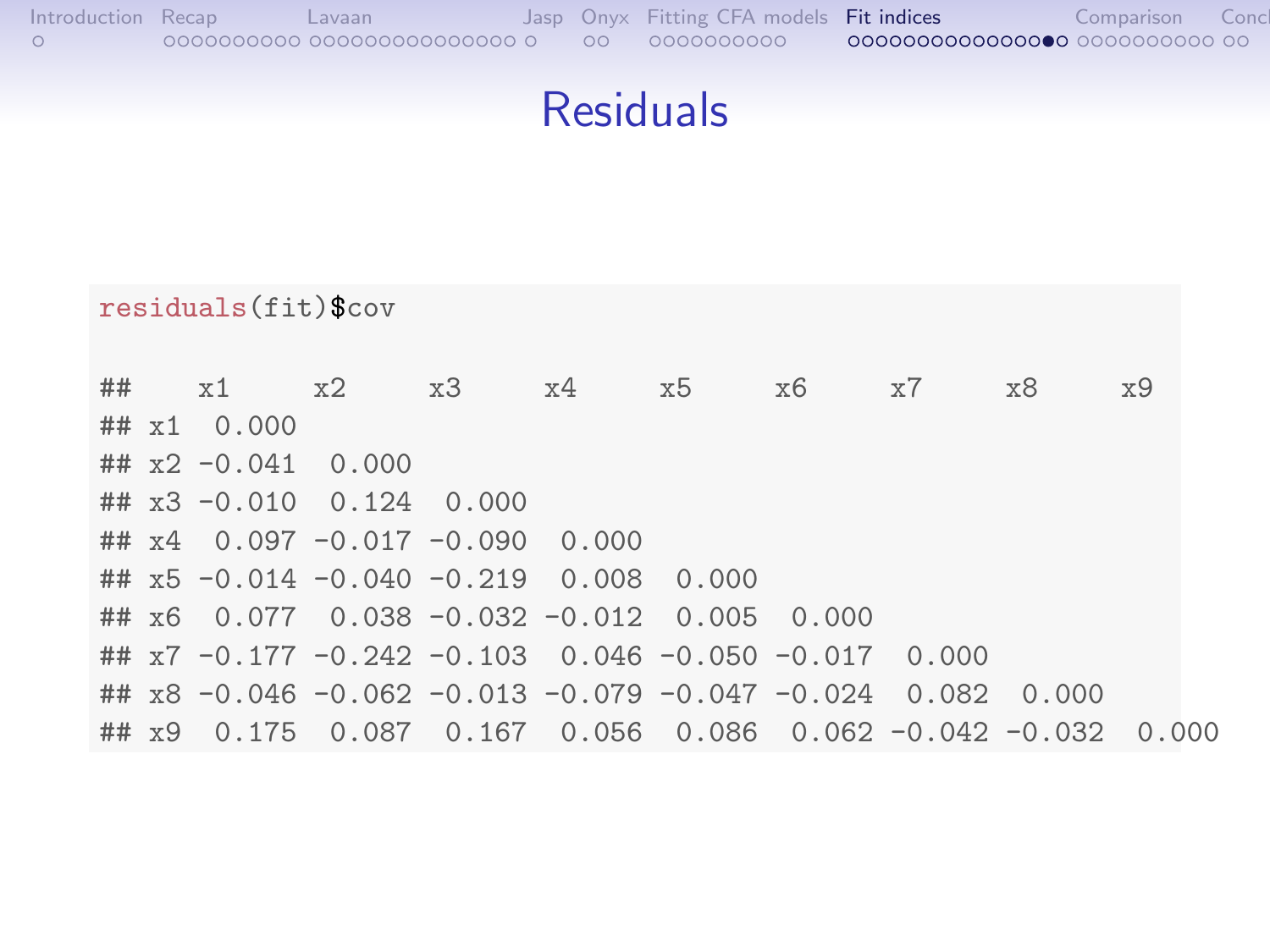# Strategies for Assessing Fit

- Always report the chi-square test statistic. You may argue that it is too sensitive to minor misspecifications because you have a large sample size, but report it anyway!
- Report several indices (e.g., RMSEA, CFI, TLI)
- The RMSEA tests of close and not-close fit can be a good index of power (i.e., if neither are significant, you may lack power to detect misspecifications)
- Try to make a holistic judgment based on a set of fit indices
- It goes without saying but... dont cherry pick the indices that make your model look good :)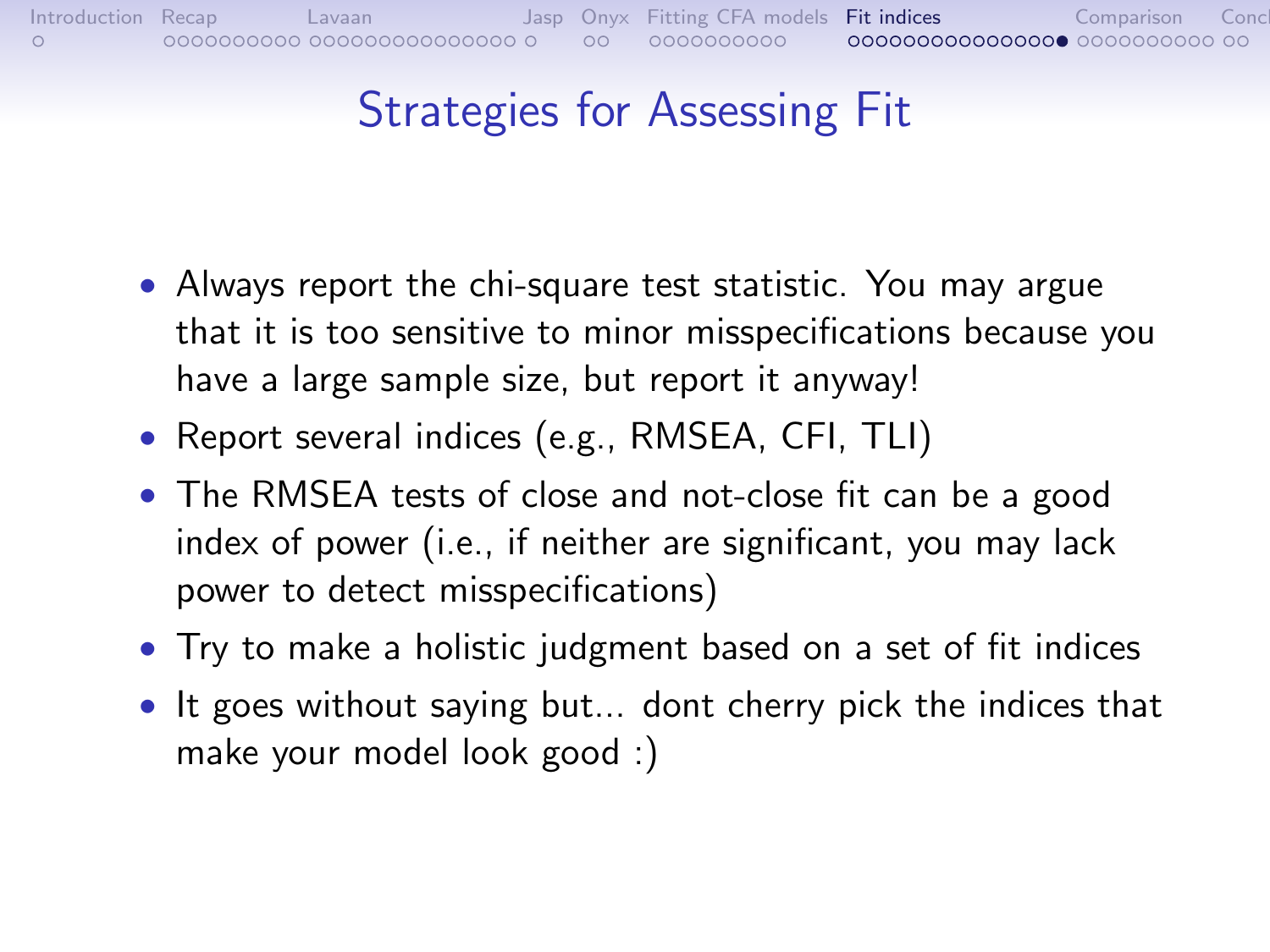#### Another model:

```
Model2 \leftarrow '
 visual = x1 + x2 + x3 + x9textual = x4 + x5 + x6speed = x7 + x8 + x9'# Fit in Lavaan:
fit2 <- cfa(Model2, Data)
```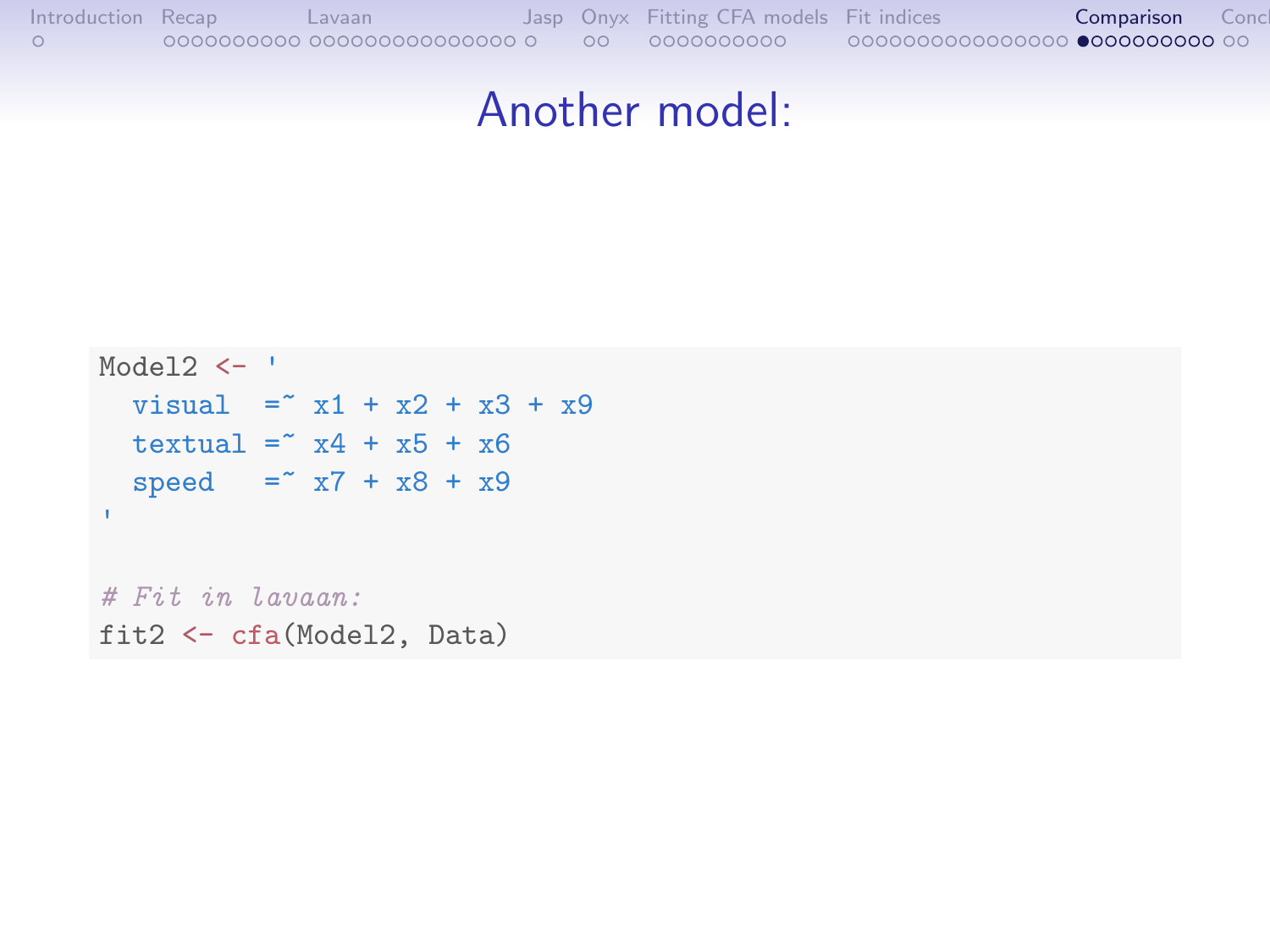## Competing models



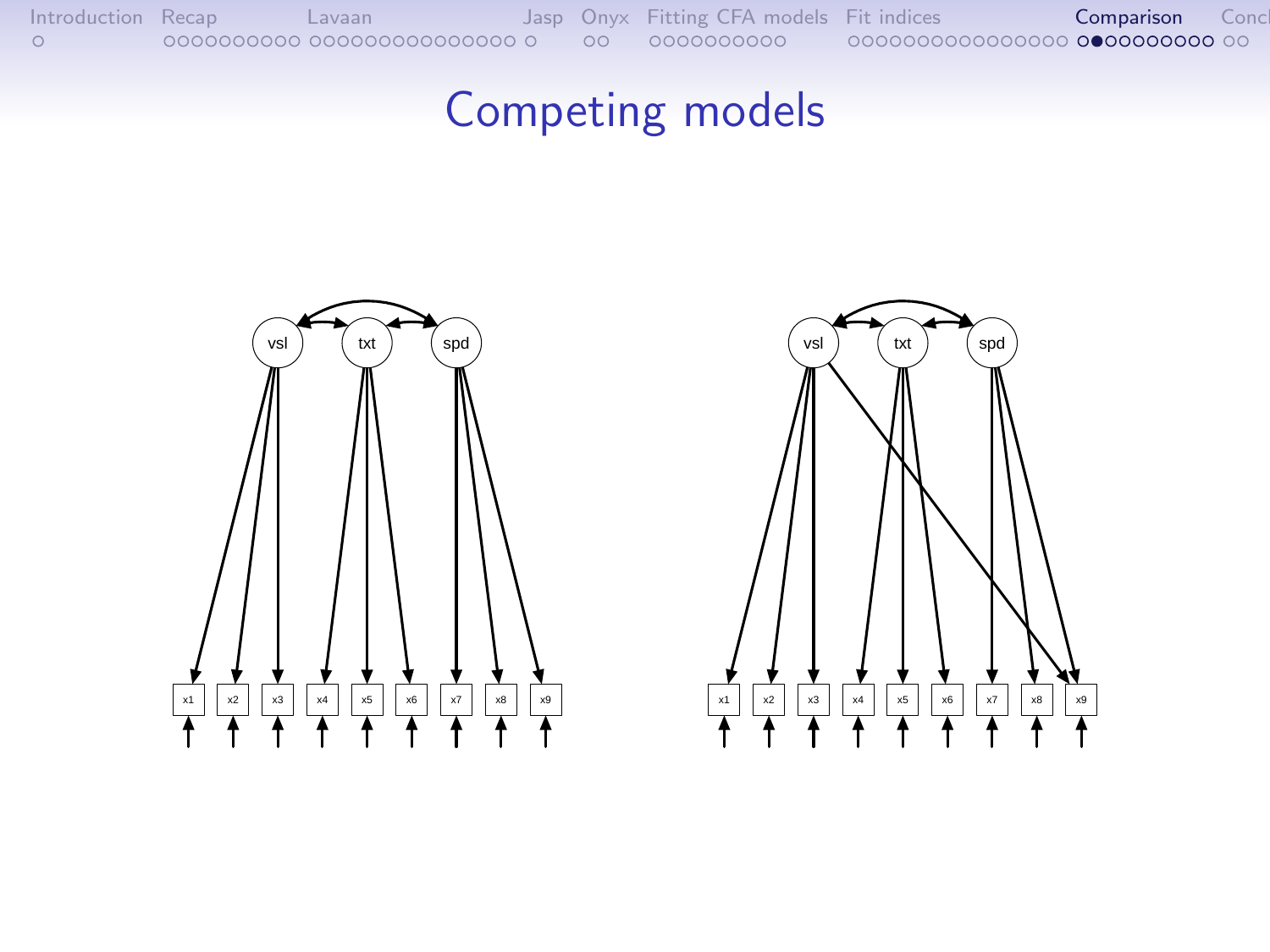## A crash course on model selection

Different options:

- Model with a lower Akaike information criterion (AIC) is better
- Model with a lower Bayesian information criterion (BIC) is better
- If models significantly differ, the more complicated model is better
- If models do not significantly differ, the less complicated model is better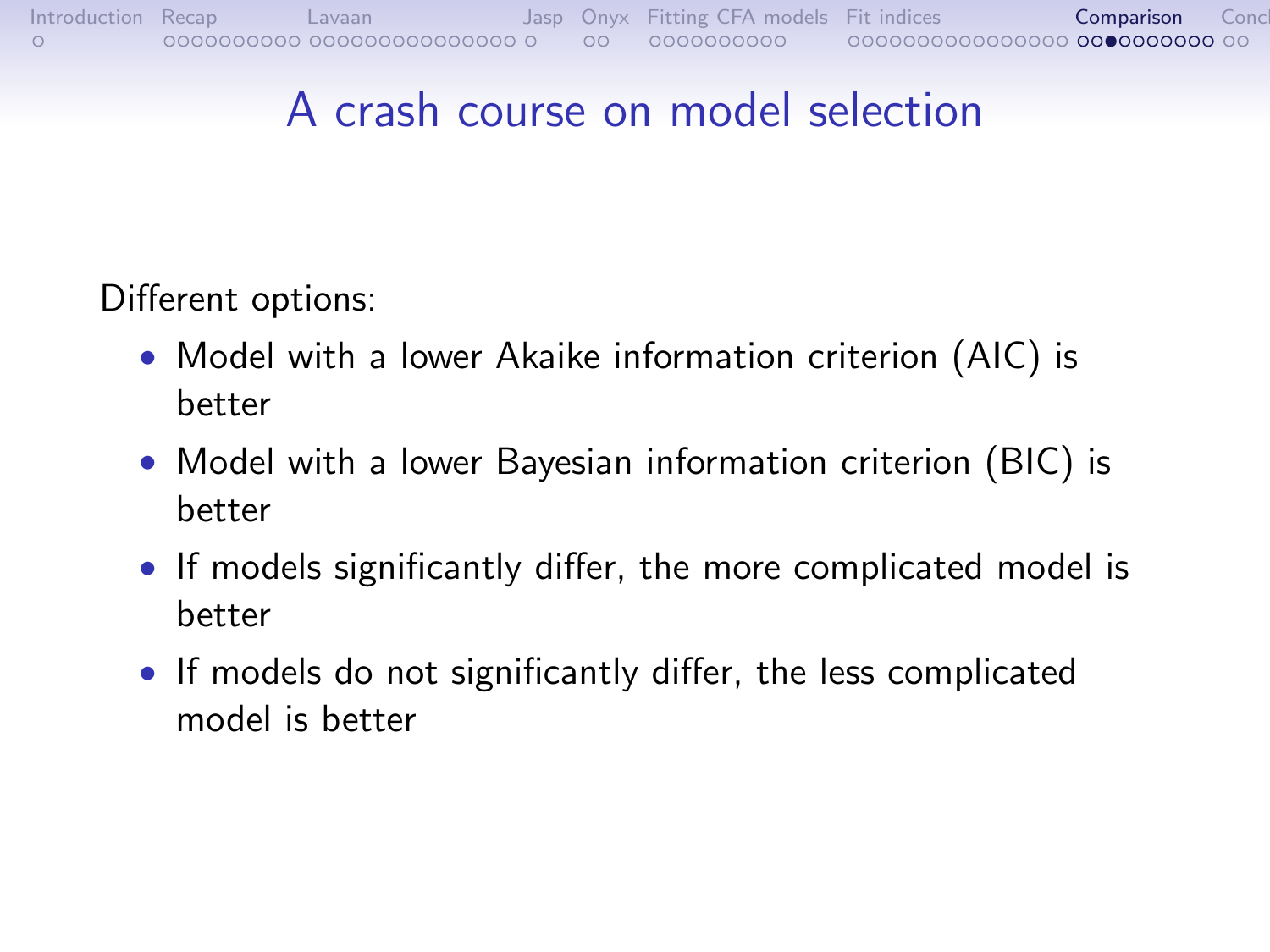## Model comparison

[Introduction](#page-0-0) [Recap](#page-1-0) [Lavaan](#page-11-0) [Jasp](#page-26-0) [Onyx](#page-27-0) [Fitting CFA models](#page-29-0) [Fit indices](#page-39-0) [Comparison](#page-55-0) [Conclusion](#page-65-0) Conclusion Conclusion Conclusion Conclusion Conclusion Conclusion Conclusion Conclusion Conclusion Conclusion Conclusion Conclusion C

Given two models: model A with test statistic  $T_A$  and degrees of freedom  $DF_A$ , and model B with test statistic  $T_B$  and degrees of freedom  $\text{DF}_\mathcal{B}.$  Then we can use the  $\chi^2$  distribution to test their difference:

$$
T_A - T_B \sim \chi^2(\text{DF}_A - \text{DF}_B)
$$

Only if:

- Model  $B$  fits the data
- Model A is nested in model B
	- Any  $\Sigma$  obtained in model A can be reproduced in model B
	- Often: some parameters in model  $B$  can be constrained (e.g., fixed to zero) to obtain model A

This test is called a likelihood ratio test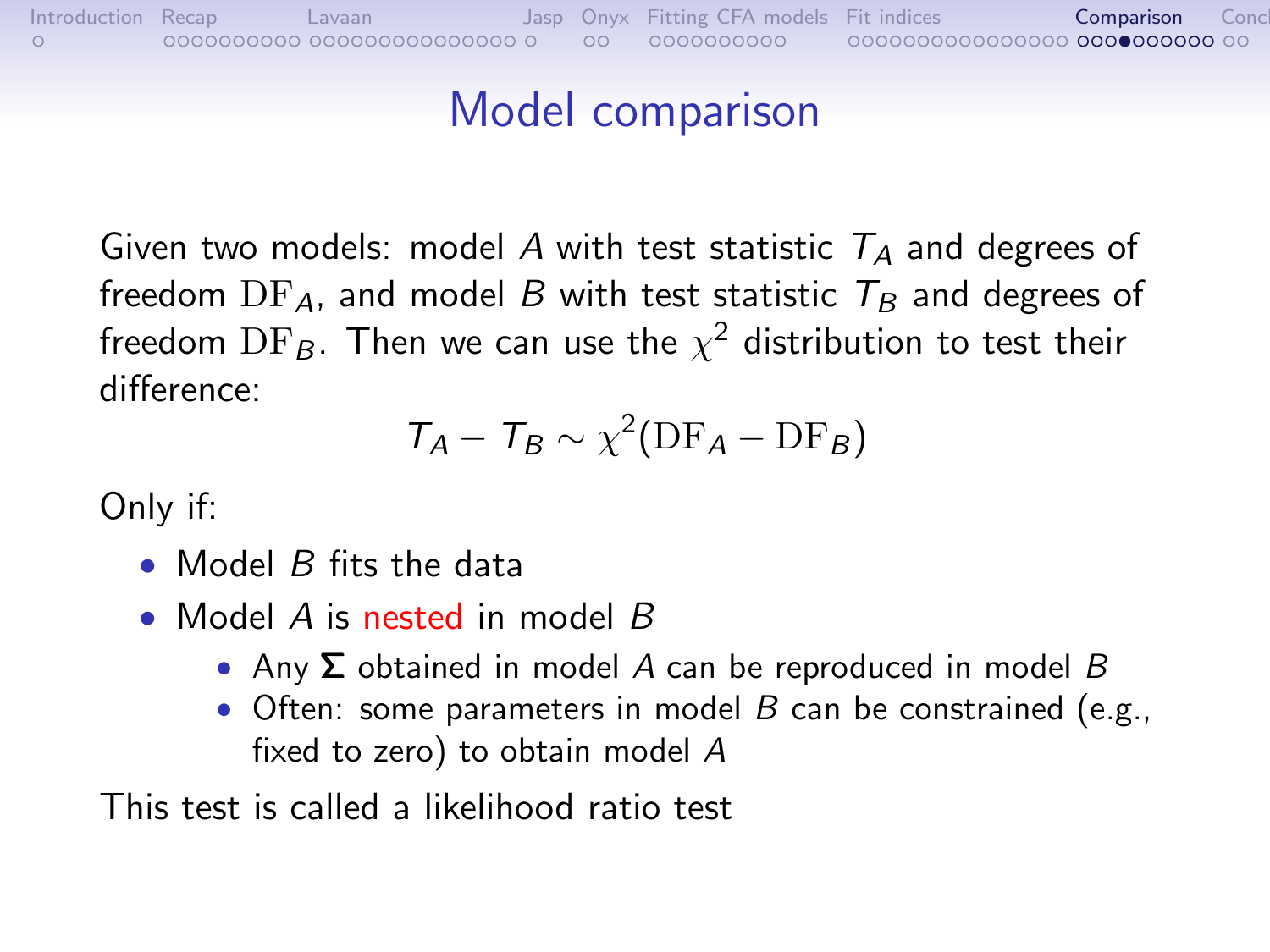```
Introduction Recap Lavaan Jasp Onyx Fitting CFA models Fit indices Comparison Conclusion
    Ta <- fitMeasures(fit)['chisq']
    Tb <- fitMeasures(fit2)['chisq']
    DFa <- fitMeasures(fit)['df']
    DFb <- fitMeasures(fit2)['df']
    pchisq(Ta - Tb, DFa - DFb, lower.tail=FALSE)
    ## chisq
    ## 9.586212e-09
    # or via Laman:anova(fit, fit2)
    ## Chi Square Difference Test
    ##
    ## Df AIC BIC Chisq Chisq diff Df diff Pr(>Chisq)
    ## fit2 23 7486.6 7568.1 52.382
    ## fit 24 7517.5 7595.3 85.305 32.923 1 9.586e-09 ***
    ## ---
    ## Signif. codes: 0 '***' 0.001 '**' 0.01 '*' 0.05 '.' 0.1 ' ' 1
```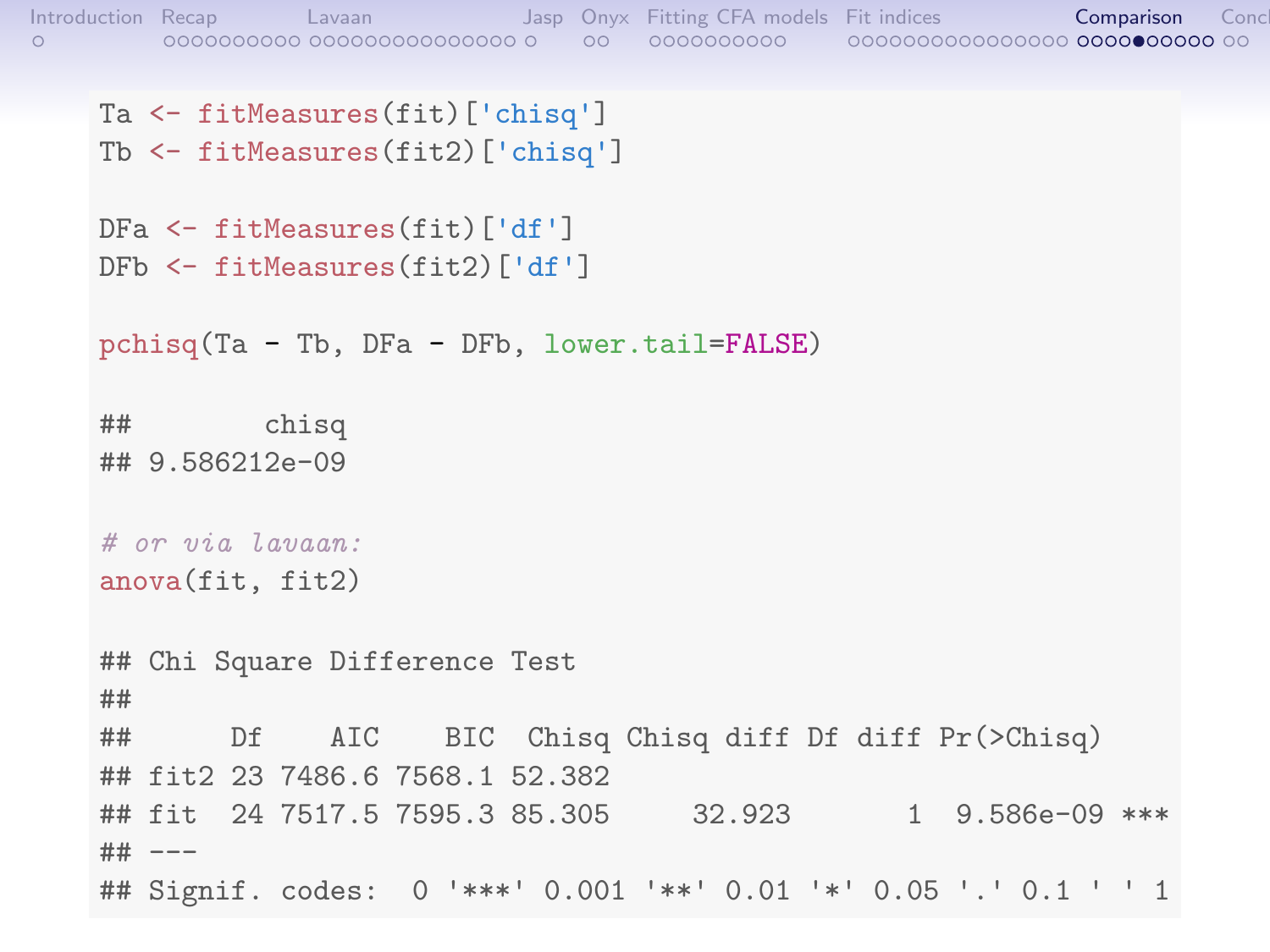

You can always compare information criteria (lower is better), using Akaike's information criterion (AIC):

 $AIC = -2 \ln(L) + 2q$ 

or the Bayesian information criterion (BIC):

$$
AIC = -2\ln(L) + q\ln(n)
$$

q is the number of parameters and  $ln(L)$  the log-likelihood.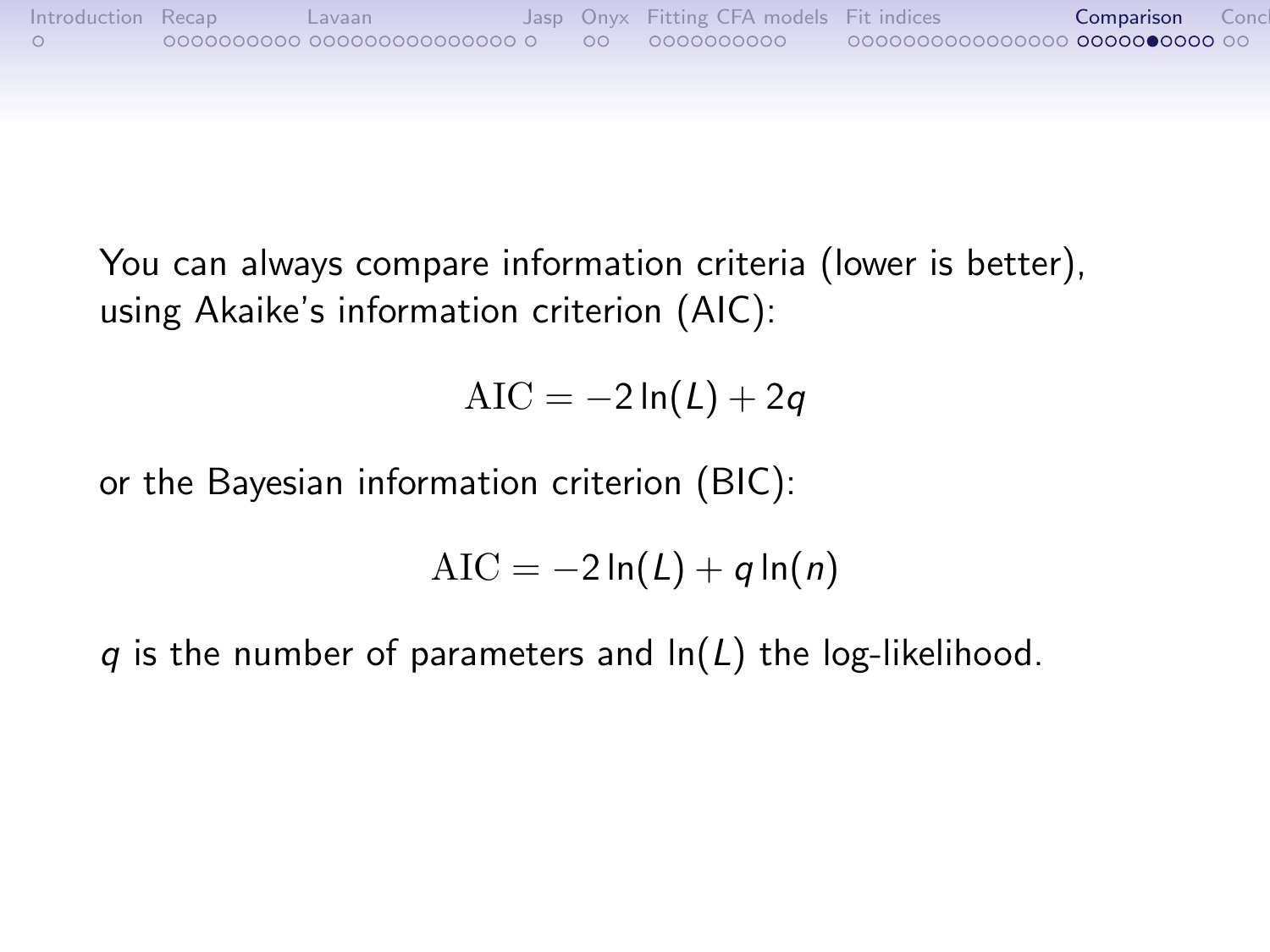| Introduction Recap | Lavaan                                |      | Jasp Onyx Fitting CFA models Fit indices |                                               | Comparison | Conc |
|--------------------|---------------------------------------|------|------------------------------------------|-----------------------------------------------|------------|------|
|                    | $\circ$ 0000000000 0000000000000000 0 | - ററ | 0000000000                               | ©©©® <b>0</b> 00000000000 <b>000000000</b> 00 |            |      |

|           |          | anova (fit, fit2)                                                |  |        |  |                        |  |
|-----------|----------|------------------------------------------------------------------|--|--------|--|------------------------|--|
| ##        |          | ## Chi Square Difference Test                                    |  |        |  |                        |  |
| <b>##</b> |          | Df AIC BIC Chisq Chisq diff Df diff Pr(>Chisq)                   |  |        |  |                        |  |
|           |          | ## fit2 23 7486.6 7568.1 52.382                                  |  |        |  |                        |  |
|           |          | ## fit 24 7517.5 7595.3 85.305                                   |  | 32.923 |  | $1\quad 9.586e-09$ *** |  |
|           | ## $---$ |                                                                  |  |        |  |                        |  |
|           |          | ## Signif. codes: 0 '***' 0.001 '**' 0.01 '*' 0.05 '.' 0.1 ' ' 1 |  |        |  |                        |  |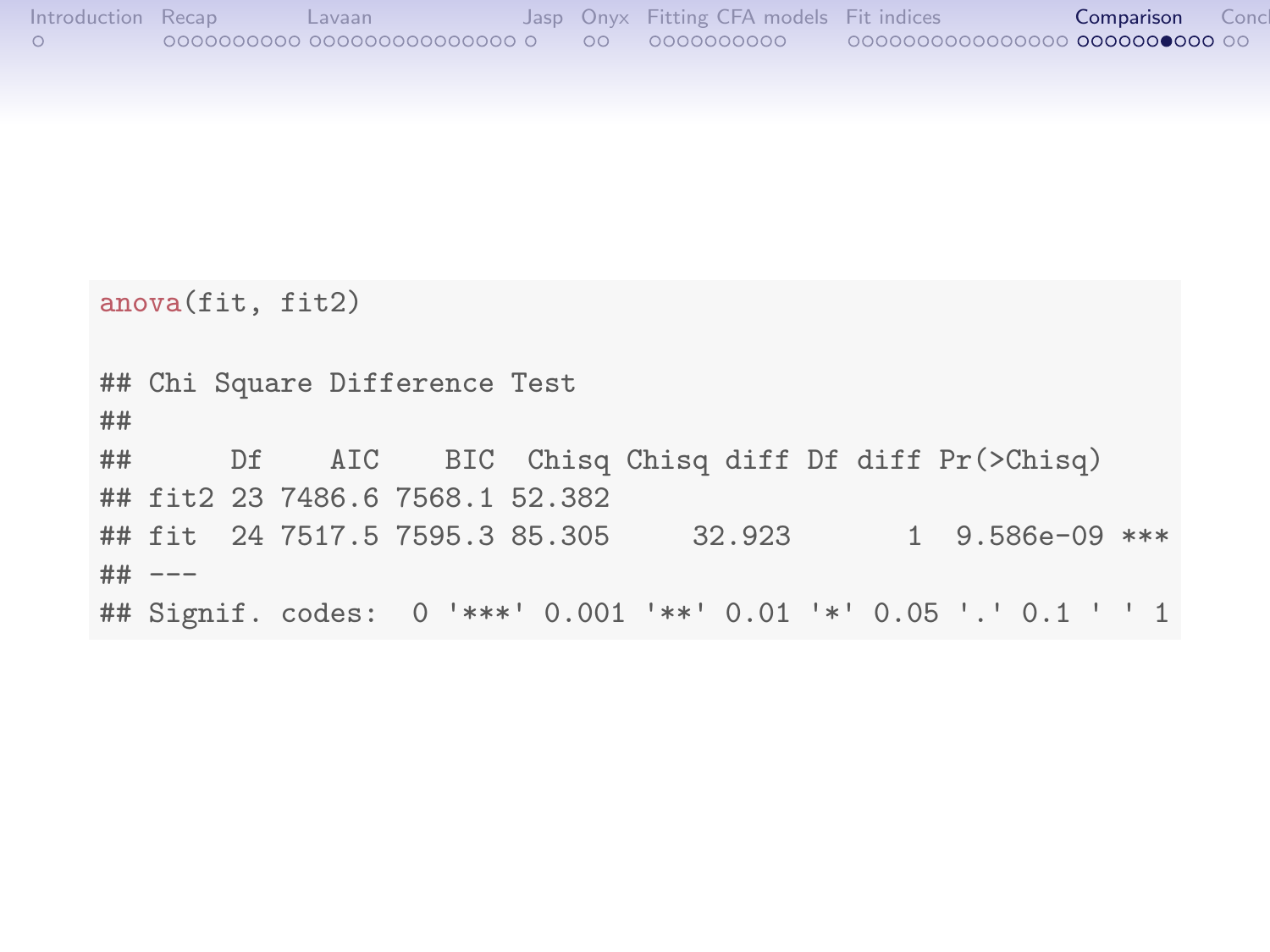# [Introduction](#page-0-0) [Recap](#page-1-0) [Lavaan](#page-11-0) [Jasp](#page-26-0) [Onyx](#page-27-0) [Fitting CFA models](#page-29-0) [Fit indices](#page-39-0) [Comparison](#page-55-0) [Conclusion](#page-65-0) Conclusion Description

# Lagrange Multiplier (LM) Tests

- Given a poorly-fitting model, you may want to know what path(s) you could add to make it fit better.
- The LM test gives the expected reduction in the chi-square test statistic that would result if you added particular parameters.
- This is an exploratory process. If you make changes based on the LM test results, you must report them as such. Once you've made a post-hoc modification, the p-value is no longer interpretable.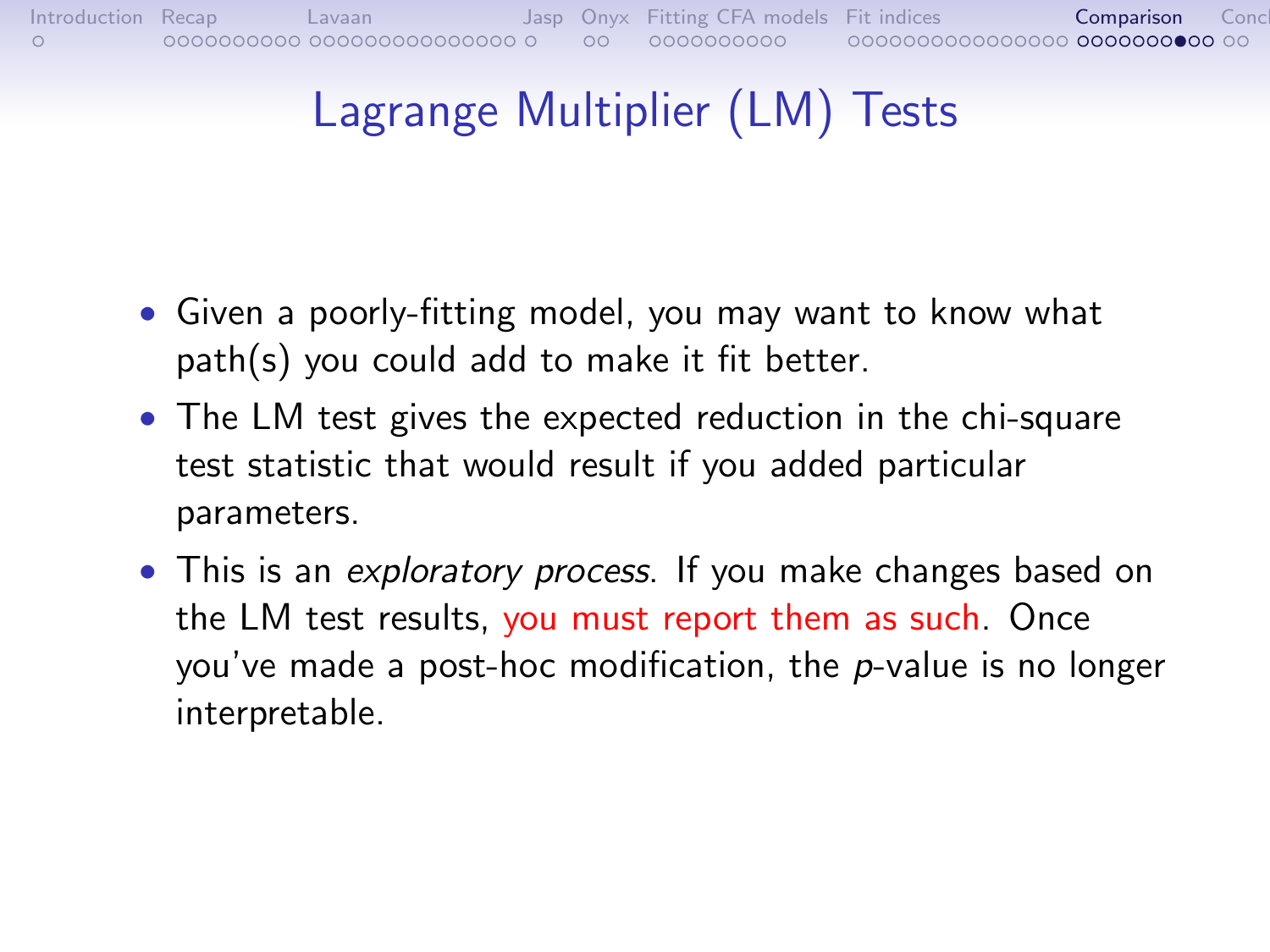# Lagrange Multiplier (LM) Tests

- modindices(fit) gives the LM test results for every possible parameter you could add.
- Important: Especially with smaller sample sizes, the LM test results will give parameter suggestions that capitalize on chance. You may be looking at noise.
- $\text{mi} = \text{``modification index''} = \text{expected decrease in test}$ statistic
- epc  $=$  "expected parameter change"  $=$  the approximate value that the parameter estimate would take if you added it.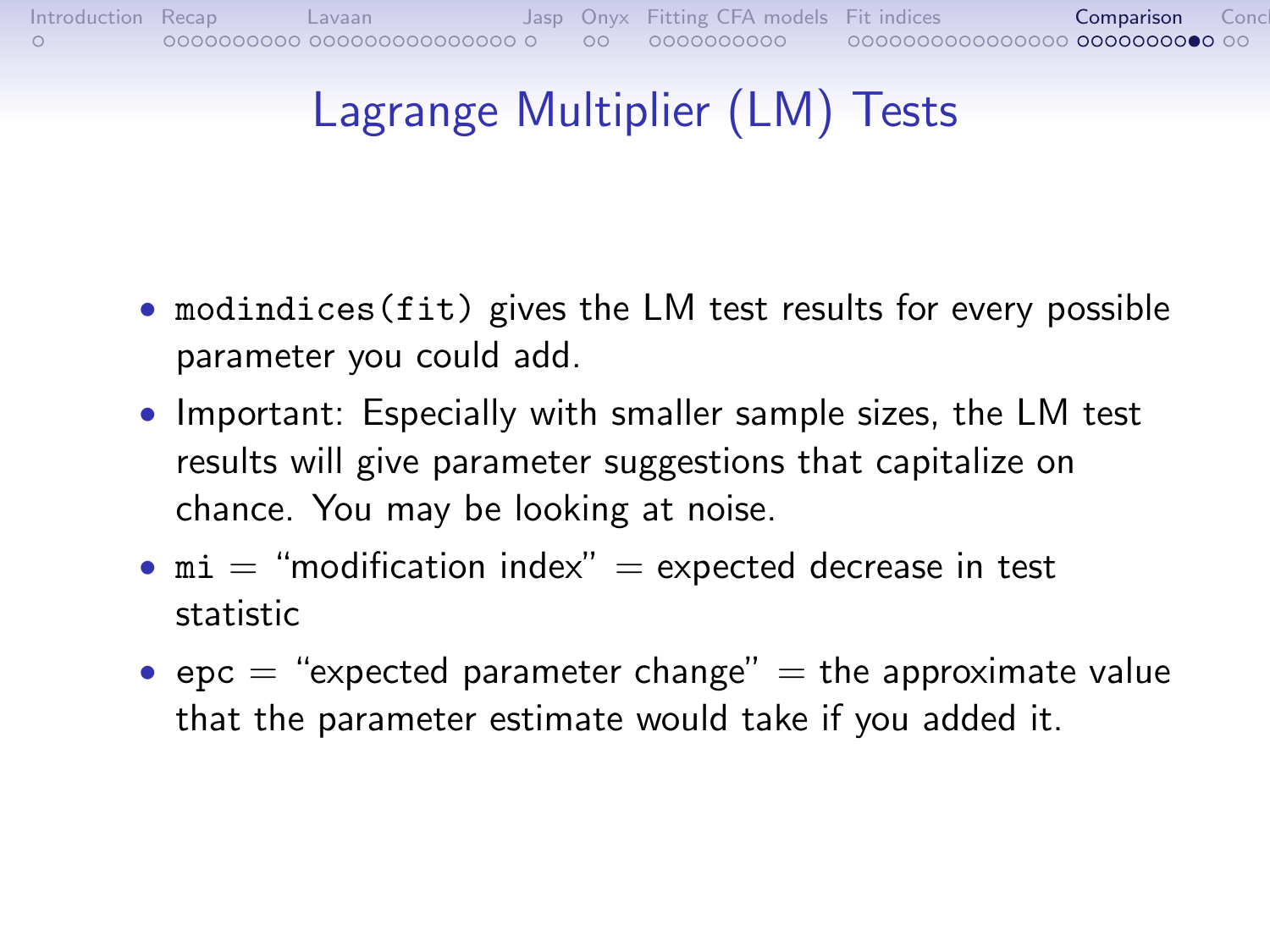#### Lagrange Multiplier (LM) Tests

```
mod <- modindices(fit)
```

```
library("dplyr")
mod %>% arrange(-mi) %>% head(10)
```

|      | $\#$ # |  |  |  |                                                                  |  |
|------|--------|--|--|--|------------------------------------------------------------------|--|
|      |        |  |  |  | ## 1 visual = x9 36.411031 0.5770215 0.5191001 0.51524911 0.515  |  |
| ## 2 |        |  |  |  |                                                                  |  |
| ##3  |        |  |  |  | visual = $x7$ 18.630638 -0.4218624 -0.3795158 -0.34890880 -0.348 |  |
| ## 4 |        |  |  |  |                                                                  |  |
| ## 5 |        |  |  |  | textual = $x3$ 9.150895 -0.2716376 -0.2688377 -0.23809933 -0.238 |  |
|      |        |  |  |  | ## 6 x2 ~ x7 8.918022 -0.1827254 -0.1827254 -0.14290947 -0.142   |  |
| ## 7 |        |  |  |  | textual = x1 8.902732 0.3503311 0.3467201 0.29748838 0.297       |  |
| ## 8 |        |  |  |  | x2 ~~ x3 8.531827 0.2182393 0.2182393 0.16442995 0.164           |  |
| ## 9 |        |  |  |  | x3 ~~ x5 7.858085 -0.1300947 -0.1300947 -0.08943375 -0.089       |  |
|      | ## 10  |  |  |  | visual = $x5$ 7.440646 -0.2098980 -0.1888284 -0.14656875 -0.146  |  |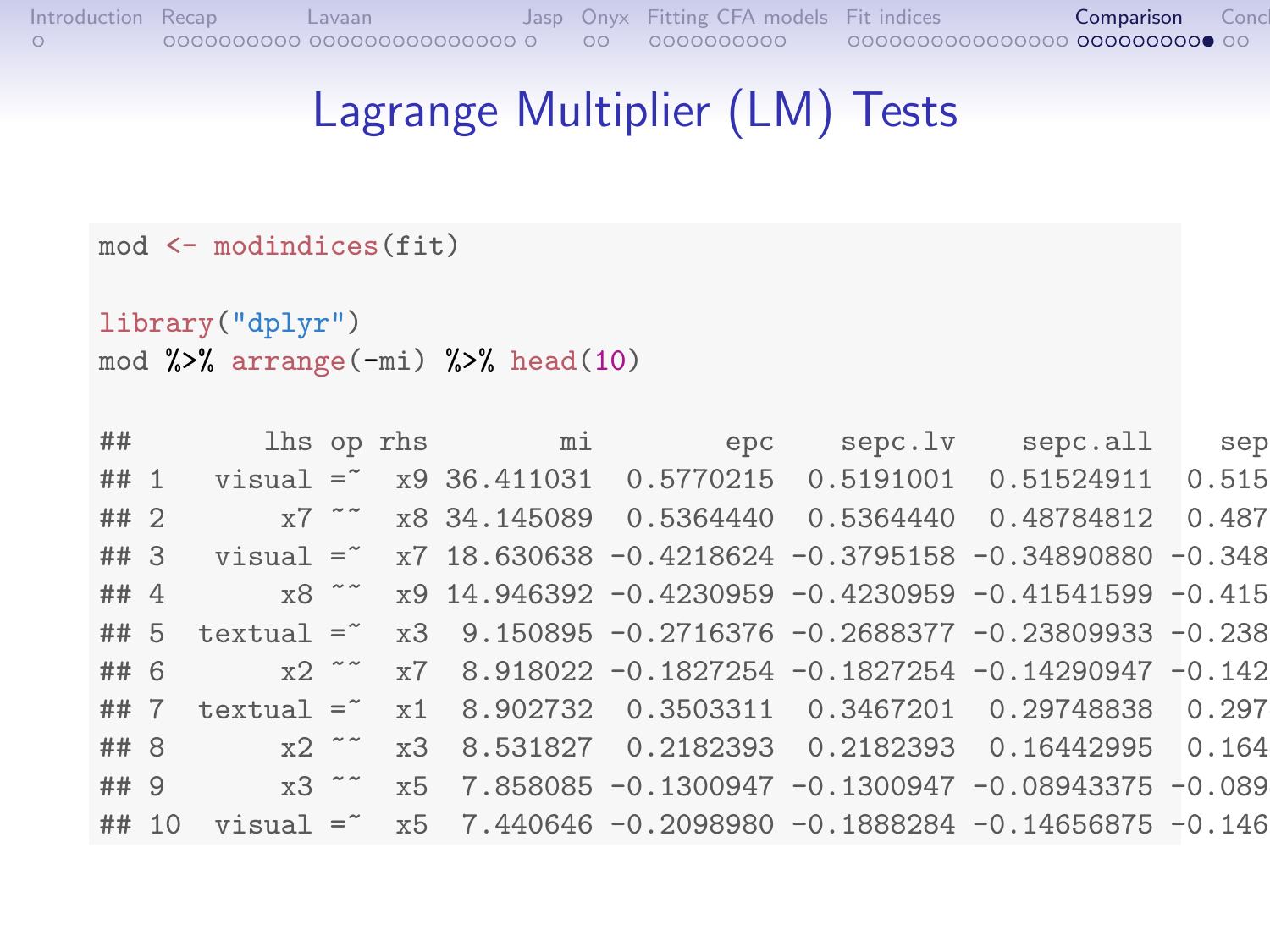- <span id="page-65-0"></span>• Fitting CFA models
	- lavaan (R), Onyx and Jasp
- Testing for exact fit
	- $\chi^2$  test
- Assessing close fit
	- RMSEA (below 0.05 to 0.08)
	- SRMR (below 0.05)
	- CFI, RNI, NFI, TLI, RFI, IFI (above 0.90 to 0.95)
	- $\bullet$  (A) GFI (above 0.90)
- Model comparison
	- Likelihood ratio test
	- Information criteria
	- Modefication indices